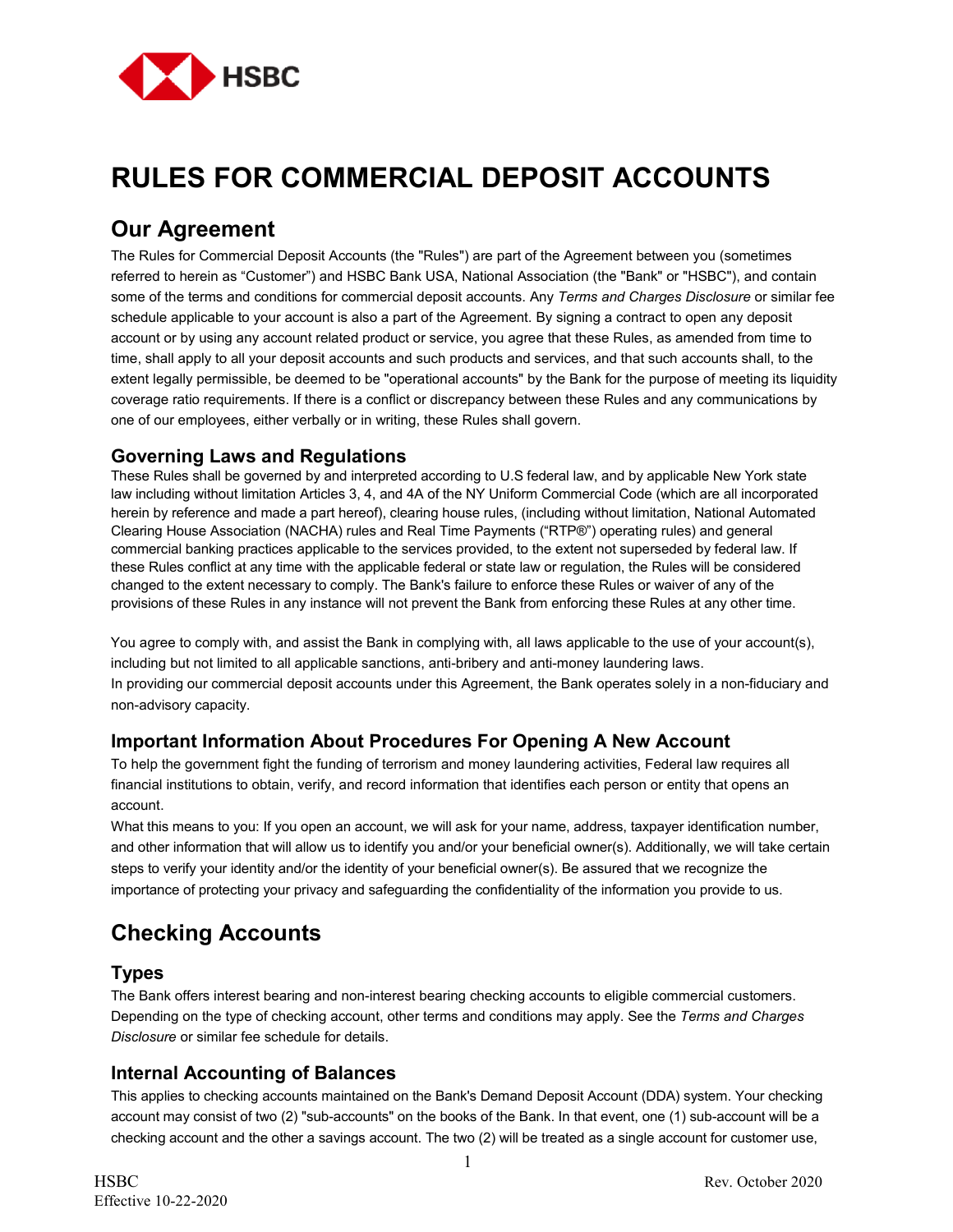and will not affect your Bank statement, your account balance or the interest, fees, and features of your account. For interest bearing checking accounts, we will pay the same rate of interest on balances in both sub-accounts. For checking accounts maintained on the Bank's Wholesale Deposit Account (WDA) system, this does not apply. All deposits and other credits will be posted to, and checks and debits will be deducted from, the checking subaccount. Whenever the checking sub-account balance exceeds a "threshold amount" (which we may establish and change at our discretion), we may transfer funds above that amount to the savings sub-account. As these funds are needed to pay items presented against your checking account, the appropriate amount will be transferred back to the checking sub-account, up to six (6) times per statement period. If the sixth transfer is needed, the entire balance of the savings sub-account will be transferred into the checking sub-account. This process may be repeated each month. Although the Bank has no present intention to exercise this right, federal regulations require the Bank to reserve the right to require at least seven (7) days written notice prior to withdrawal or transfer of any funds in a savings account.

### **Writing Checks**

The Bank may require you to use the Bank's checks. Depending on style and number of checks you order and what kind of checking account you have, the Bank may charge a fee to your account for your checks. Should you elect not to use the Bank's style or designed checks, the checks must meet the bank's specifications and must comply with industry standards.

# **Signatures On Checks Or Drafts**

The Bank has no duty to visually inspect signatures on checks. The Bank may, in its discretion, return unpaid a check or draft that does not bear a signature reflected on the signature card unless you have notified the Bank in advance in written form acceptable to the Bank in its sole discretion, you want the check or draft to be paid. The Bank may construe the meaning as "or" of any symbol, mark or word (other than the word "and") used as a connective, or may imply the word "or" was meant to be inserted in the absence of any connective, on the payee line of any check containing multiple payees. In addition, the Bank may debit your checking and savings account(s) based on a single authorized signature regardless of the transaction amount, and any multiple-signature requirements or signing limits or restrictions that you may have shared with the Bank are for your internal use only, notwithstanding any communication or instruction to the Bank to the contrary.

# **Convenience Check Cashing Fee**

You agree that the Bank may impose a fee on the payee or other holder of a check or other item drawn against your account that is presented for payment in person at the Bank.

# **Remotely Created Checks**

A "remotely created payment order" is any payment instruction or order drawn on a person's deposit account that is created by the payee or the payee's agent and deposited into or cleared through the check clearing system. The term includes a "remotely created check," as defined in Regulation CC (12 CFR Part 229). The Bank may refuse to receive or process for deposit or collection any remotely created checks or payment orders, without cause or prior notice. If you deposit remotely created checks or payment orders into your commercial deposit account, you warrant and agree to the following for every remotely created check or payment order the Bank receives from you for deposit or collection: (a) you are not a "Telemarketer" or engaged in "Telemarketing" as those terms are defined in the Federal Trade Commission Telemarketing Sales Rule (16 CFR Part 310) ("TSR"); (b) you have received duly lawful, express and verifiable authorization to remotely create the check or payment order in the amount and to the payee that appears on the remotely created check or payment order; (c) you have and will maintain proof of the authorization for at least two (2) years from the date of the authorization and supply the Bank with evidence of such authorization upon request within five (5) business days; (d) you are identifying and will continue to identify any remotely created checks you present for deposit or collection by entering a "6" in the External Processing Code field of the MICR line in conformance with current X9 Standards and will hold the Bank harmless from any losses in the event you fail to do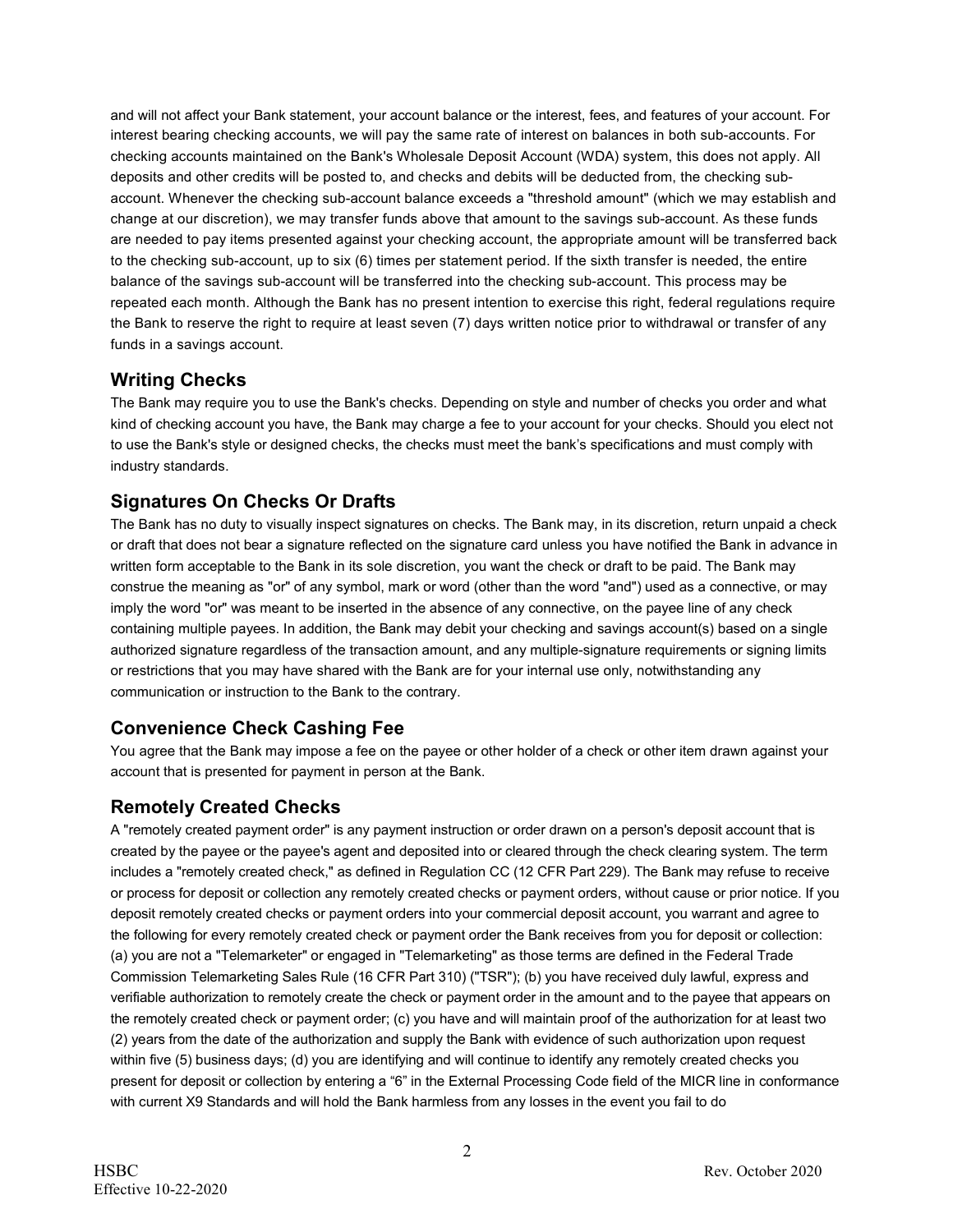so; (e) if a remotely created check or payment order is returned, you owe the Bank the amount of the remotely created check or payment order, regardless of when it is returned, and agree to hold the Bank harmless from any losses arising from this deficiency; (f) the Bank may take funds from your commercial deposit account to pay the amount you owe, and if there are insufficient funds in your commercial deposit account, you owe the Bank the remaining balance; (g) you are operating and will continue to operate in accordance with applicable laws and regulations regarding remotely created checks and payment orders, including but not limited to, Regulation CC, the New York Uniform Commercial Code, and TSR; and (h) the Bank has the right at any time to review the activity in your commercial deposit account and set limits on allowable unauthorized returns.

# **Facsimile Check Signatures**

If you: i) issue checks with your authorized person(s) facsimile signature(s) on them or engage a third party to do so on your behalf; or ii) authorize a third party over the phone or via the Internet to debit from your commercial deposit checking account the amount(s) of one or more "remotely created checks," you or the third party create checks drawn on your commercial deposit checking account that the Bank may pay although such checks do not bear your original signature. While the Bank is authorized to honor such checks, the Bank is not required to do so and may refuse to honor any such checks that do not bear your original signature at its discretion. The Bank may, at its discretion, return such checks with facsimile signatures on them or remotely created checks even if the Bank has honored similar checks in the past. You agree that the Bank is not liable to you for any losses that may result from either honoring or dishonoring any such checks with facsimile signatures on them or remotely created checks drawn on your commercial deposit checking account. You are responsible for reviewing your periodic commercial deposit account statements in a timely fashion and reporting promptly to the Bank any claims of unauthorized checks with facsimile signatures on them or unauthorized remotely created checks being paid.

If you originate and/or deposit checks with facsimile signatures on them from or into your commercial deposit account, you affirm that such items are duly authorized in accordance with applicable law and that you will provide evidence of such authorization to the Bank upon request. In the event such items are not properly authorized or you are unable to provide proof of proper authorization, you agree to indemnify and hold the Bank harmless from any losses arising from this deficiency.

### **Email Authorization**

The Customer authorizes the Bank to accept instructions and documents via a secured email system acceptable to the Bank to open, manage and close accounts on behalf of the Customer and to add, modify and terminate any services relating to such accounts. By submitting a request to the Bank via secured email acceptable to the Bank, the Customer agrees that the Bank may treat any scanned documentation or instruction sent to the Bank via secured email as if it were an original document signed by the Customer. The Customer represents and warrants that such documentation has been duly authorized by the Customer and shall be enforceable against the Customer. The Customer agrees to promptly provide the Bank with any additional documentation reasonably requested by the Bank, including originals of the scanned documents sent via secured email. The Customer acknowledges that for certain documents an original may be required by the Bank.

In providing instructions and scanned documentation to the Bank hereunder, the Customer acknowledges the risk of sending such instructions and documentation via email and agrees to take appropriate measures, including any reasonable security measures advised by the Bank, to increase security, which may include safeguarding passwords, logging out of sessions, locking computer screens, using email encryption and not emailing sensitive information from a public computer.

# **Overdrafts And Overdraft Fees**

An overdraft occurs when you do not have enough money (available balance) in your commercial deposit checking account to cover a transaction, but we pay it anyway. Your available balance is the amount of funds you have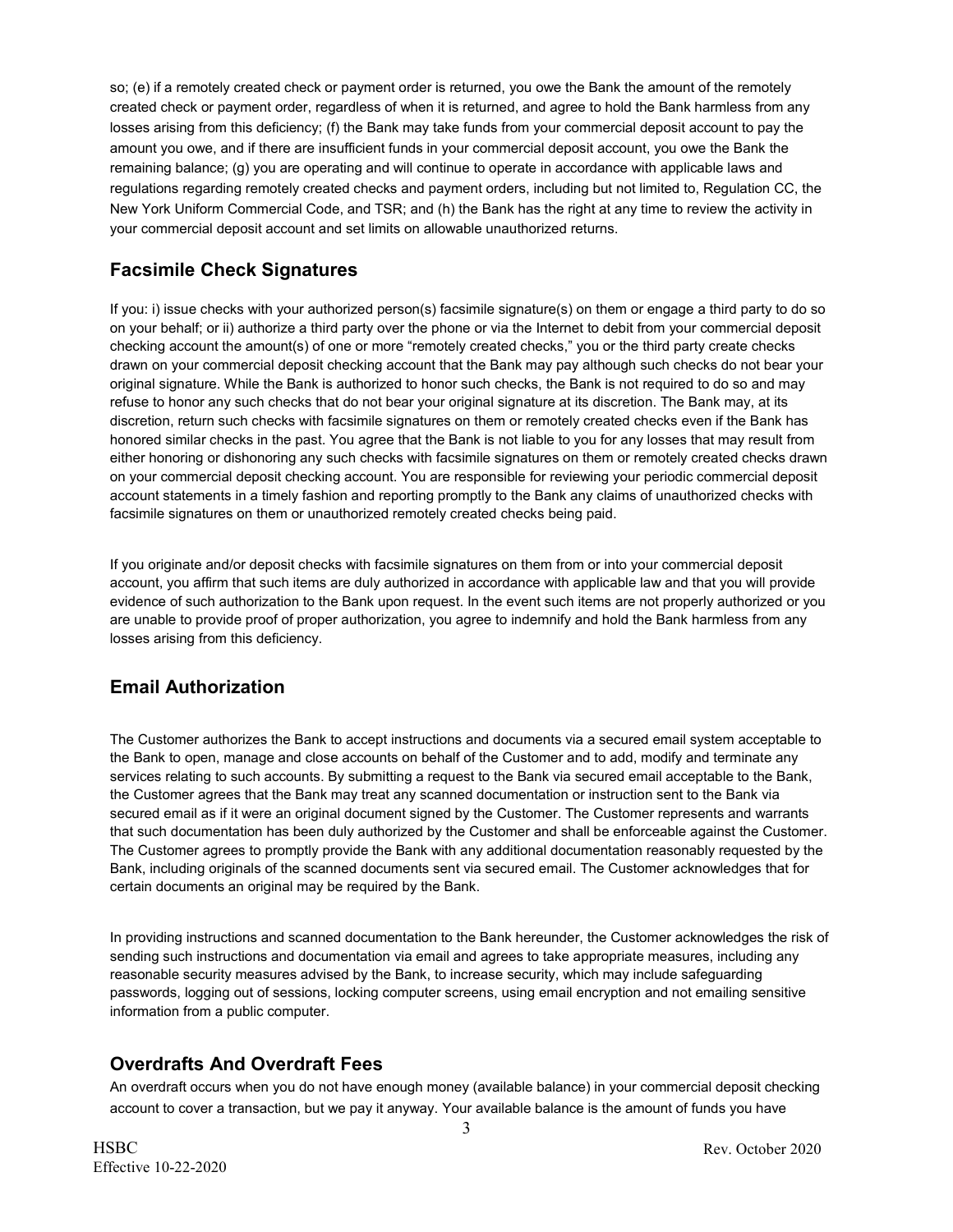available in your commercial deposit checking account to spend without overdrawing your account. It includes all cleared and pending transactions (e.g. holds for debit card transactions that you have authorized that have not been presented to HSBC for payment). Keep in mind that any non-preauthorized transactions (e.g. checks) you initiated but have not yet been presented to HSBC for payment need to be subtracted from your available balance for you to know the exact amount of money you have to spend or withdraw. The available balance does not include the amount of deposits not currently available (Refer to the Funds Availability section for more information).

We may cover your overdrafts through our standard overdraft practices or through a Mastercard BusinessCard ® agreement. Through our standard overdraft practices, we may at our discretion authorize and pay overdrafts for checks and overdrafts for preauthorized automatic bill payments. Under our standard overdraft practices, we will charge you the associated Insufficient Funds (NSF) or Unavailable Funds (UNA) fees listed on our Terms and Charges Disclosure or similar fee schedule when an overdraft occurs. We pay overdrafts at our discretion, which means we do not guarantee that we will always authorize and pay any type of transaction for any type of account. Any resulting negative balance regardless of cause must be repaid promptly. If we do not authorize and pay an overdraft, your transaction will be declined.

If you have a qualifying commercial deposit checking account, you can use the available balance on your qualifying Mastercard BusinessCard credit account with the Bank to fund any overdraft amount automatically. The Mastercard BusinessCard is subject to application and credit approval.

Your account may be debited on the day an item is presented, or at such earlier time as notification is received by the Bank by electronic or other means, that an item drawn on your account has been deposited for collection in another financial institution. You understand that the Bank reserves the right to pay items into overdraft, to impose overdraft fees as permitted by law, and to apply any later deposits to those overdrafts or overdraft fees, by way of setoff. An "item" includes checks, substitute checks, remotely created checks, withdrawal slips or other in-person transfers or withdrawals, service charges, electronic items or transactions, including withdrawals made from an automated teller machine, using debit card, pre-authorized payments or transfers, ACH transactions, facsimile or telephone initiated transfers, online banking transfers or bill payment instructions, and any other instruments or instructions for the payment, transfer or withdrawal of funds including an image or photocopy of any of these. A determination of your account balance for purposes of making a decision to dishonor an item for insufficiency of available funds may be made at any time between the receipt of such presentment or notice and the time of return of the item, and no more than one such determination need be made.

# **Daily Settlement Limits**

In the event that the Bank implements its resolution plan or other potential resolution scenario, the Bank could face significant liquidity pressures. Under such conditions, the Bank may discontinue or limit intraday credit, which helps facilitate payment and settlement activity or the Bank may require prefunding of certain payment transactions. It is important for you to consider the potential impact of such a resolution scenario, including the need to (1) maintain sufficient funds with the Bank to prefund your payment and settlement activity; and/or (2) establish relationships with alternative payment or settlement providers, as applicable, that may continue to extend intraday credit and process payment transactions without a pre-funding requirement in such a scenario.

# **Payment of Your Items For Your Account**

We post transactions to your account throughout the day in the order that we receive them.

Generally, for commercial deposit checking accounts (other than those commercial deposit checking accounts maintained on the Bank's Wholesale Deposit Account (WDA) system), at the end of the Business Day we will complete the following to determine your end of day bank/ledger balance:

- 1. Start with the bank/ledger balance in your account;
- 2. add deposits and credits to your account;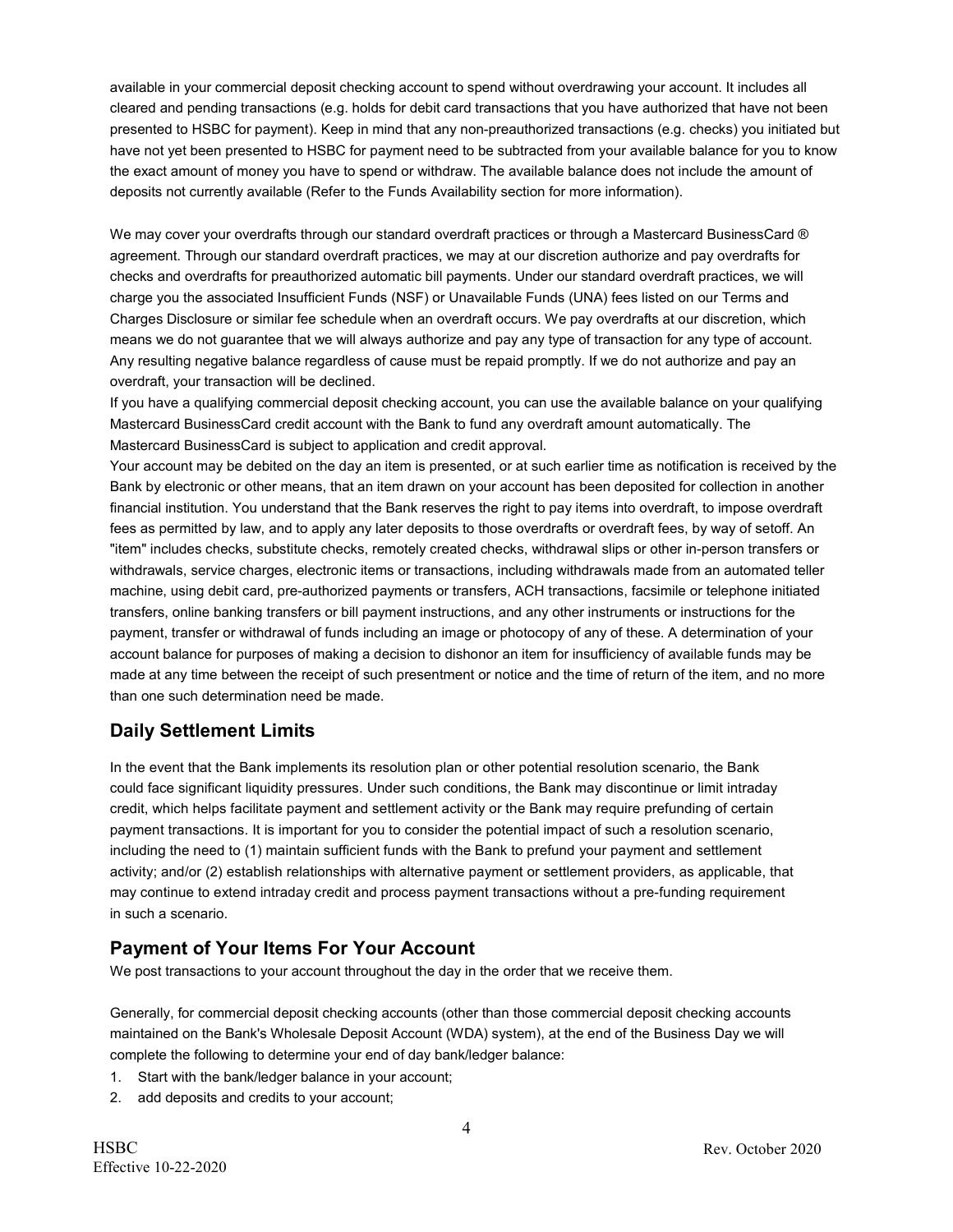- 3. subtract fees resulting from prior day activities which were not charged on the current day (e.g., Chargeback Fee);
- 4. subtract outgoing wire transfers;
- 5. subtract account withdrawals performed in person at the Bank from lowest to highest dollar amount;
- 6. subtract from available balance transaction amounts that are authorized based on your available balance at the time you performed the transaction in lowest to highest dollar amount. Transactions include debit card transactions, Automated Teller Machine ("ATM") withdrawals, and online transactions. (Note: The amount authorized for debit card transactions might vary from the actual amount of the transaction that posts to your account at settlement.);
- 7. subtract all other items in lowest to highest dollar amount; and
- 8. subtract fees resulting from current day activities (e.g., Stop Payment Fee).

After completing the steps above to determine your end of day bank/ledger balance, we subtract the amount of any deposit not currently available (Refer to the Funds Availability section for more information) and subtract holds (e.g., debit card authorizations) from the end of day bank/ledger balance to determine your available balance, and whether or not an overdraft fee (including but not limited to NSF and UNA fees) is assessed.

For those deposit accounts maintained on the Bank's WDA system, the Bank will pay debit items upon presentment and in no particular size order.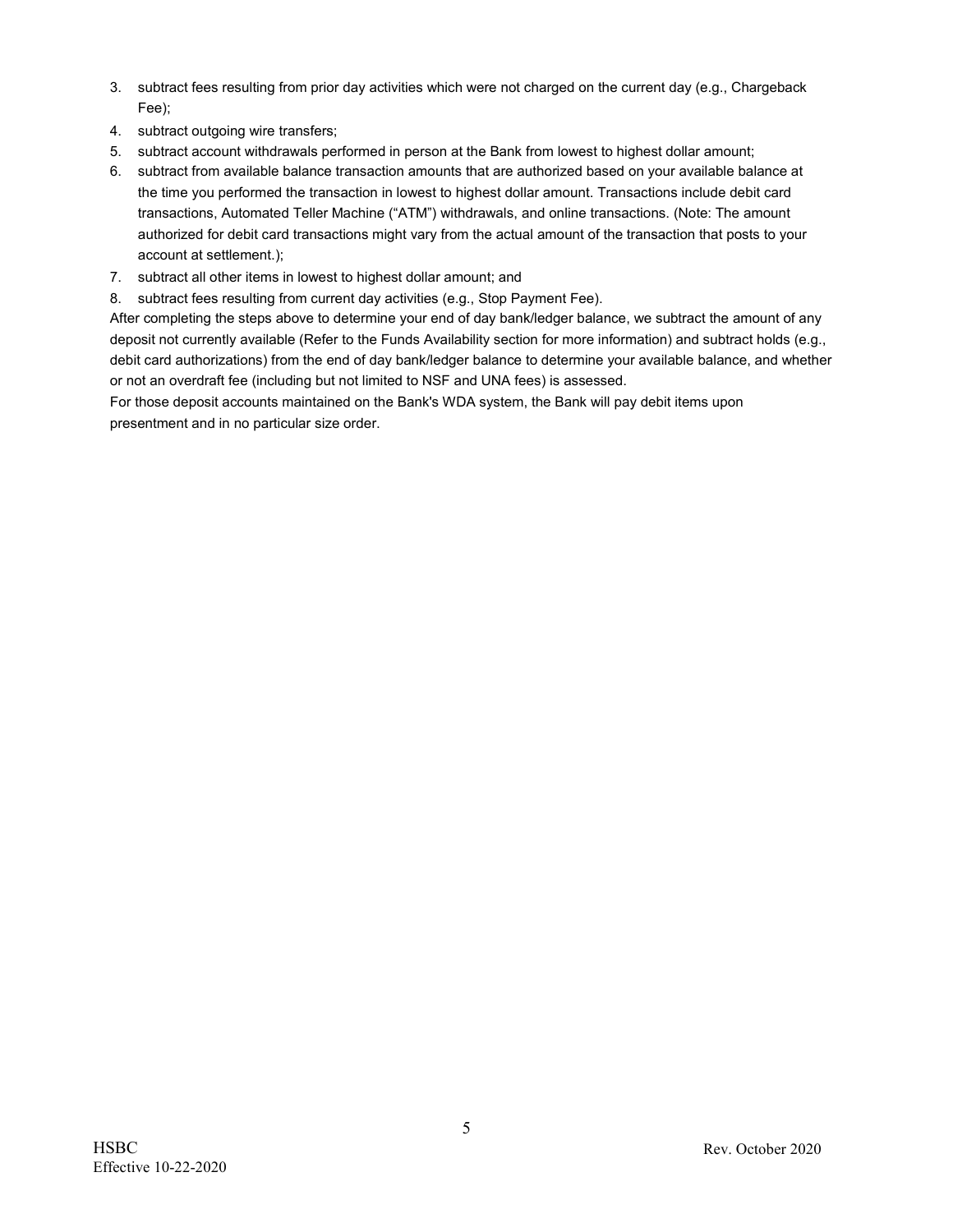### **Bill Payment Service**

GENERAL DESCRIPTION OF SERVICE

The Bill Payment Service provides the Customer with the ability to pay bills or to make payments to a business or other payee located in the United States only. Under this Service, bill payments are sent by the Bank (or its agent) to payees by a check drawn off the Customer's selected debit account. When a bill payment is sent, the Customer's designated account will be debited only when that check has been presented to and paid by the Bank.

#### **Prerequisites**

The Bill Payment Service requires all bill payments to be made from the Customer's demand deposit account with the Bank. The Bill Payment Service may only be accessed via the Bank's on-line banking service, HSBCnet.

#### **Customer Obligations**.

The Customer agrees not use the Bill Payment Service to make any tax payment, any court ordered or directed payments, or any payment to a payee that has a mailing address outside the United States of America.

The Customer agrees if such impermissible bill payments are attempted, the Bank and/or its agents will not be responsible for such bill payments.

#### **Processing Schedule**

The Customer will provide to the Bank data including, the names, addresses, phone numbers and account information (or other information advised from time to time) of those payees to whom the Customer wishes to make a payment ("**Bill Payment Instruction**").

When the Customer initiates a Bill Payment Instruction, the Customer agrees that the funds will be remitted by the Bank to the payee via a check issued by the Bank's agent that is payable to the payee and drawn off the Customer's selected debit account.

Bill payments scheduled before 8:30 p.m. Eastern Time, Monday through Friday (excluding federal holidays), will be processed on that day. Bill payments scheduled after 8:30 p.m. Eastern Time will be processed on the next business day.

The Customer will select a bill payment process date which is at least five business days before the actual due date of the payment. The Customer agrees that the Bank is not responsible for any Bill Payment Instruction that is received or posted by the payee after the grace period, which could result in a late charge or penalty being assessed to the Customer by the payee. In such event, the Customer agrees that the Customer shall have the sole risk of incurring, and the sole responsibility for paying, any and all charges or penalties assessed by the payee. If a Bill Payment Instruction cannot be processed according to the Customer's instructions, the Customer will receive a notification from the Bank via HSBCnet.

#### **Recurring Bill Payments**

The Customer may use the Bill Payment Service to authorize automatic recurring payments of recurring bills. These payments must be for the same amount each month and they will be paid on the same calendar day of each month or on the next business day if the regular payment day falls on a weekend or holiday.

#### **Cancelling Bill Payments**

If the bill payment is a recurring payment set up via the Bill Payment Service, then the Customer can cancel that bill payment through HSBCnet as long as the request is received before the bill payment process date of the next recurring bill payment. Once a recurring bill payment is cancelled, all future bill payments to that payee will be cancelled and the Customer must reschedule future bill payments to that payee.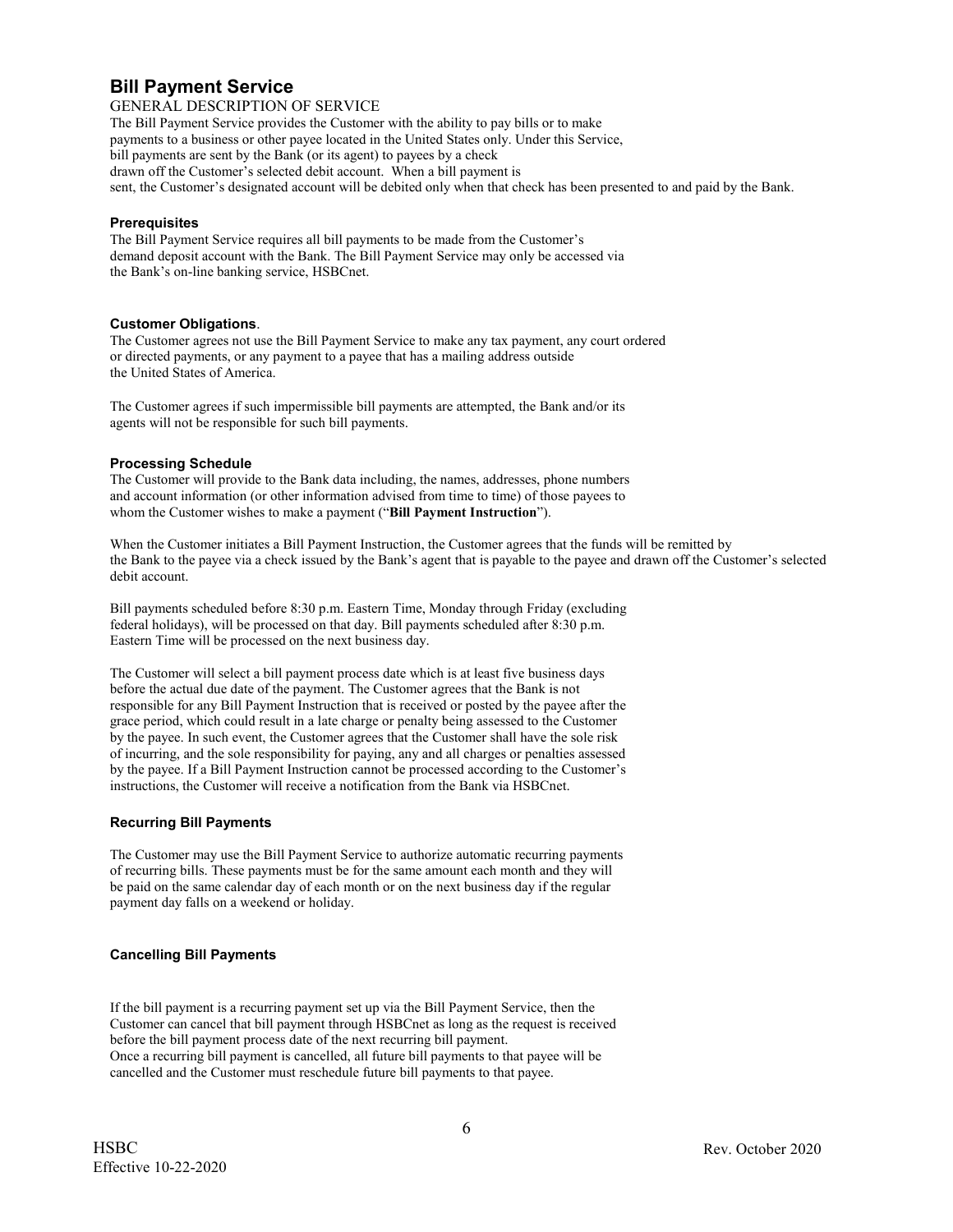# **Stopping Check Payments**

You can request the Bank to stop payment on a check drawn on your account in person, by mail, by phone, or by using HSBCnet, the Bank's internet banking product. The Bank needs a reasonable amount of time to apply the stop payment request to your account and to verify that the check has not already been paid. You (or an authorized signer on your account) must give the Bank the account number, payee, date, exact amount of the check, and the correct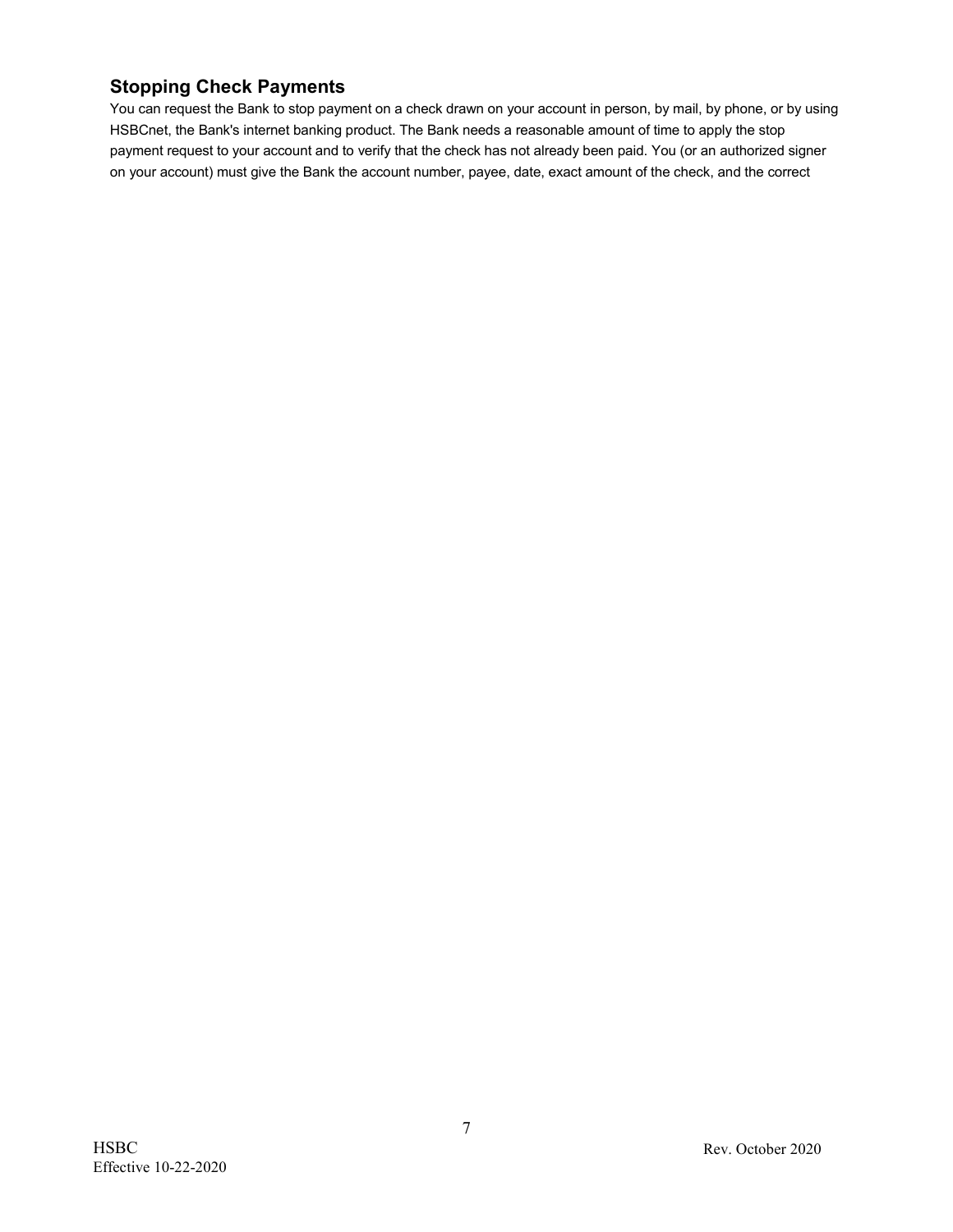check number. Without completely accurate information on the amount of the check and the check number, the Bank cannot ensure a stop payment will occur. Your stop payment request takes effect when the Bank records it on your account. If you phone in your stop payment, you must confirm it in writing within fourteen (14) days. Your written stop payment request is good only for six (6) months unless you renew it in writing. Special procedures apply to a stop payment for a funds transfer. Please refer to the "Amendment and Cancellation" paragraph in the "**Funds Transfers**" section of these Rules. The Bank may charge you the fee shown on your *Terms and Charges Disclosure*  or similar fee schedule for each stop payment request.

### **Post-Dated Checks**

The Bank may certify or pay a check before the date written on it and charge your account without being liable to you. The Bank can also refuse to certify or pay a post-dated check before its date. The Bank may dishonor and return unpaid other items drawn, accepted or made by you as a consequence of the Bank having certified or paid a postdated item.

# **Checks More Than Six Months Old**

The Bank is not required to pay an uncertified check six (6) months after its date. The Bank may pay it, however, and will not be liable to you for doing so.

### **Interest Bearing Checking**

The Bank offers interest bearing checking accounts, and savings accounts against which checks may be written. The Bank has the right to ask you for seven (7) days advance notice of withdrawal. If the Bank does, the Bank will not be liable to you for dishonoring your checks during the seven (7) day notice period.

# **Earnings Credit Analyzed Accounts**

Positive earnings credit is the amount of credit earned depending on the positive investable balance maintained throughout the cycle, which will be applied toward the payment of service expense. Negative investable balance is the total of all days with a negative available balance, averaged over the total number of days in the current analysis period; reserves are not deducted from this balance.

### **Recordcheck® Service**

By choosing this service that does not provide image copies of the front of cancelled items with your statement, you have instructed the Bank to hold copies of the cancelled items for you in accordance with the applicable terms of service. If you need a copy of a cancelled check, the Bank will mail it to you. A reconstruction fee may apply if you request a total reconstruction (copies of all checks and/or statements) for one or more statements. The Bank will hold copies of your checks for six (6) years (seven (7) years for accounts at our Washington State branches). Copies of your checks are available during the foregoing period in accordance with the *Terms and Charges Disclosure* or similar fee schedule.

### **Image Statement Service**

By choosing this service that provides image copies of the front and back of cancelled items with your statement, you have instructed the Bank to hold copies of the cancelled items for you in accordance with the applicable terms of service. If you need a copy of a cancelled check, the Bank will mail it to you. A reconstruction fee may apply if you request a total reconstruction (copies of all checks and/or statements) for one or more statements. The Bank will hold copies of your checks for six years (seven (7) years for accounts at our Washington State branches). Copies of your checks are available during the foregoing period in accordance with the *Terms and Charges Disclosure* or similar fee schedule.

# **Mobile Remote Deposit Capture Service**

To the extent there are any inconsistencies between this Mobile Remote Deposit Capture ("mRDC") Service section and the terms and conditions in the remainder of this Agreement, the terms and conditions in this section shall supersede and control with regard to the mRDC Service.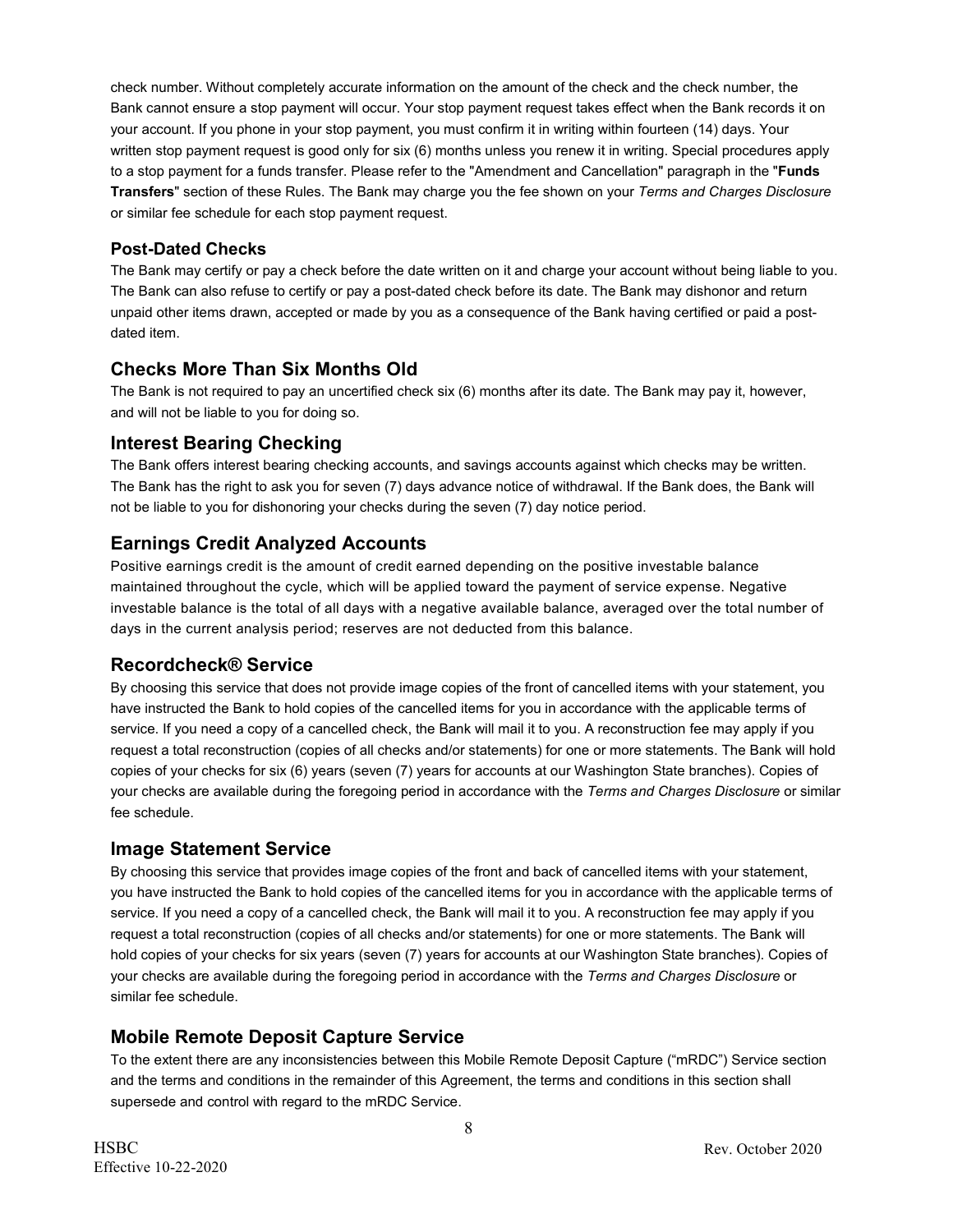The use of the mRDC Service and the account(s) into which the mRDC checks (mRDC Check is defined as a electronically scanned image of an original check using a mobile device) are deposited (an "mRDC Account") must be approved by the Bank and can be suspended or terminated by the Bank without notice at any time for any reason or no reason. The Customer may deposit eligible original physical checks (each an "Original Check") using the HSBCnet Mobile App ("Mobile App") with a compatible mobile device ("Mobile Device") into an mRDC Account (each an "mRDC Deposit") in accordance with this Agreement and other ancillary terms, conditions and disclosures, as well as the Bank's product guides and operating manuals, any of which may be amended and otherwise modified, and in effect from time to time.

#### CUSTOMER REPRESENTATIONS AND WARRANTIES

The Customer represents and warrants to, and covenants and agrees in favor of the Bank, as follows:

- (a) Each mRDC Check deposited pursuant to this Service (other than U.S. postal money orders) is an Original Check, not an image replacement document or substitute check drawn on a bank located in the U.S. and each mRDC Check (including U.S postal money orders) is denominated in U.S. dollars;
- (b) The Customer has the right to exclusive possession, actually possesses, and has the right to receive full payment on, each Original Check at the time that the related mRDC Check is transmitted for deposit pursuant to this Service; and the Customer shall not subsequently relinquish possession of or control over, or otherwise treat, such Original Check, in a manner that (i) is inconsistent with its exclusive right of possession thereto (including returning such Original Check to the drawer thereof without clearly indicating to such person that the related mRDC Check has been deposited for collection) or (ii) allows for such Original Check to be transferred, collected and/or paid or entered in to bank collection channels outside of this Service;
- (c) The Original Check relating to each mRDC Check deposited pursuant to this Service is genuine and what it purports to be, has not been altered, contains all required endorsements, each of which is authorized, and is not subject to any defense or claim of recoupment or setoff;
- (d) The Customer has properly reviewed each mRDC Deposit and the electronic image of each Original Check (each an "Electronic Check") prior to transmitting such mRDC Deposit to the Bank pursuant to this Service, and such mRDC Deposit and Electronic Check accurately and legibly represents all printed, manuscript and other information on the front and the back of the related Original Check in the form of the electronic reproduction thereof at the time that such mRDC Check is transmitted for deposit pursuant to this Service, and furthermore meets the standards of image quality that are required by the Mobile App, with clearly visible and legible date, numerical and written amount, drawer signature, check number, account number, routing transit number and full Magnetic Ink Character Recognition(MICR) line, and any endorsement or other information written on the check. The Customer acknowledges that if these requirements are not met, or for any other reason or no reason at all, in the Bank's sole discretion, the Bank may reject the mRDC Deposit.
- (e) The Customer shall not attempt to receive payment, and shall not permit any person to receive payment, in respect of any mRDC Check deposited pursuant to this Service other than in accordance herewith, unless such mRDC Check is rejected as ineligible for this Service; If any check is presented or deposited more than once, whether by mRDC or by any other means, the Bank may, in its sole discretion, reject it or return it and charge it against any of the Customer's accounts with the Bank without prior notice to you.
- (f) The Customer shall not use this Service to deposit, collect or obtain payment on any check other than (i) an mRDC Check payable to the Customer as the original payee thereof or (ii) an mRDC Check that is being presented for payment for the first time (a check that is not a duplicate presentment) or (iii) an mRDC Check which such Customer receives as payment for a sale and/or service in the ordinary course of its business; provided that, if the Customer is a bank or other financial institution which collects checks on behalf of its customers in the ordinary course of its business, such Customer may use this Service for purposes of collecting its customers' checks in such ordinary course; and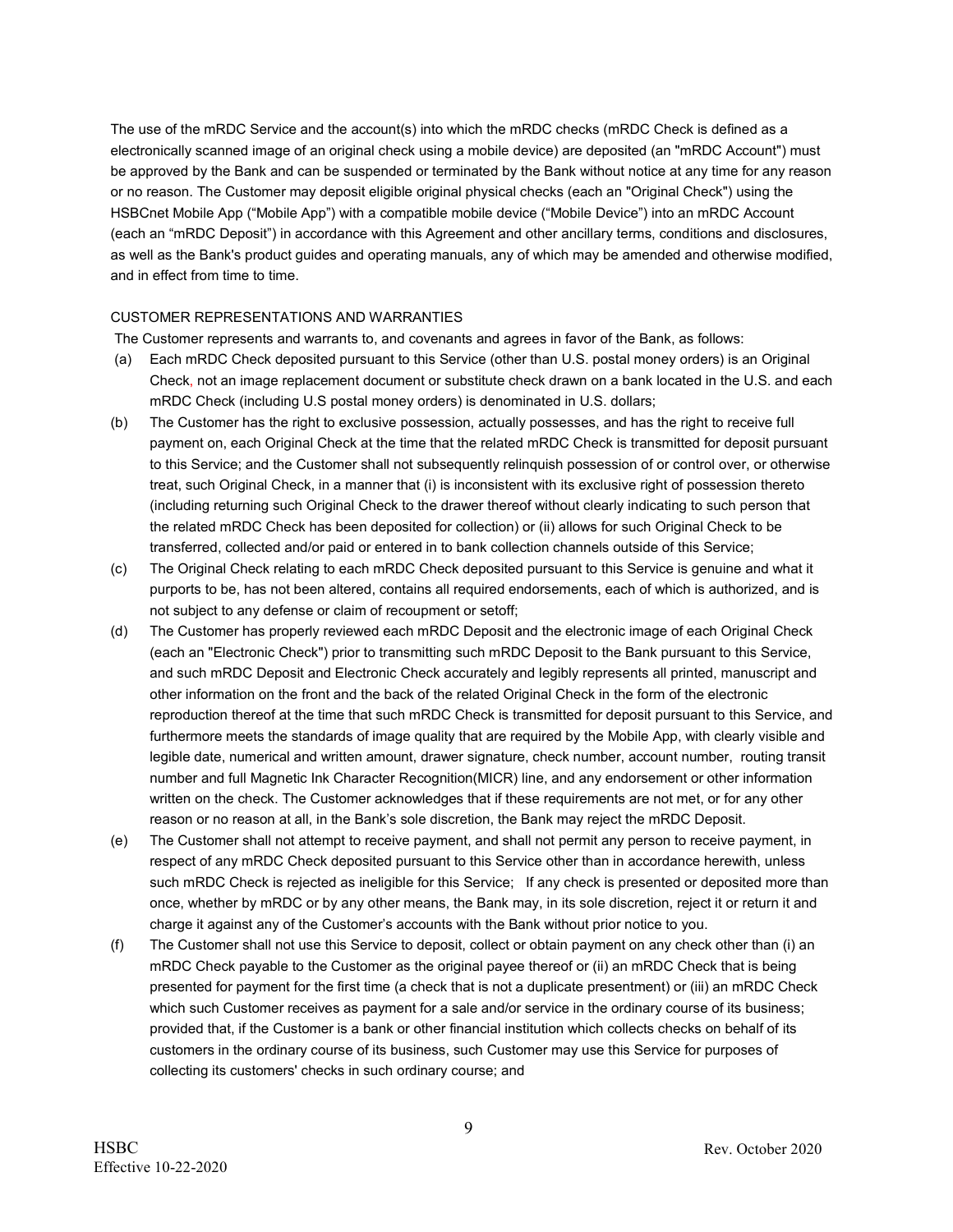- (g) The Customer shall not alter or otherwise modify the mRDC system, including its operation and its legibility standards or other quality standards, except with the prior permission and/or direction of the Bank.
- (h) The Customer shall be responsible for preventing access to its Mobile Device, login information to the Mobile App and access to Original Checks, and take any other precautions or measures necessary to prevent a subsequent deposit of the Original Checks by any other means. The Customer shall not use multiple deposit channels to deposit the same check. Furthermore, once a deposit channel is used, the Original Check is no longer eligible for deposit via any other channel or bank. The Customer agrees to contact the Bank for further instruction with regard to the disposition of the check.
- (i) It is the Customer's sole responsibility to secure access to the Service to only those users duly authorized by the Customer for HSBCnet and the mRDC Account, and the Bank has no duty or obligation to inquire or verify such authorization.

#### ACKNOWLEDGEMENT OF RECEIPT

The Bank will furnish the Customer with prompt acknowledgment of its receipt of an mRDC Deposit. Such acknowledgement shall not be considered or treated as receipt for final value or credit to any mRDC Account, or other account of or benefit to the Customer, other than as expressly provided below under this Agreement for this Service. The Customer hereby agrees that such acknowledgement shall grant in, and transfer to the Bank, all of the right, title and interest in the mRDC Checks contained in the accepted mRDC Deposit which the Bank would acquire in the related Original Checks as if the Customer presented for deposit such Original Checks at a Bank branch located in New York, New York. The Customer agrees that once the check image is deposited at the Bank, the Bank may process any check image that is deposited and it can be converted to an Image Replacement Document under the Check Clearing for the 21st Century Act.

#### LIMITATIONS

The Bank may at its sole discretion, establish limits on your use of mRDC, including but not limited to check amount, daily deposit amount, daily check volume and geographical location. It is the Customer's sole responsibility to stay within these and any other limits established by the Bank from time to time. The Customer Agrees that the Bank is not liable for any resulting damages to Customer or any third party resulting from any limitations with this Service.

#### VERIFICATION AND DISCREPANCIES

The Bank will notify the Customer of any failure, discrepancy or other problem, including as to the stated or actual amount of a deposit (each a "Discrepancy"), of which the Bank becomes aware with respect to any Electronic Check (each a "Discrepant Item"), within a reasonable period of time) after the date that Bank discovers such Discrepancy. Each affected mRDC Check shall thereafter be deemed rejected and ineligible for this Service, unless the Bank otherwise agrees in writing. Notwithstanding anything contained herein to the contrary, the Bank shall not be responsible for validation of accuracy, content, or otherwise, with respect to any Restricted Data or any information contained in any Report.

#### AVAILABILITY OF mRDC DEPOSITS

Each amount (or portion thereof) credited to the ledger balance of an mRDC Account in respect of an mRDC Check contained in an accepted mRDC Deposit shall be deemed as if presented for deposit at a Bank branch in New York, New York on the same business day on which the Bank granted ledger credit for the mRDC Deposit containing such check and shall be available in accordance with the funds availability schedule of the Bank (refer to the Funds Availability section for more information).

#### ADJUSTMENTS AND CHARGEBACKS

An amount credited to any mRDC Account, though available for withdrawal or use by the Customer, shall nonetheless be subject to adjustment and chargeback to such mRDC Account, as appropriate. The Bank shall be entitled to charge back against the designated mRDC Account an amount equal to the amount of each mRDC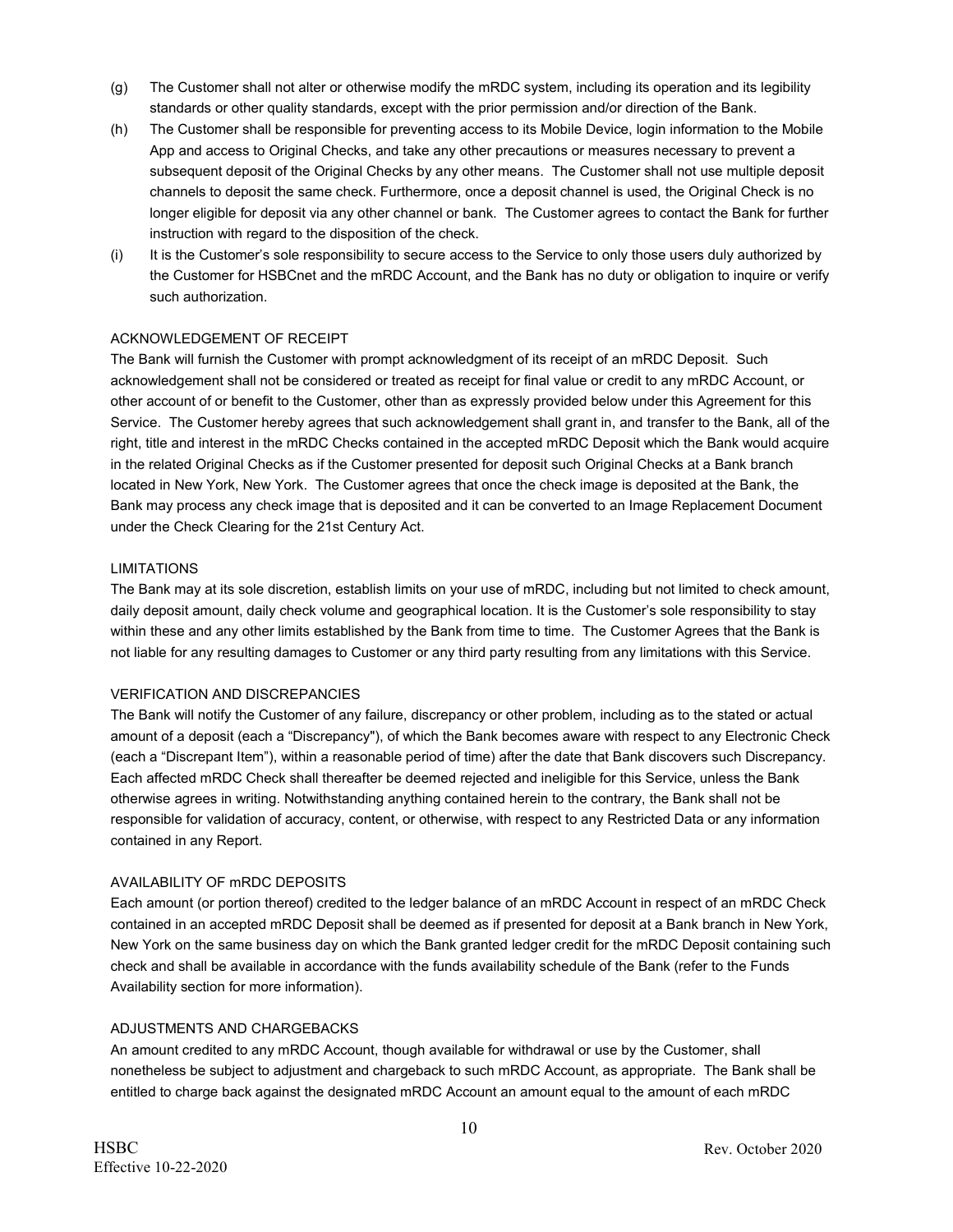Check credited to such mRDC Account, which is subsequently returned unpaid or is otherwise uncollected, regardless of the reason, plus associated third-party expenses and charges. In addition to the foregoing and notwithstanding any provision hereof, the Bank shall be entitled to make adjustments to any mRDC Account for any clerical or other error in accordance with its usual and customary practices. Information regarding such chargeback or adjustment to an mRDC Account shall be available to Customer via HSBCnet, within two business days following such chargeback or adjustment.

#### COLLECTION OF mRDC CHECKS

The Bank shall commence collection of each mRDC Check, other than a Discrepant Item, contained in an accepted mRDC Deposit, promptly (and in any event not later than one business day after the date of acceptance of such delivery), in accordance with its usual and customary practices as if the related Original Check were presented for deposit at a Bank branch located in New York, New York. In addition, all laws, rules and regulations applicable to the Bank and the Customer relating to the deposit, transfer, collection or payment of checks shall apply to this Service as if the applicable Original Check were presented for deposit at a Bank branch located in New York, New York, unless otherwise provided in such law, rule or regulation or superseded by other applicable law.

#### RETENTION, SAFEKEEPING AND LIMITATION ON USE OF ORIGINAL CHECKS

The Customer shall retain and protect from misuse, alteration or destruction the Original Check for each mRDC Check deposited pursuant to this Service for at least 60 days after the date of acceptance of the mRDC Deposit containing such mRDC Check. The Customer agrees that it shall not use, and it shall not permit any other person to use, the Original Checks for the purpose other than pursuant to this Service. Without limiting the foregoing, the Customer shall not sell or license use of Original Checks, including any information contained therein; provided that, upon destruction (in the Customer's discretion) of any Original Check, subject to the 60-day retention period, the Customer may accept payment for the scrap value of the paper of the Original Checks. The foregoing provisions of this section shall not apply to any Original Check relating to an mRDC Check rejected as ineligible for this Service. Upon the request of the Bank, the Customer shall promptly deliver to the Bank any Original Checks, which the Customer is at such time required to retain (during the 60-day period), and any Original Checks with respect to which the Customer has possession of or control over at such time. Notwithstanding the foregoing, the Customer may retain the Original Check for each mRDC Check for less than 60 days after the date of acceptance of the mRDC Deposit containing such mRDC Check so long as the Customer indemnifies the Bank for any and all losses, damages, costs, claims, or liabilities arising from the Customer's failure to retain such Original Check for 60 days. Any Customer utilizing the mRDC Service should consult with their legal advisor to determine whether it may be necessary or prudent to (a) retain Original Checks beyond the minimum time periods required under this Rule, or (b) obtain contractual representations and/or warranties enforceable under local laws from their clients or vendors submitting U.S. dollar checks to be deposited via the mRDC Service.

#### FEES

The Customer agrees to pay all fees associated with mRDC Services provided under this Agreement and as provided in the Terms and Charges Disclosure or similar fee schedule, as amended from time to time,

#### BANK INSPECTION RIGHTS

The Customer shall grant the Bank reasonable access to Customer's mRDC Service operations and records to review and inspect the Customer's use of, and procedures and records relating to this Service, including the Customer's proper use of the mRDC IP, its retention and safekeeping of Original Checks and its destruction procedures thereof, if any. The Customer agrees that where applicable, the Bank may require the Customer to implement additional specific internal controls at the Customer's location.

GENERAL INDEMNITY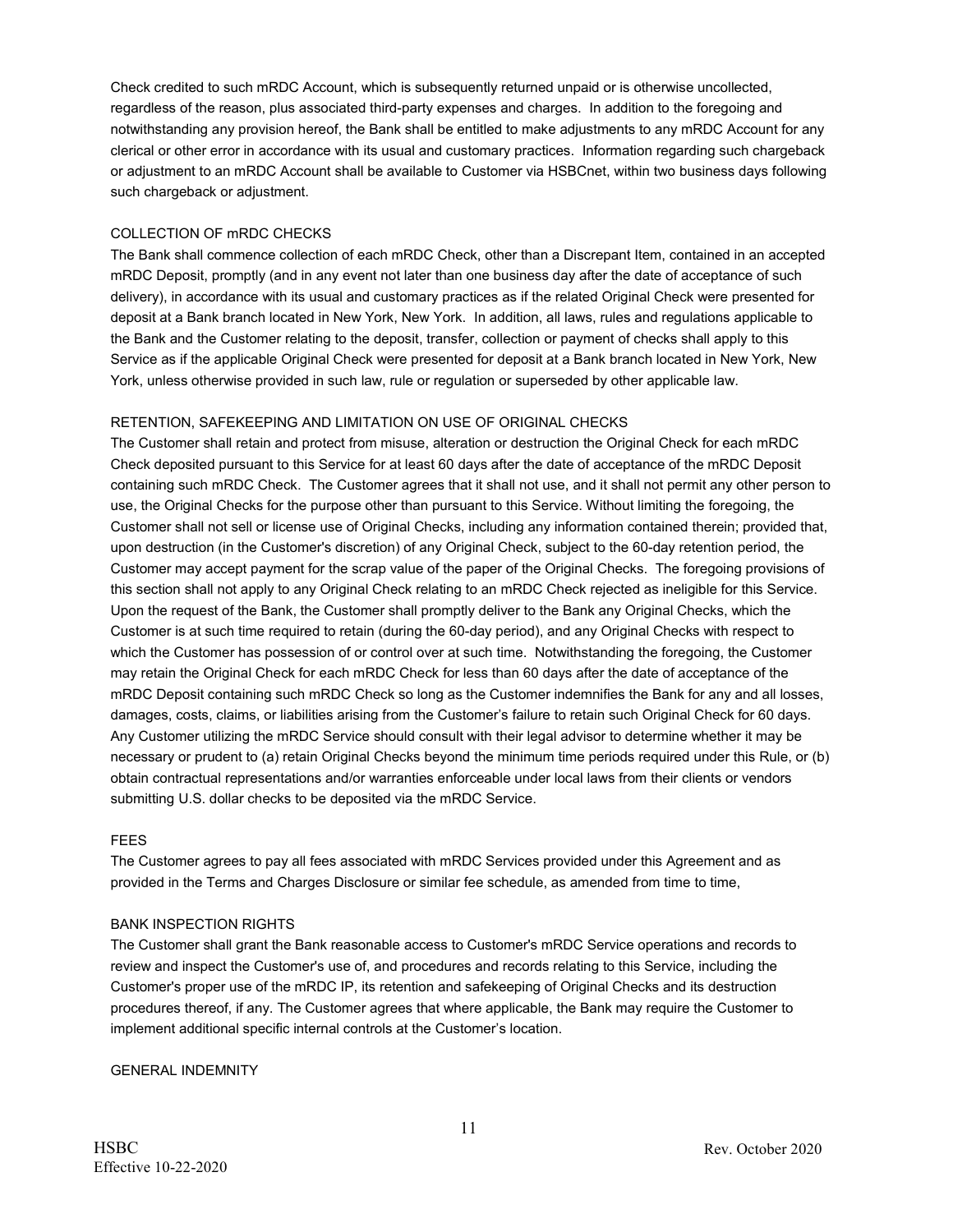The Customer hereby indemnifies and holds harmless the Bank and its independent contractors, vendors, licensors and agents furnishing any portion of this Service, and their respective directors, officers, employees, attorneys and agents (each an "Indemnitee"), against any and all losses, damages, penalties, actions, judgment, suits, costs, claims, causes of action, liabilities, expenses or disbursements (including reasonable attorneys' fees and expenses) of any kind whatsoever arising in connection with (a) Customer's use of the Service, including any loss incurred by the drawer(s) or any recipient or transferee of an mRDC Check (including an electronic form of the mRDC Check or documentary reproduction thereof), (b) any mRDC Check bearing more than one endorsement, (c) use of the mRDC IP, (d) the inaccuracy, omission of material fact, untruthfulness or other breach of any representation or warranty made by the Customer herein, (e) inadequacies in the facilities and the physical and data security controls used in connection with the mRDC IP, (f) (i) the Customer's inability to use the Service due to the Mobile Device being located outside the authorized geographical area, (ii) the Customer's failure to provide consent to allow their Mobile Device to be located, or (iii) failure of the Service to connect to the Customer's Mobile Device for any other reason, or (g) any breach by the Customer of the terms set forth in this Agreement, except (in the case of any Indemnitee) as a result of the gross negligence or willful misconduct of such Indemnitee as determined by a final decision of a court of competent jurisdiction, or as a result of Bank's breach of performance warranty set forth in section on Disclaimer as set forth above.

The Bank shall have no other duties or obligations, except those expressly provided for herein, and neither the Bank nor its directors, officers, employees, attorneys and agents shall have any liability for any action taken or omitted to be taken in connection with this Service, except in the case of the gross negligence or willful misconduct of any of such parties as determined by a final decision of a court of competent jurisdiction.

Notwithstanding anything contained herein to the contrary, neither party shall be liable to the other for indirect, special, punitive or consequential damages (including loss of profits) in connection with this Service, except in the case of breach by the Customer of any of its obligations hereunder relating to the mRDC IP.

#### DELEGATION, SUBCONTRACTING AND AGENCY

The Customer shall not assign any of its rights or obligations with respect to the mRDC Service without the Bank's written consent. The Bank shall be entitled to assign to one or more independent contractors, vendors and other agents any or all of its rights and obligations with respect to the mRDC Service without the consent of, or notice to, the Customer.

#### MODIFICATION

Customer may add, delete or change an mRDC Account on at least ten days' prior written notice to the Bank, subject to acceptance by the Bank, and shall provide any additional documentation, if requested by the Bank.

#### TERM AND TERMINATION

The Customer may terminate this Service for any reason upon 30 days' prior written notice to the Bank. The Bank may terminate the Service at any time for any reason or for no reason. Upon termination of the Service, the mRDC IP license shall be deemed to be immediately and automatically revoked and the Customer shall immediately discontinue use of all mRDC IP. The indemnities contained herein and the obligations of confidentiality, as well as other provisions contained herein that by their terms shall survive termination, shall survive any termination of the Service.

# **Important Information About Checking Accounts Receiving Paid Checks With Statements - Substitute Checks And Your Rights**

**What is a substitute check?** To make check processing faster, federal law permits banks to replace original checks with "substitute checks." These checks are similar in size to original checks with a slightly reduced image of the front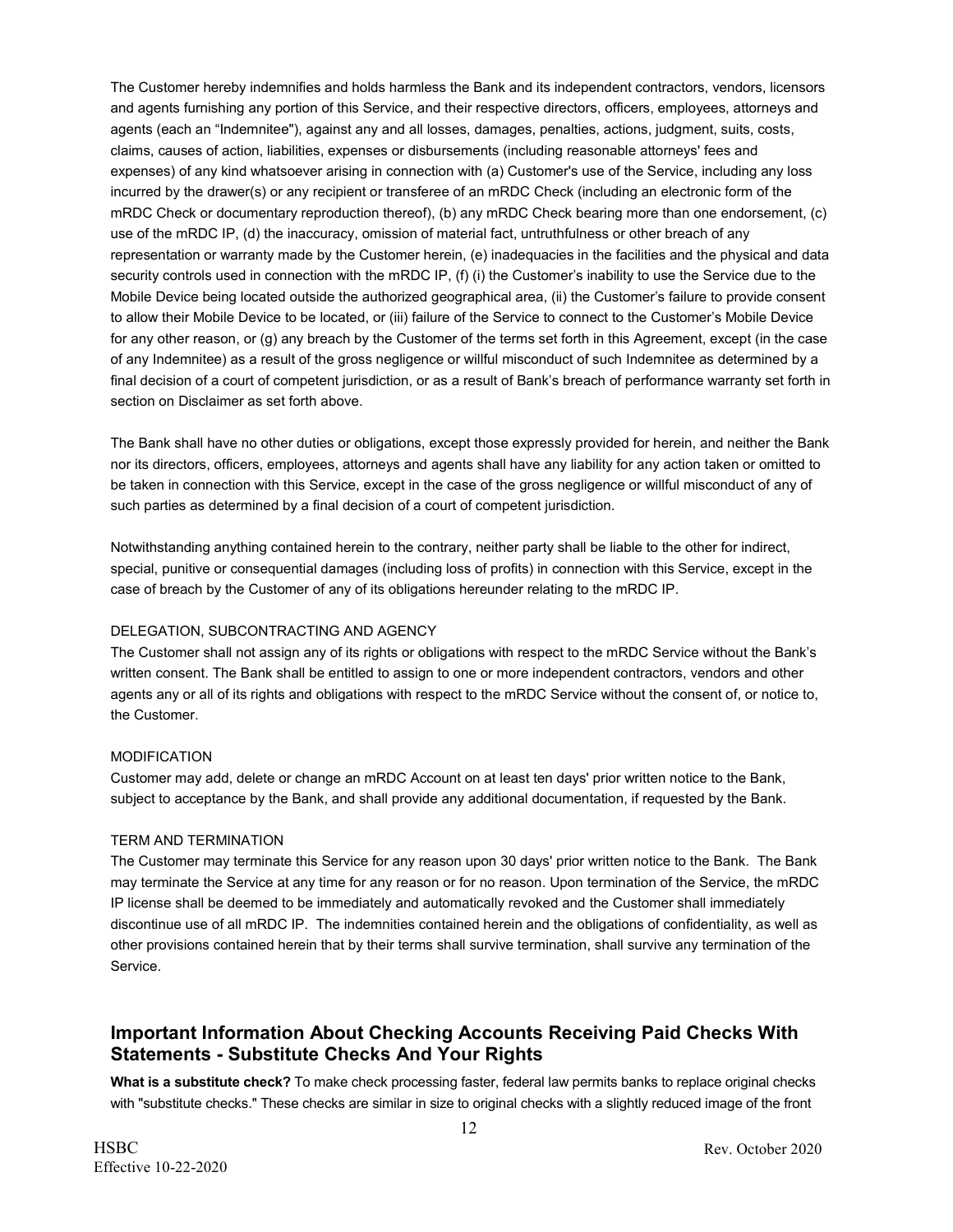and back of the original check. The front of a substitute check states: "This is a legal copy of your check. You can use it the same way you would use the original check." You may use a substitute check as proof of payment just like the original check.

Some or all of the checks that you receive back from us may be substitute checks. This notice describes rights you may have when you receive substitute checks from us. The rights in this notice do not apply to original checks or to electronic debits to your account. However, you have rights under other law with respect to those transactions.

**What are my rights regarding substitute checks?** In certain cases, federal law provides a special procedure that allows you to request a refund for losses you suffer if a substitute check is posted to your checking account (for example, if you think that we withdrew the wrong amount from your account or that we withdrew money from your account more than once for the same check). The losses you may attempt to recover under this procedure may include the amount that was withdrawn from your checking account and fees that were charged as a result of the withdrawal (for example, bounced check fees).

The amount of your refund under this procedure is limited to the amount of your loss or the amount of the substitute check, whichever is less. You also are entitled to interest on the amount of your refund if your account is an interest

bearing account. If your loss exceeds the amount of the substitute check, you may be able to recover additional amounts under other law.

If you use this procedure, you may receive up to \$2,500 of your refund (plus interest if your account earns interest) within ten (10) Business Days after we received your claim and the remainder of your refund (plus interest if your account earns interest) not later than forty-five (45) calendar days after we received your claim.

We may reverse the refund (including any interest on the refund) if we later are able to demonstrate that the substitute check was correctly posted to your account.

**How do I make a claim for a refund?** If you believe that you have suffered a loss relating to a substitute check that you received and that was posted to your checking account, please contact us at 1-800-975-HSBC (4722) or contact your HSBC Relationship Manager or Client Services Representative. You must contact us within forty (40) calendar days of the date that we mailed, or made available to you, the substitute check in question or the account statement showing that the substitute check was posted to your checking account, whichever is later. We will extend this time period if you were not able to make a timely claim because of extraordinary circumstances.

Your claim must include -

- A description of why you have suffered a loss (for example, you think the amount withdrawn was incorrect);
- An estimate of the amount of your loss;
- An explanation of why the substitute check you received is insufficient to confirm that you suffered a loss; and
- A copy of the substitute check and/or the following information to help us identify the substitute check: identifying information, for example the check number, the name of the person to whom you wrote the check, the amount of the check.

### **Substitute Check Deposit Or Encashment Limitations**

The Bank is not obligated to accept unwarranted substitute checks for deposit or to cash a substitute check over the counter.

# **Savings Accounts**

### **Types**

The Bank offers a variety of savings accounts that earn a preferred rate of interest as well as regular savings accounts. See your *Terms and Charges Disclosure*, other savings account terms and conditions or similar fee schedule for details.

### **Notice Of Withdrawal**

The Bank has the right to ask you for seven (7) days advance notice of withdrawal.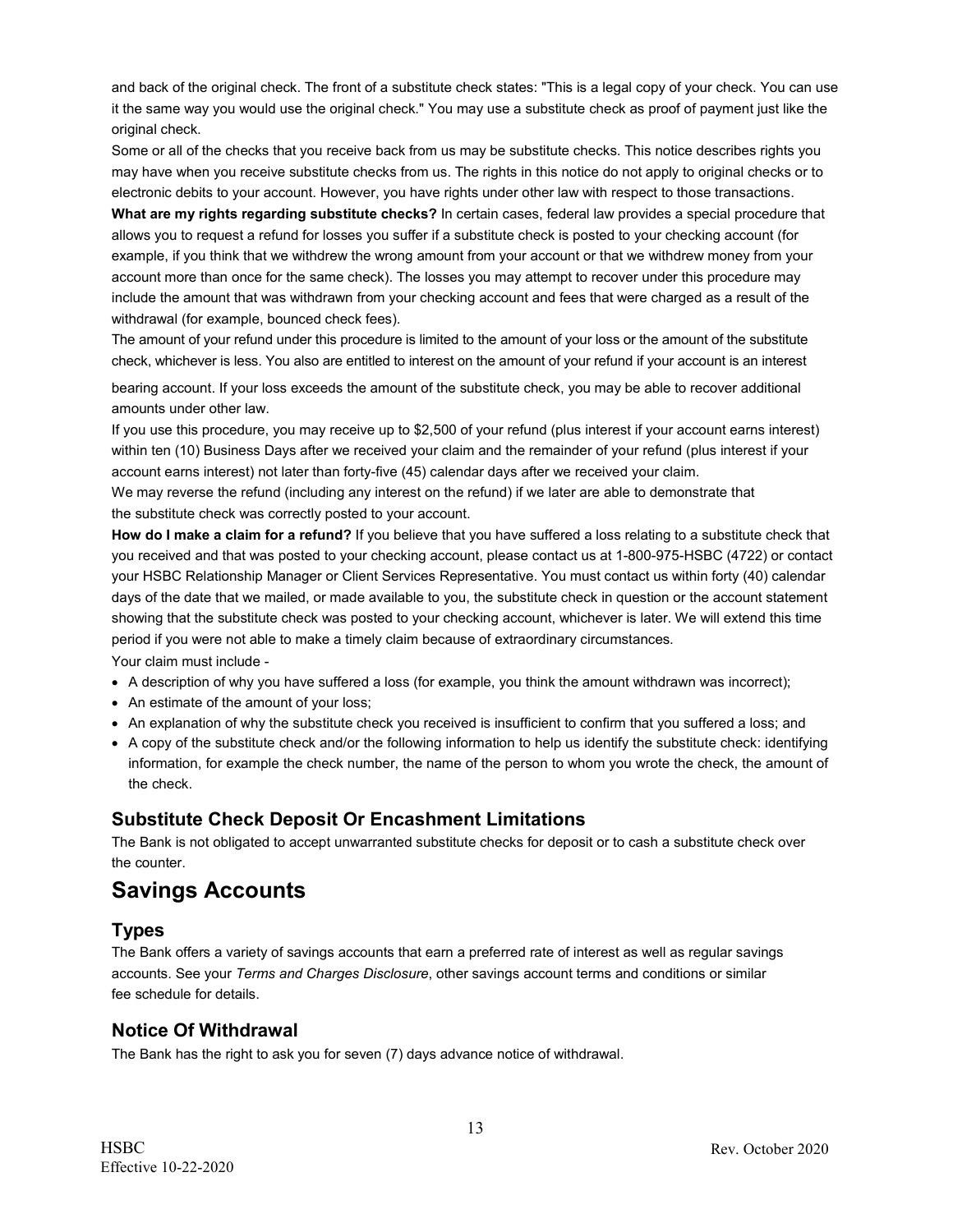# **Not Transferable**

Savings accounts are not transferable except on the Bank's books.

# **Payment of Your Items For Your Account**

We post transactions to your account throughout the day in the order that we receive them.

Generally, for commercial savings accounts, at the end of the Business Day we will complete the following to determine your end of day bank/ledger balance:

- 1. Start with the bank/ledger balance in your account.
- 2. Add deposits and credits to your account
- 3. Subtract account withdrawals performed at the branch and transaction amounts that were authorized based on your available balance at the time you performed the transaction. Transactions will post in lowest to highest dollar amount, transactions include ATM withdrawals, and online transactions.
- 4. Subtract all other items in lowest to highest dollar amount
- 5. Subtract fees

After completing the steps above to determine your end of day bank/ledger balance, we subtract the amount of any deposit not currently available (Refer to the Funds Availability section for more information) and subtract holds from the end of day bank/ledger balance to determine your available balance.

# **Certificates of Deposit**

### **Types**

The Bank offers Certificates of Deposit ("CD") accounts maintained on the Bank's Time Deposit Account (TDA) system in various maturities, including but not limited to seven (7) days to ten (10) years. See your *Terms and Charges Disclosure* or similar fee schedule for details.

### **Automatic renewal**

Unless you specify otherwise, the Bank will automatically renew CDs at the Bank's then current rate and subject to the terms described in the then current *Terms and Charges Disclosure* or similar fee schedule. If you do not want the Bank to renew your CD, notify the Bank before the maturity date. The Bank can refuse to renew your CD. If this happens, the Bank will send a notice before the maturity date.

### **Early Withdrawal Penalty**

The Bank may permit CD's to be cashed in before the maturity date, but reserves the right not to do so. If you withdraw principal from your CD before the maturity date, you may be charged a penalty shown on your *Terms and Charges Disclosure* or similar fee schedule. The penalty may reduce principal if there is insufficient interest available.

### **Not Transferable**

Certificates of Deposit are not transferable except on the Bank's books.

# **Deposits**

### **How To Deposit**

You can make deposits in person or by mail. If you are a qualifying business, you can also use your Debit MasterCard® or ATM card to make deposits at certain HSBC ATMs and certain other electronic facilities or deposit checks remotely using HSBC Remote Deposit Capture or Mobile Remote Deposit Capture Services (collectively "Remote Deposit Services") pursuant to the account and product terms and agreements between you and the Bank. The Bank is not obligated to accept unwarranted substitute checks for deposit, and the Bank does not accept traveler's checks for deposit, payment or encashment. You may deposit (negotiate) domestic U.S. postal money orders in person, by mail or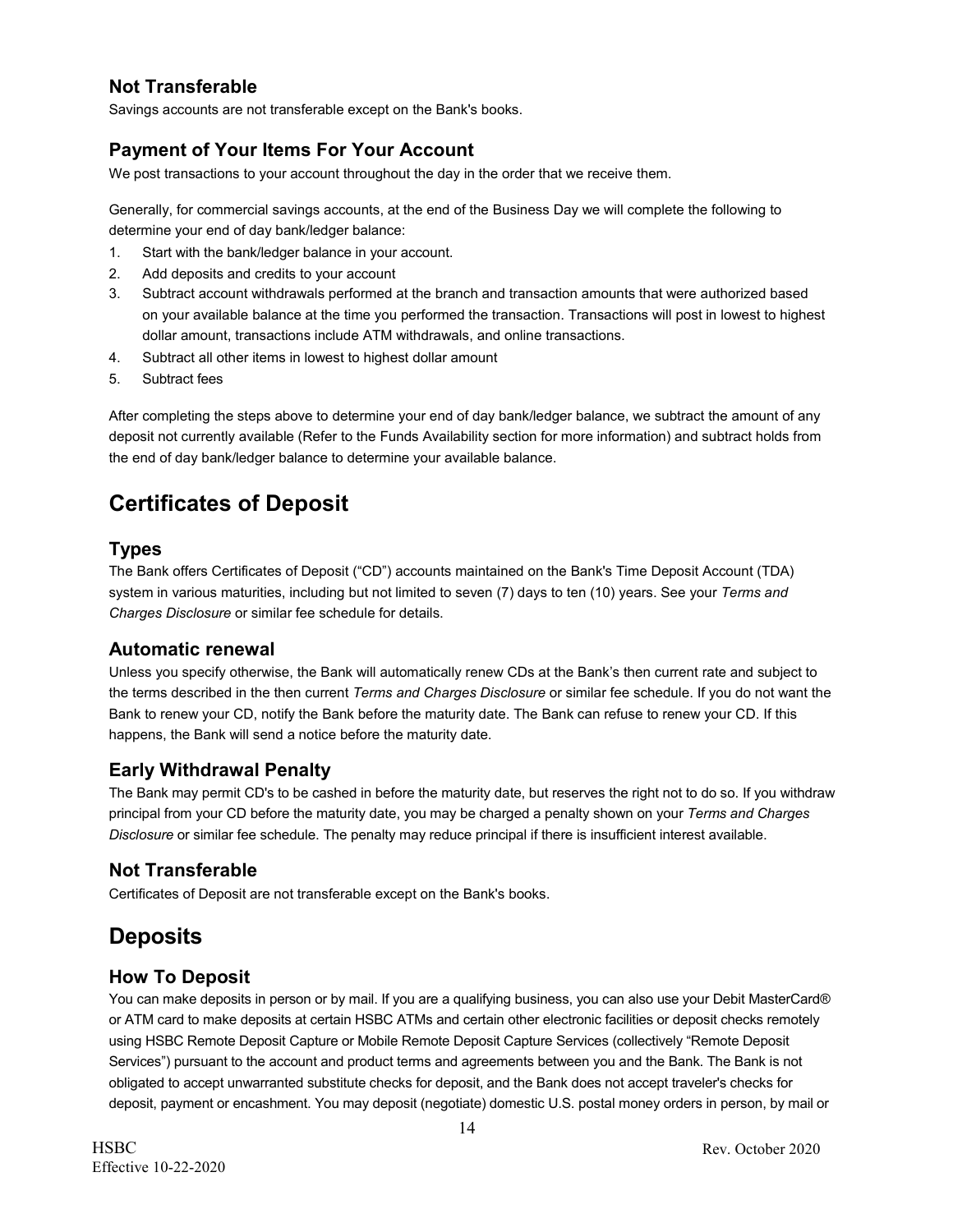by Remote Deposit Services from locations within in the U.S. The Bank reserves the right at its discretion to: i) return or reject traveler's checks; and ii)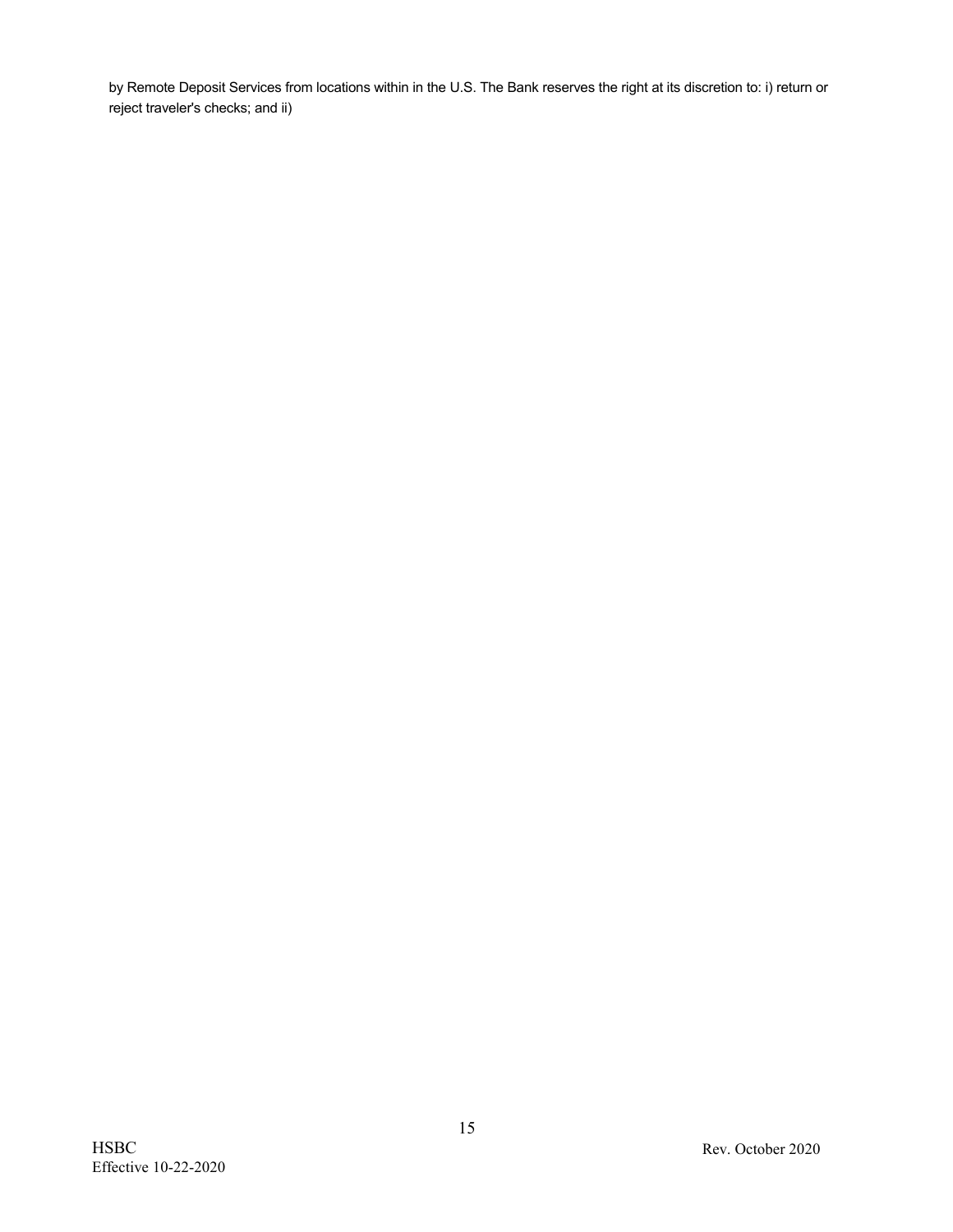domestic U.S. postal money orders mailed or imaged respectively from locations outside the U.S.; and the Bank will not be liable for any loss or delay in the return or rejection of any such traveler's checks and/or domestic U.S. postal money orders mailed or imaged from locations outside the U.S.

# **Direct Deposit**

You can arrange to have funds, directly deposited into your checking or savings account.

# **Endorsing Checks**

Be sure to endorse all checks and other items exactly as they are made out. If any check or other item deposited into your account(s) does not have your endorsement the Bank has the right to endorse the items or treat them as if you had endorsed them. The Bank will chargeback to your account any item that is returned for any reason, including endorsement irregularity or forgery. Any check or other item deposited into your account(s) that appears to contain your stamped or facsimile endorsement will be treated as if you had actually endorsed it. The Bank is not legally bound by any conditional or restrictive endorsement on any check or other item that you cash or deposit, or any endorsement noted to be "without recourse".

# **Third Party Endorsements**

We may require that checks and other items you want to deposit or cash be endorsed by all parties to whom the items are payable. We may require verification of any endorsement through either an endorsement guarantee or personal identification. If you deposit items which bear the endorsement of more than one person or of persons who are not signers on the account, we may refuse the item or may require you to have their endorsement guaranteed before we accept an item. We may accept for deposit checks payable to any signer on you**r** account when endorsed by any other signer.

# **Responsibility For The Back Of A Check**

The diagram below shows where you should place your endorsement on the back of your check. The endorsement area is limited to the area 1 1/2" from the trailing edge of the check, which is at the top in the diagram.



You are responsible for any loss resulting from your improper endorsement of a check if it causes a bank endorsement to be illegible.

# **Final Payment Of Items**

The Bank chooses the method of obtaining final payment of a deposited check, draft, note, acceptance or other instrument ("item") and may use other banks in the process. The Bank is not responsible for actions taken by other banks, nor for the loss or destruction of any item in the possession of other banks or in transit. Any bank may refuse to honor a deposited item or may honor one refused by another bank.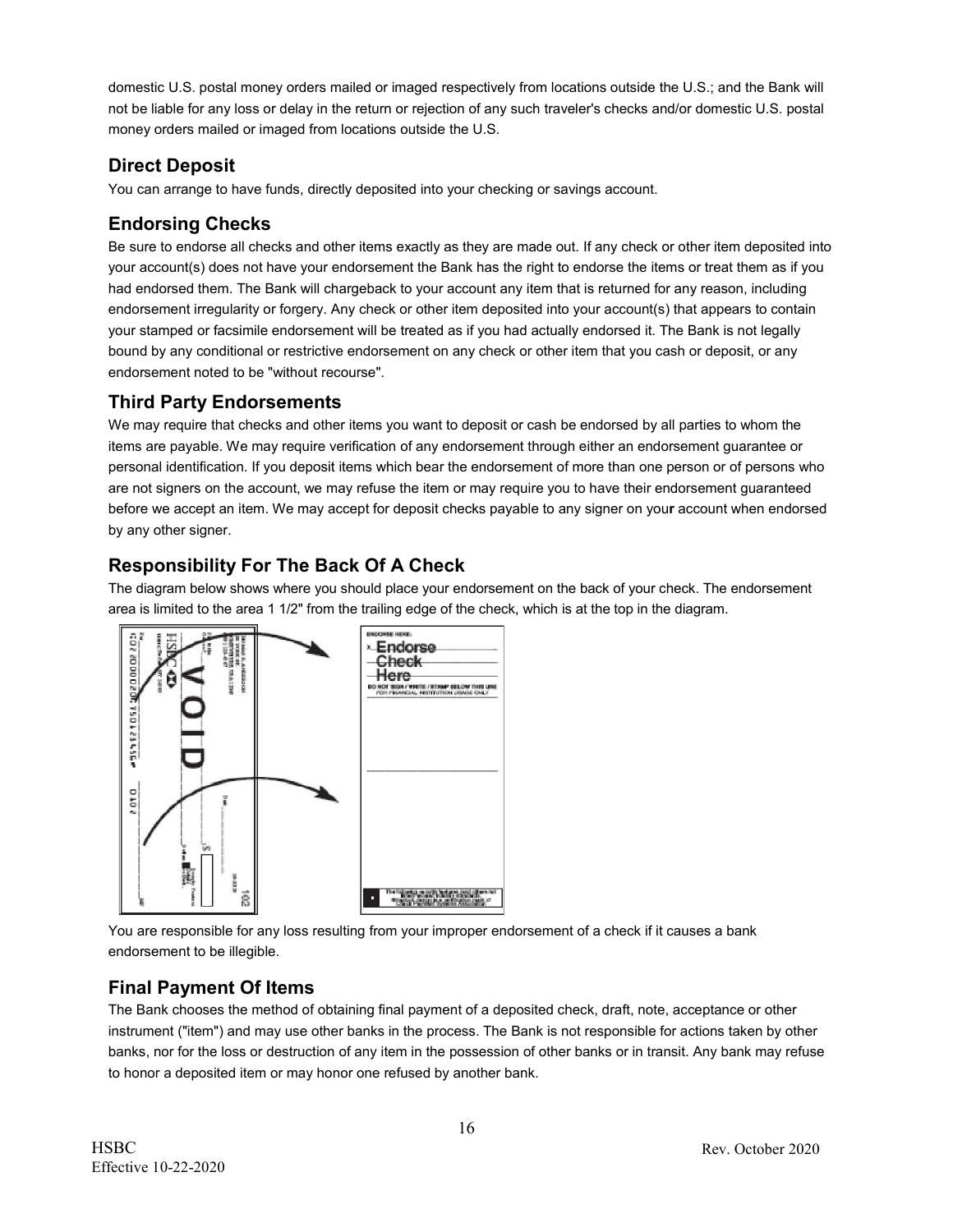# **Verifying Deposits**

The Bank will verify that the figure on your deposit ticket agrees with the amount of your deposit. If there is a discrepancy, the Bank will adjust your account for the amount of the difference without notifying you unless otherwise agreed.

The Bank has no duty to honor and may disregard any information on a check other than the paying bank's and payee's names, the amount (the Bank may rely solely upon either the numeric amount or the amount in words, if contradictory) and any MICR encoded information.

# **Return Of Deposited Item (Chargeback)**

If you deposit an item to your account and it is returned unpaid, returned as an administrative return, or is lost, destroyed, or rejected, the Bank will charge the amount of the item back to your account. The Bank may charge your account the fee shown on your Terms and Charges Disclosure.

#### Multiple NSF / UNA Fees

Items and transactions (such as, for example, checks and electronic transactions/payments) returned unpaid due to insufficient/non-sufficient ("NSF") or unavailable funds ("UNA") in your account, may be resubmitted one or more times for payment, The Bank may charge your account the NSF and/or UNA fee shown on your Terms and Charges Disclosure EACH TIME an item and transaction resubmitted for payment is returned due to insufficient/nonsufficient funds or unavailable funds.

# **Certificates Of Deposit**

Your Terms and Charges Disclosure or similar fee schedule explains when and how deposits may be made to your Certificates of Deposit.

# **Funds Availability**

The Bank's policy is to make funds from your deposits quickly available to you according to a schedule which is based on the type of deposit made (Cash, Wire Funds Transfer, Check) where the check is drawn, where the deposit is made, and the type of account as set forth herein. The types of accounts that this section applies to are: Interest Bearing Checking Accounts and Savings, Certificate of Deposit ("Savings") and Non-Interest Bearing Checking Accounts. Until funds are available according to the schedule, you may not withdraw the funds in cash, and the Bank may choose not to use the funds to pay checks you have written or other withdrawals or transfers you have authorized.

# **Determining The Availability Of A Deposit**

The day of availability is counted in Business Days from the day of your deposit. Every day is a Business Day except Saturdays, Sundays, and federal holidays. If you make a deposit at a branch on a Business Day the Bank is open, the Bank will consider that day to be the day of your deposit. If you make a deposit before 10 PM. ET at any HSBC ATM on a Business Day that the Bank is open, the Bank will consider that day to be the day of your deposit. However, if you make a deposit after 10 PM ET at an HSBC ATM on a Business Day that the Bank is open or you make a deposit on the day the Bank is not open, the Bank will consider that deposit to be made on the next Business Day the Bank is open.

The day of availability varies depending on the type of deposit and is explained below.

# **Same Day Availability**

Funds from the following deposits will be available to you on the same Calendar Day\* the Bank receives the deposit:

- Cash (deposited in person with one of our tellers or at an ATM).
- Funds transfers between HSBC Bank USA, N.A. accounts in the same name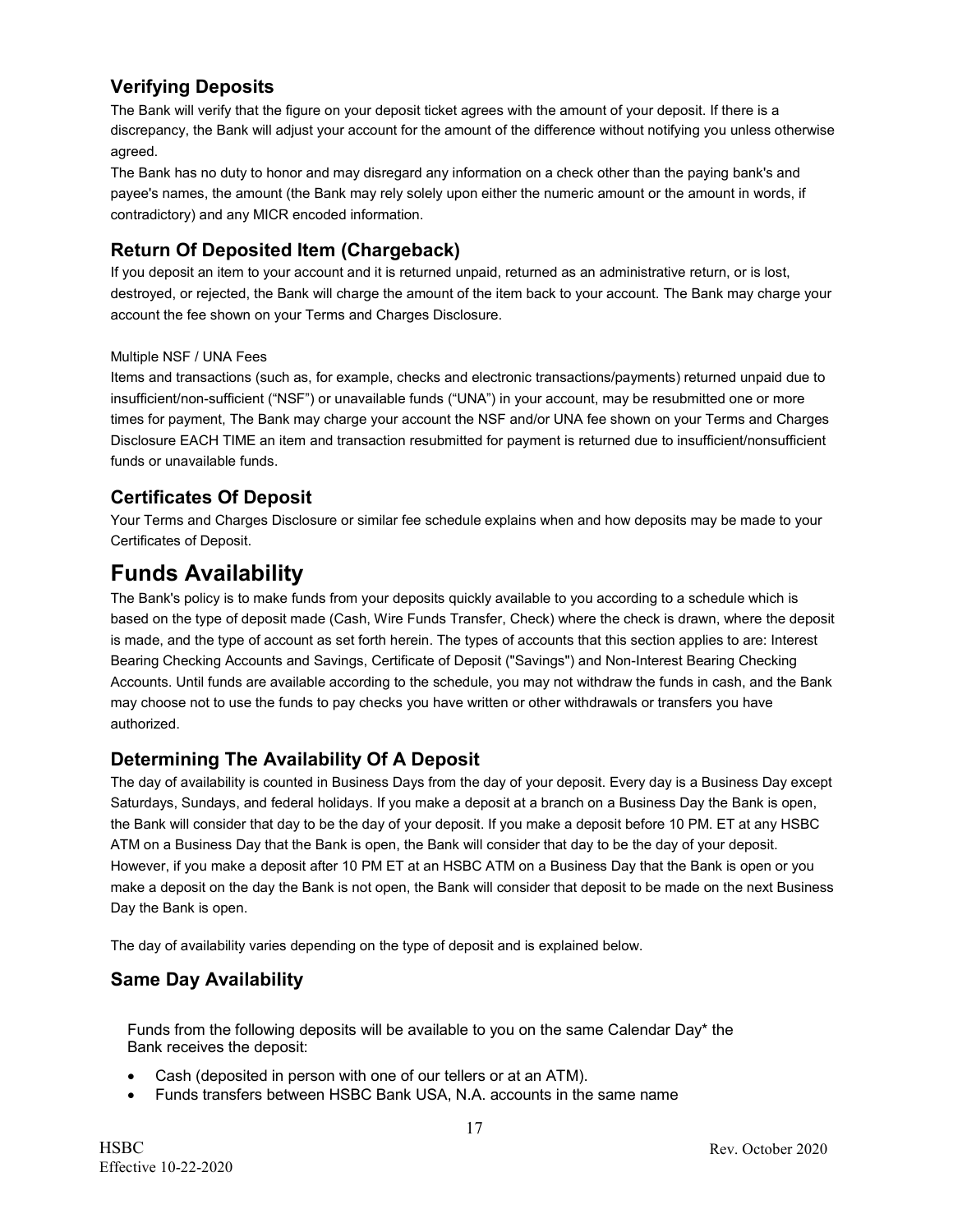• Real-Time Payments the Bank receives for credit to your HSBC Bank USA, N.A. account through the RTP System, which are typically available in real time.

Funds from the following deposits are available to you on the same Business Day the Bank receives the deposit:

- Electronic Direct Deposits.
- Wire Transfers.

\* Every day is a Calendar Day. If the Bank receives the deposit after 12am (Midnight) ET, the deposit will be considered received the next Calendar Day.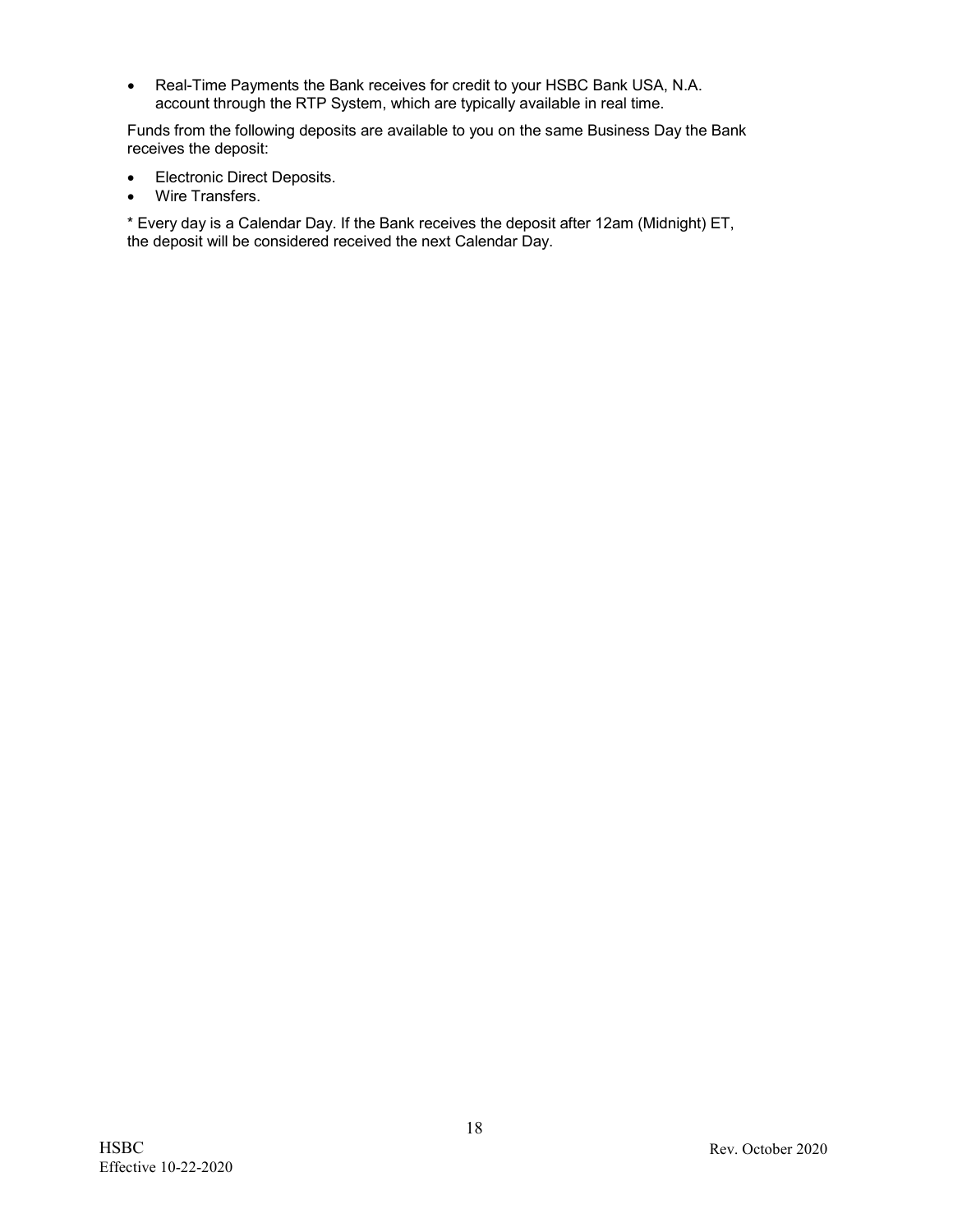# **NEXT DAY AVAILABILITY**

Funds from the following deposits are available to you on the first Business Day after the day of your deposit:

- U.S. Treasury checks payable to you.
- Federal Reserve Bank checks, Federal Home Loan Bank checks, and postal money orders, if these items are payable to you.
- Checks drawn on HSBC Bank USA, N.A.

If you make a deposit in person to one of our employees using a special deposit slip available on request at any branch, funds from the following deposits are available on the first Business Day after the day of your deposit:

- State and local government checks payable to you.
- Cashier's, certified, and teller's checks payable to you.
- If you do not make your deposit in person to one of our employees (for example, if you mail the deposit), funds from these deposits will be available on the second Business Day after the day the Bank receives your deposit.

### **Other Check Deposits**

Check deposits other than those identified in this disclosure are considered "Other Check Deposits." At least, the first \$225 of your "Other Check Deposits" will be available on the first Business Day after the day of your deposit. The remaining balance of your "Other Check Deposits" will be available in accordance with the special funds availability schedule set forth below, based on account type and account location.

# **Longer Delays May Apply**

Funds you deposit by check may be delayed for a longer period under the following circumstances:

- The Bank believes a check you deposit will not be paid.
- You deposit checks totaling more than \$5,525 on any one day.
- You redeposit a check that has been returned unpaid.
- You have overdrawn your account repeatedly in the last six (6) months.
- There is an emergency, such as a failure of communications or computer equipment.

The Bank will notify you if the Bank delays your ability to withdraw funds for any of these reasons, and the Bank will tell you when the funds will be available. They will be available generally by the sixth Business Day after the day of your deposit.

### **Special Rules for New Accounts**

If you are a new customer, the following special rules may apply during the first 30 days your account is open:

• Funds from deposits of cashier's, certified, teller's check, and federal, state and local government checks will be available on the first Business Day after the day of your deposit if the deposit meets certain conditions. For example, the checks must be payable to you and deposited in person to an employee of the Bank (and you may have to use a special deposit slip). If your deposit does not meet these conditions, funds from your deposit of these checks will be available to you no later than the fifth (5<sup>th</sup>) Business Day after the day of your deposit.

Funds from "Other Check Deposits," as described above, will be available to you no later than the fifth (5<sup>th</sup>) Business Day after the day of your deposit.

# **Holds On Other Funds (Check Cashing)**

If the Bank cashes a check for you drawn on another bank, the Bank may withhold the availability of a corresponding amount of funds already in your account. Those funds will be made available to you at the time the funds from the check cashed would have been available to you if you had deposited it. Holds On Other Funds (Other Account)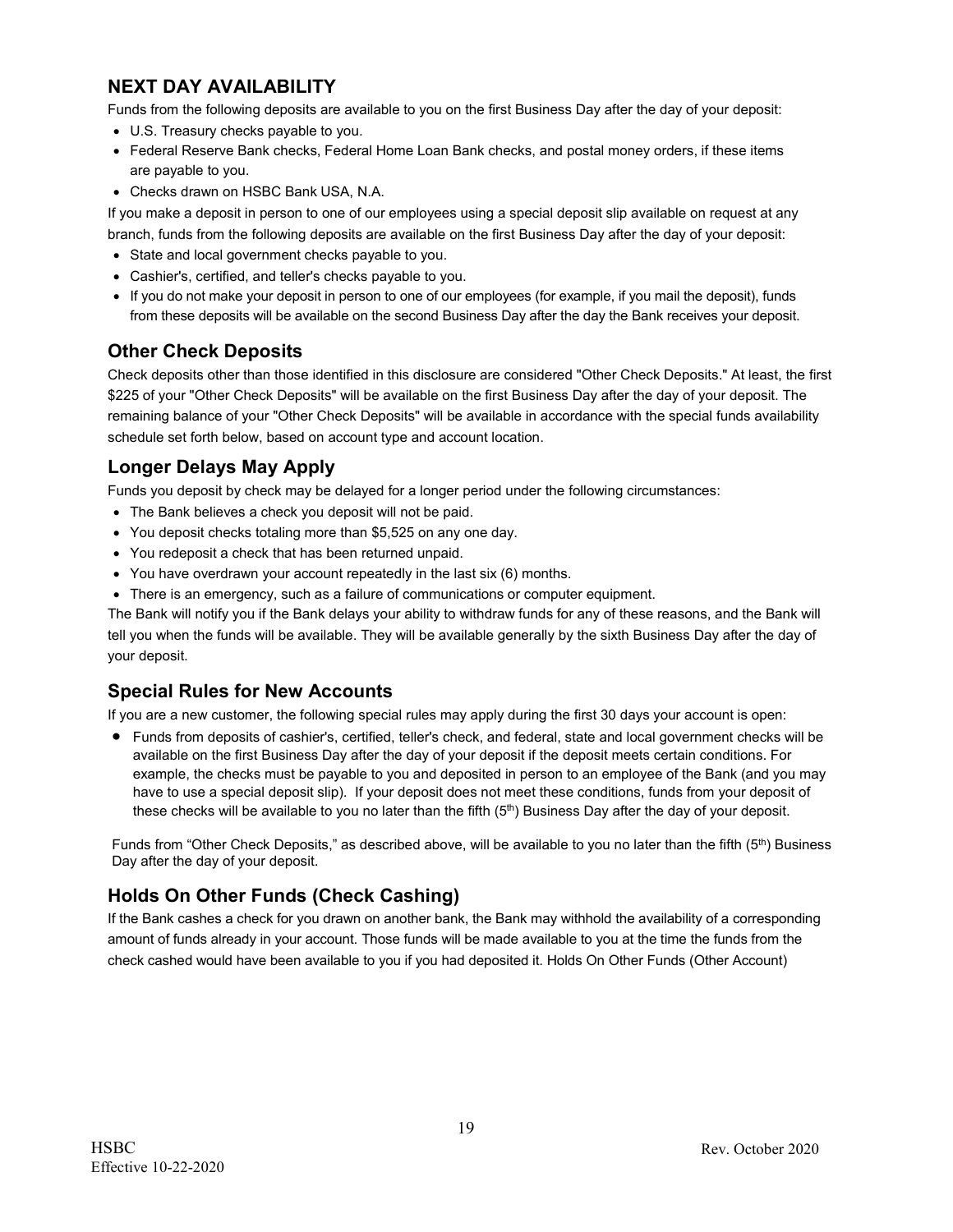If the Bank accepts for deposit a check that is drawn on another bank, the Bank may make funds from the deposit available for withdrawal immediately but delay your ability to withdrawal a corresponding amount of funds that you have on deposit in another account with the Bank. The funds in the other account would then not be available until the time periods that are described in this disclosure for the type of check you deposited.

# **Foreign Checks**

The Bank may refuse to accept or may delay availability on checks drawn on banks outside the United States (including checks drawn upon foreign HSBC affiliates) and on checks drawn in foreign currencies, convert the foreign check to USD and deposit as cash or handle such checks on a collection basis. Regardless of whether your foreign check is converted or processed on a collection basis, you understand and agree that you bear all exchange risk in the event of a returned item. If you want to avoid the exchange risk of a returned item, you can request that the item be processed on a collection basis for the applicable fee.

If a check drawn on a bank outside of the United States uses a dollar sign ("\$") but does not indicate the check is drawn in U.S. Dollars, it will be processed as a check drawn in the currency of the country where the bank is located, e.g., a check drawn on a Canadian bank. You will bear the costs associated with any adjustments that must be made if the check should have indicated it was drawn in U.S. Dollars including exchange rate adjustments and fees assessed against the Bank by third parties related to the adjustment. You can avoid this risk by making sure that the issuer of the item clearly identifies checks payable in U.S. Dollars.

### **Cash Withdrawal Limitation**

We place certain limitations on withdrawals in cash. In general, \$225 of a check deposit is available for withdrawal in cash on the first Business Day after the day of deposit.

# **Chargeback Right**

The Bank's funds availability policy does not affect your obligation to repay the Bank for checks that you deposit which are returned unpaid, nor does it limit the Bank's right to charge back your account or to obtain reimbursement for any check that is not finally paid for any reason.

### **Locating The Check Routing Number To Determine Availability**

The routing number is printed along the bottom of the check. See the business check illustrations below for the highlighted location of the routing number. The first four (4) digits represent the geographic location of the bank and determine when funds become available. See schedules listed below to determine your availability. **Business Check:**

| 000000000                              | 123456789 | 0000000000 | 000 |      |         |
|----------------------------------------|-----------|------------|-----|------|---------|
| FOR.                                   |           |            |     |      |         |
| <b>EANX NAME AND LOCATION</b>          |           |            |     |      | DOLLARS |
| <b>PAY TO THE</b><br>ORDER OF          |           |            |     | š    |         |
|                                        |           |            |     | DATE |         |
| Name of Company<br>Address, City State |           |            |     |      | 001     |

Some checks are marked "payable through" and have a four or nine (9) digit number nearby. For these checks, use the four (4) digit number (or the first four (4) digits of the nine (9) digit number), not the routing number on the bottom of the check, to determine when these checks are available. See schedules listed below to determine your availability. If you have questions, please contact your local branch or account officer.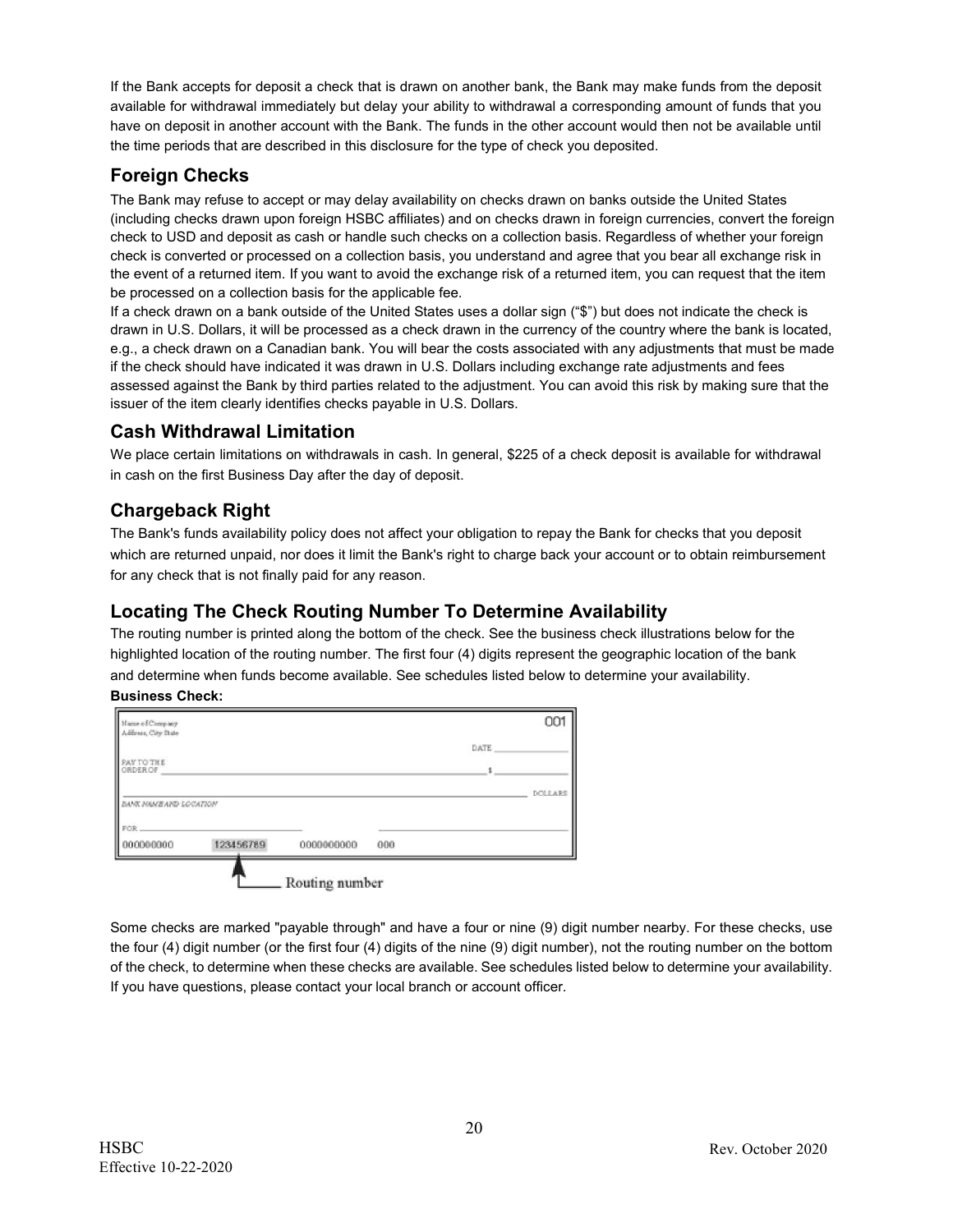# **Special Funds Availability Schedules Based On Account Type And Account Location**

### **Interest Bearing Checking Accounts (Including IOLA And NOW Checking) And**

# **Savings Accounts**

If you have an interest bearing checking account or savings account, funds from your deposits will be made available to you according to the following schedule that corresponds to where you make your deposit.

#### **For Deposits Made In California**

At least 93% of funds from deposits of checks in which the first four (4) digits of the routing number are 1210 1211 1212 1213 1214 1220

 1222 1223 1224 3210 3211 3213 3214 3220 3221 3222

#### 3224

are available to you no later than the next Business Day after the day of your deposit.

All funds from deposits of checks drawn on all other routing numbers with the exception of those listed above and those checks in the *NEXT DAY AVAILABILITY* section, are available to you no later than the second Business Day after the day of deposit.

### **For Deposits Made In Downstate New York, Connecticut, Delaware, New Jersey, and Pennsylvania (Downstate New York includes deposits made in the five (5) boroughs of New York, Long Island and Dutchess, Orange, Putnam, Rockland, Sullivan, Ulster and Westchester Counties.)**

At least 93% of funds from deposits of checks in which the first four (4) digits of the routing number are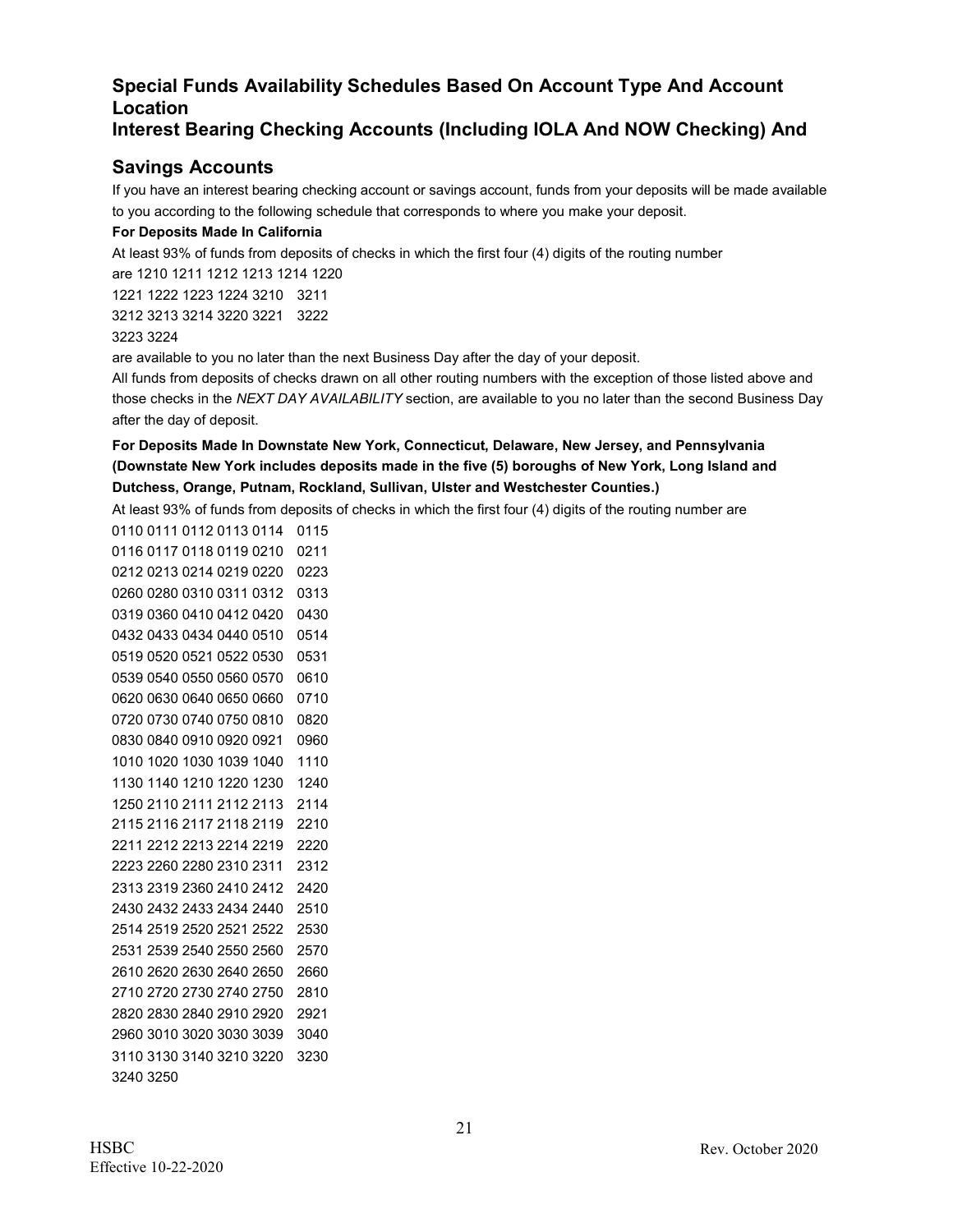are available to you no later than the next Business Day after the day of your deposit.

All funds from deposits of checks drawn on all other routing numbers with the exception of those listed above and those checks in the *NEXT DAY AVAILABILITY* section, are available to you no later than the second Business Day after the day of deposit.

#### **For Deposits Made In Upstate New York**

At least 93% of funds from deposits of checks in which the first four (4) digits of the routing number are

are available to you no later than the next Business Day after the day of your deposit.

All funds from deposits of checks drawn on all other routing numbers with the exception of those listed above and those checks in the *NEXT DAY AVAILABILITY* section, are available to you no later than the second Business Day after the day of deposit.

#### **For Deposits Made In District of Columbia, Maryland and Virginia**

At least 93% of funds from deposits of checks in which the first four (4) digits of the routing number are

 0111 0112 0113 0114 0115 0117 0118 0119 0210 0211 0213 0214 0219 0220 0223 0280 0310 0311 0312 0313 0360 0410 0412 0420 0430 0433 0434 0440 0510 0514 0520 0521 0522 0530 0531 0540 0550 0560 0570 0610 0612 0613 0620 0630 0640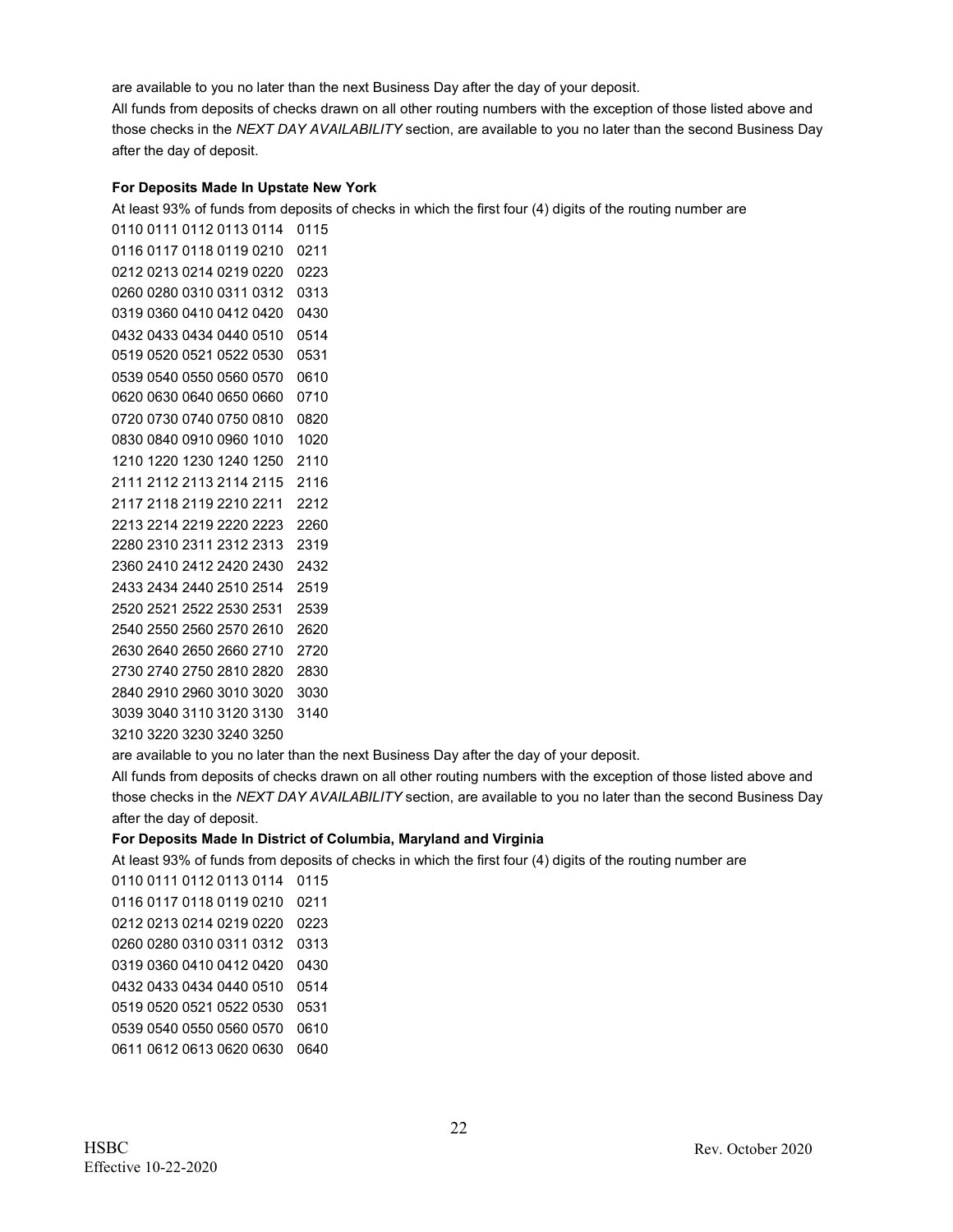are available to you no later than the next Business Day after the day of your deposit.

All funds from deposits of checks drawn on all other routing numbers with the exception of those listed above and those checks in the *NEXT DAY AVAILABILITY* section, are available to you no later than the second Business Day after the day of deposit.

#### **For Deposits Made In Florida**

At least 93% of funds from deposits of checks in which the first four (4) digits of the routing number are

are available to you no later than the next Business Day after the day of your deposit.

All funds from deposits of checks drawn on all other routing numbers with the exception of those listed above and those checks in the *NEXT DAY AVAILABILITY* section, are available to you no later than the second Business Day after the day of deposit.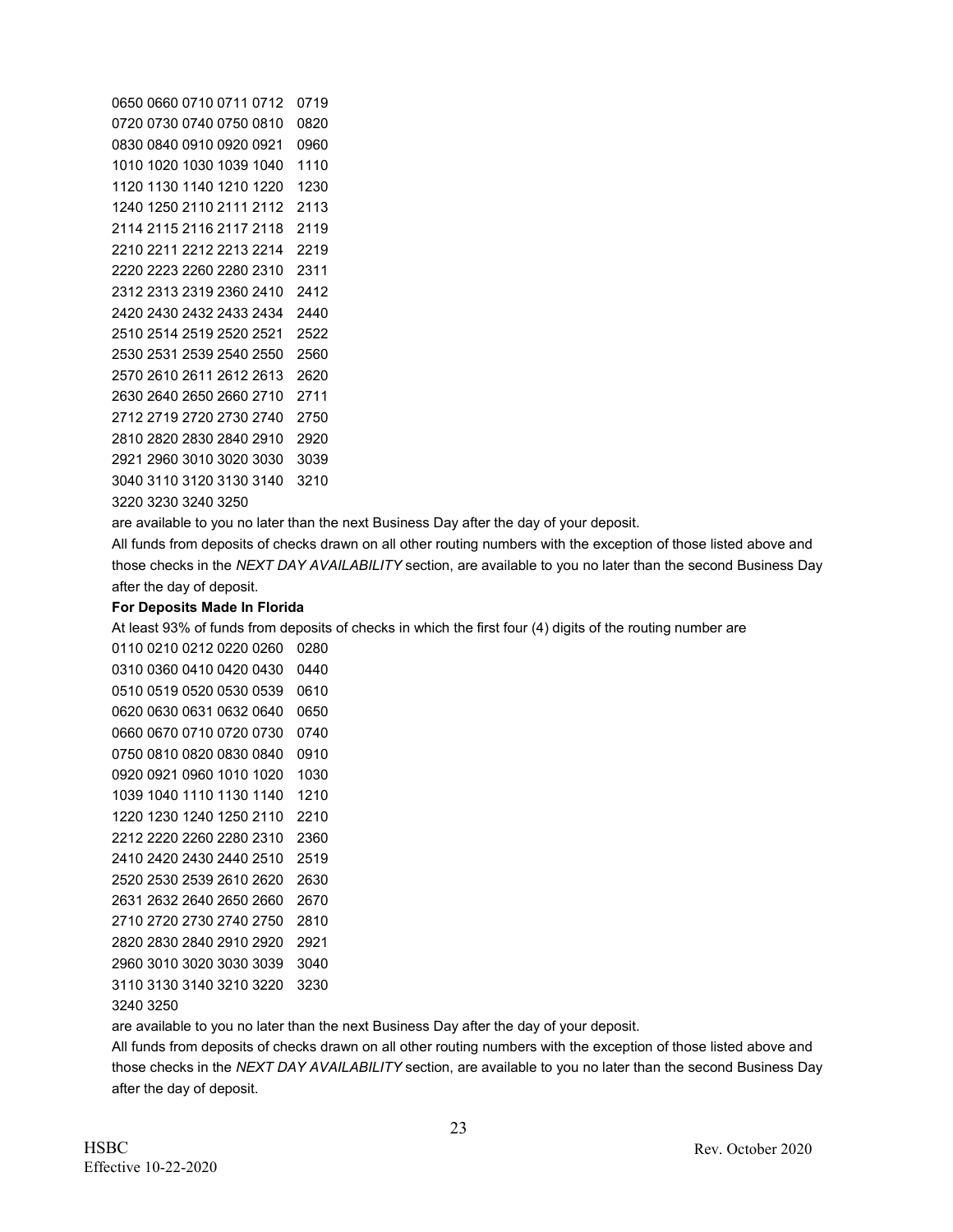#### **For Deposits Made In Washington State**

At least 93% of funds from deposits of checks in which the first four (4) digits of the routing number are

1230 1231 1232 1233 1250 1251 1252 3230 3231 3232 3233 3250 3251 3252

are available to you no later than the next Business Day after the day of your deposit.

All funds from deposits of checks drawn on all other routing numbers with the exception of those listed above and those checks in the *NEXT DAY AVAILABILITY* section, are available to you no later than the second Business Day after the day of deposit.

#### **Non-Interest Bearing Checking Accounts**

If you have a non-interest bearing checking account (including, but not limited to, Escrow Disbursement, HSBC Commercial Checking Account, Corporate Analyzed Account, Fusion First Account, Fusion Smart Account, HSBC Fusion Analyzed and Business Checking Account) funds from your check deposits will be made available to you according to the following schedule, which is based on where the check is drawn, where the deposit is made, and the type of account as set forth below.

#### **For Deposits Made In California**

At least 93% of funds from deposits of checks in which the first four (4) digits of the routing number are 1210 1211 1212 1213 1214 1220

1221 1222 1223 1224 3210 3211 3212 3213 3214 3220 3221 3222

3223 3224

are available to you no later than the next Business Day after the day of your deposit.

All funds from deposits of checks drawn on all other routing numbers with the exception of those listed above and those checks in the *NEXT DAY AVAILABILITY* section, are available to you no later than the second Business Day after the day of deposit.

**For Deposits Made In Downstate New York, New Jersey, Connecticut, Delaware and Pennsylvania (Downstate New York includes deposits made in the five boroughs of New York, Long Island and Dutchess, Orange, Putnam, Rockland, Sullivan, Ulster and Westchester Counties.)**

At least 93% of funds from deposits of checks in which the first four (4) digits of the

routing number are 0210 0212 0214 0219 0260 0280

#### 2210 2212 2214 2219 2260 2280

are available to you no later than the next Business Day after the day of your deposit.

All funds from deposits of checks drawn on all other routing numbers with the exception of those listed above and those checks in the *NEXT DAY AVAILABILITY* section, are available to you no later than the second Business Day after the day of deposit.

#### **For Deposits Made In Upstate New York**

At least 93% of funds from deposits of checks in which the first four (4) digits of the

routing number are 0213 0220 0223 0410 2213 2220

2223 2410

are available to you no later than the next Business Day after the day of your deposit.

All funds from deposits of checks drawn on all other routing numbers with the exception of those listed above and those checks in the *NEXT DAY AVAILABILITY* section, are available to you no later than the second Business Day after the day of deposit.

#### **For Deposits Made In District of Columbia, Maryland and Virginia**

Funds from deposits of checks drawn on all routing numbers, with the exception of those checks in the *NEXT DAY AVAILABILITY* section, are available to you no later than the second Business Day after the day of deposit.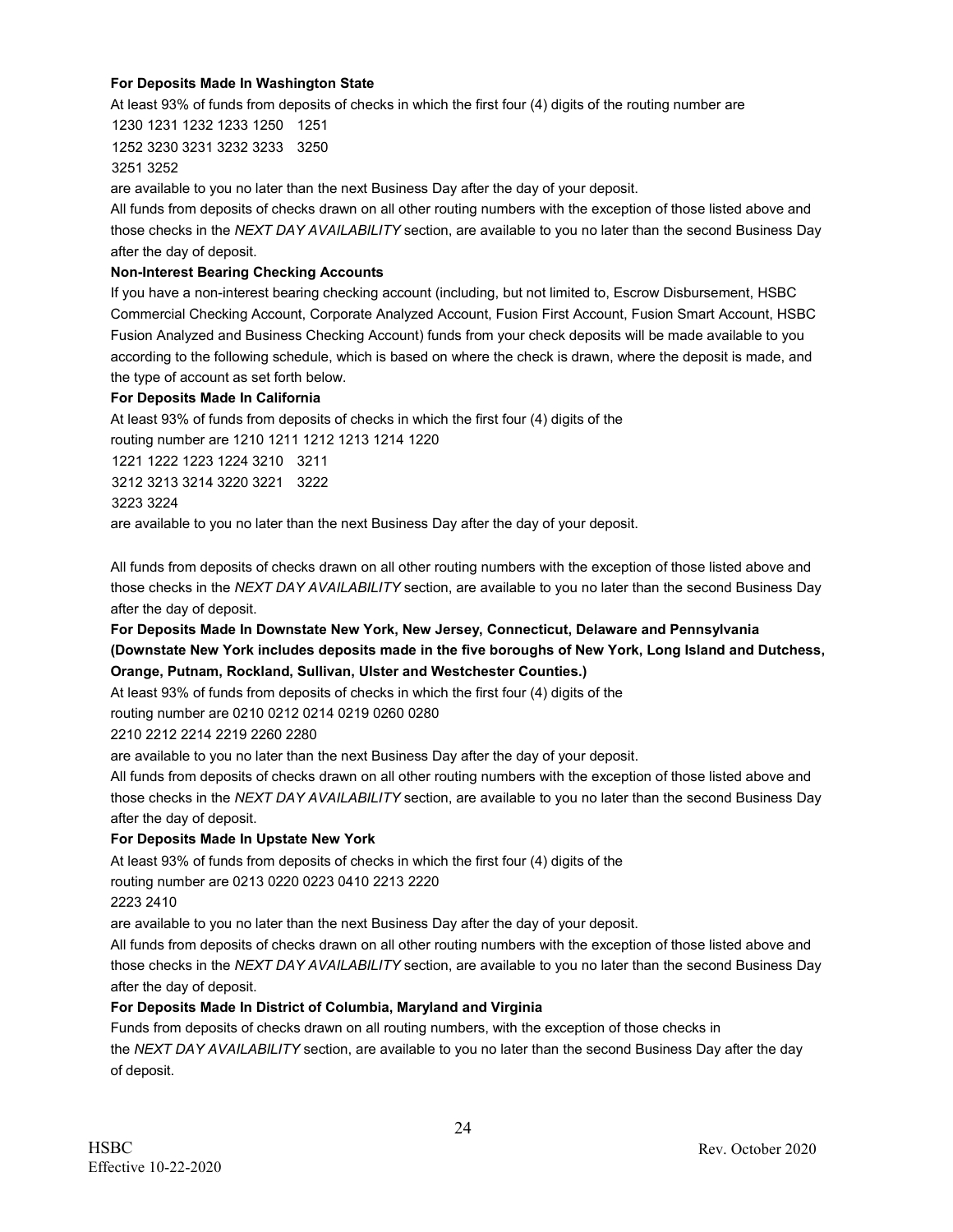#### **For Deposits Made In Florida**

Funds from deposits of checks drawn on all routing numbers, with the exception of those checks in the *NEXT DAY AVAILABILITY* section, are available to you no later than the second Business Day after the day of deposit.

#### **For Deposits Made In Washington State**

At least 93% of funds from deposits of checks in which the first four (4) digits of the

routing number are 1230 1231 1232 1233 1250 1251

1252 3230 3231 3232 3233 3250

#### 3251 3252

are available to you no later than the next Business Day after the day of your deposit.

All funds from deposits of checks drawn on all other routing numbers with the exception of those listed above and those checks in the *NEXT DAY AVAILABILITY* section, are available to you no later than the second Business Day after the day of deposit.

# **Withdrawals**

# **How To Withdraw**

You can withdraw from your checking account by presenting a signed check payable to your organization or to "cash." You can also withdraw from your organization's checking or savings account in person or by mail with a signed withdrawal order. In addition, you can withdraw interest credited, during the current term or at maturity, on CDs in person, by mail or through other electronic facilities. You can withdraw or transfer funds at our HSBC ATMs and other electronic facilities on your checking or savings account. A withdrawal is deemed to be made when recorded on the books of the Bank which is not necessarily the date that the account holder initiated the transaction.

### **Authorized Individuals**

The Bank is authorized to rely upon any document provided by you to the Bank which indicates the person(s) authorized to act on your behalf.

### **Reasons The Bank May Refuse Your Withdrawal Request**

The Bank may refuse to allow a withdrawal from any account in certain cases including, but not limited to, the following cases:

- The Bank decides to require seven (7) days advance written notice and the Bank has not received that notice.
- The withdrawal would consist of money deposited in the form of a check (or money order) that is not available for withdrawal.
- An authorized signer on the account tells the Bank not to allow a withdrawal.
- A court orders the Bank not to allow a withdrawal.
- The withdrawal would consist of money the Bank has taken to pay an overdue debt to the Bank.
- The withdrawal would consist of money the Bank has been ordered to pay or hold for someone else.
- In the case of a Sole Proprietor, an account or CD owner dies, and the Bank has not received all documents required by law.
- The Bank has not received any documents or identification required for access to the account.
- The account or CD is pledged as collateral.
- The account is subject to a Deposit Account Control Agreement or other security agreement.
- The account or CD has not matured.
- Endorsement irregularity or possible forgery.
- There is a dispute regarding the authority of an authorized person to transact business on the account.

### **Transfer Limits (Savings, Including Money Market Accounts)**

Only six preauthorized, automatic, computer or telephone transfers can be made from your savings account to another account in any calendar month. If permitted by your account, checks, drafts, debit card transactions, or similar orders made payable to a third party are included in this limit of six. If you exceed this limit, the Bank may be required to close your account or convert your account to a checking account.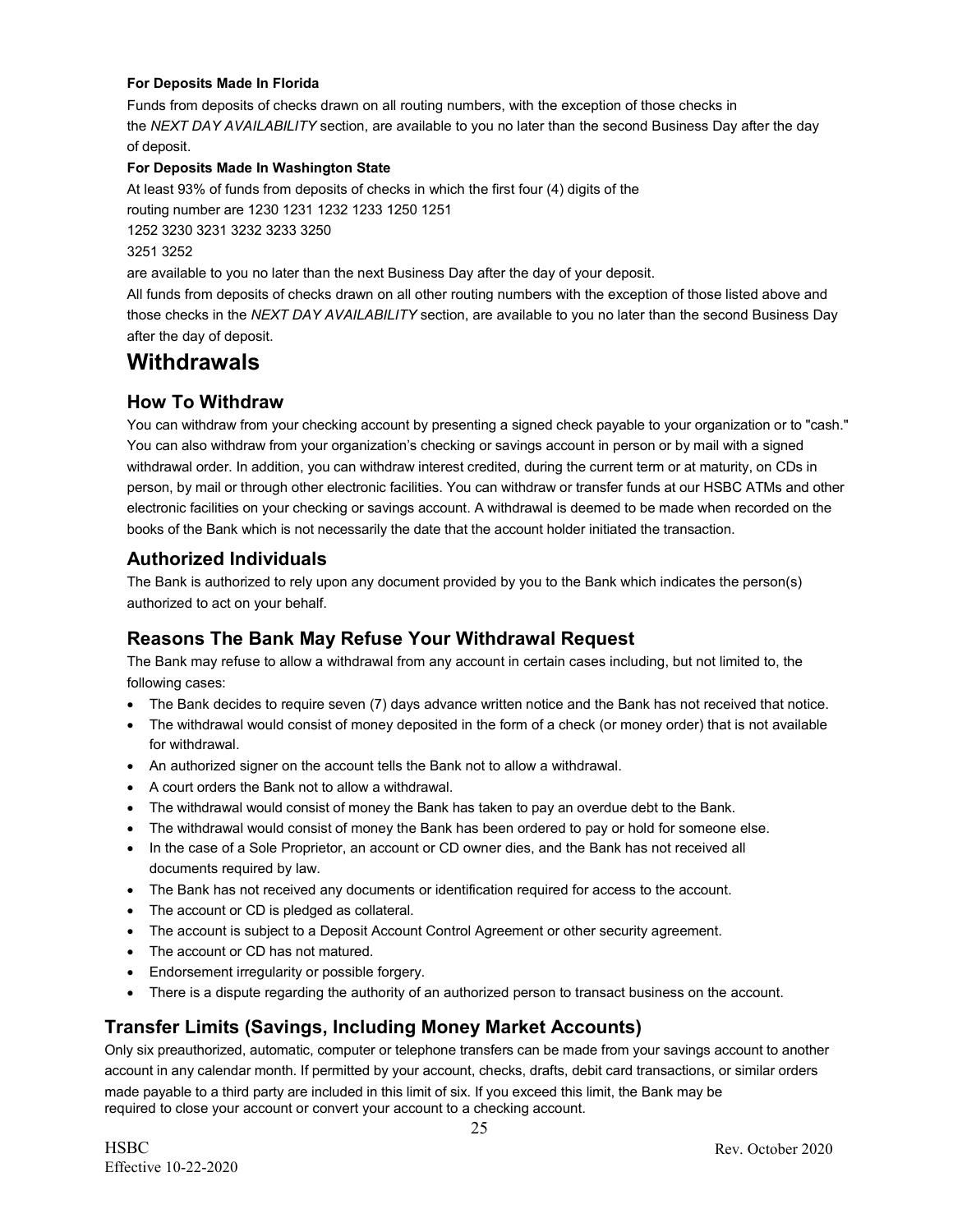# **Funds Transfers**

You may transfer funds from your account or receive funds into your account by funds transfer. Service fees may apply to your funds transfers and there are limitations on transfers from certain types of accounts.

# **RTP Payments**

The following additional terms apply to any real-time payments the Bank sends from, receives for credit to your commercial deposit account through the Real-Time Payments ("RTP") System. The terms "Sender," "Receiver," "Sending Participant" (the sending financial institution), and "Receiving Participant" (the receiving financial institution), "Person," "RTP System," "Payment," "RTP Payment," "Payment Instruction," "Request for Payment" and "Request for Return of Funds." are used here as defined in the system rules governing RTP payments ("RTP Operating Rules"). In addition to the RTP Rules, RTP payments will be governed by the laws of the state of New York, including Article 4A of New York's Uniform Commercial Code.

The RTP System may be used only for eligible Payments between a Sender and Receiver whose deposit accounts are located in the United States. RTP Payments that are permitted under the RTP Operating Rules, and meet the other applicable terms and conditions governing your commercial deposit account and ancillary services implemented in connection therewith, are considered eligible payments for purposes of your Agreement with the Bank.

RTP Payments are typically completed in real time upon the successful transmission of the RTP Payment unless the RTP Payment fails or is delayed or rejected due to a review by either the Receiving, or the Sending, Participant, such as for fraud, regulatory, or compliance purposes and in cases where the RTP Payment is destined for a non-existent or closed account. Transaction limits imposed by the RTP System or Sending Participant may also prevent RTP Payments from being sent from or to your commercial deposit account.

The RTP System is typically available 24 hours a day, 7 days a week, including weekends and state and federal holidays. However, the Bank's RTP Service may be unavailable from time to time, due to scheduled or unscheduled maintenance.

You agree that the RTP Operating Rules and RTP-related terms and conditions herein are applicable to and binding upon you by: (i) sending a RTP Payment from or receiving a RTP Payment to your commercial deposit account through the RTP System, or (ii) following your receipt of a Request for Return of Funds from the Sender of an RTP Payment that you have received, not instructing the Bank to return, or consenting to return, the RTP Payment. If you wish to return a Payment received through the RTP System, please contact the Bank.

Any dispute between you and a Sender must be resolved directly between you and the Sender. The Bank has no responsibility for, and shall not be liable to you in connection with, any dispute between you and a Sender.

The Bank may suspend or terminate your ability to send or receive RTP Payments at any time, including in the event the Bank reasonably suspects you have violated these terms or if you and/or your commercial deposit account become involved in legal proceedings. The Bank is under no obligation to honor, in whole or in part, any Payment Instruction that could violate applicable law, including, without limitation, requirements of the U.S. Department of the Treasury's Office of Foreign Assets Control ("OFAC") and the Financial Crimes Enforcement Network ("FinCEN").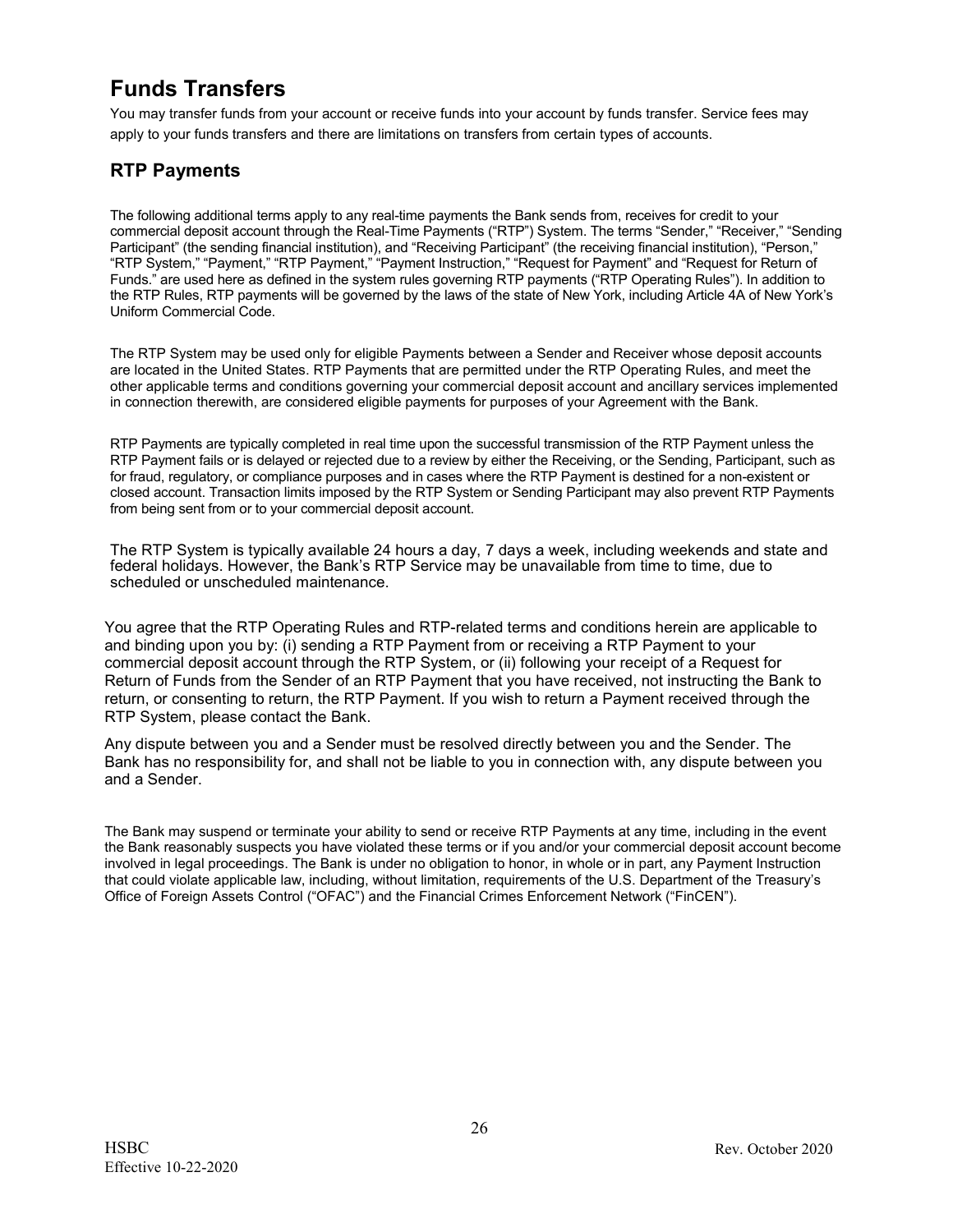# **Receiving RTP Payments**

RTP Payments are final and irrevocable and cannot be reversed by the Sender. However, as set forth in "Requests for Return of Funds" below, a Sender may make a Request for Return of Funds sent through the RTP System.

You may request upon seven (7) calendar days advance written notice to the Bank that all RTP Payments destined to your commercial deposit account(s) at the Bank be automatically rejected and returned to the originator of such RTP Payments, and the Bank shall use reasonable efforts to promptly act upon such instructions but the Bank shall have no liability for not effecting such a request within the seven (7) calendar day notice period.

# **Sending RTP Payments**

If enabled, you may send RTP Payments from your commercial deposit account by submitting a Payment Instruction through the Bank's RTP Service located on HSBCnet or such other Digital Platforms as the Bank may make available from time to time. Sending RTP Payments may be subject to any additional rules disclosed to you at or before the time of sending the RTP Payment(s). When you submit a Payment Instruction, you will be required to provide the routing transit and account number (or if the RTP network and Bank system allow, an alias) for the Receiver and the amount of your RTP Payment (the "Payment Amount").

By submitting a Payment Instruction through the Bank's RTP Service, you represent and warrant that your Payment Instruction complies with these Rules, that you irrevocably and unconditionally authorize the Bank to deduct the Payment Amount from your commercial deposit account, and that the Bank may deduct this amount immediately upon receipt of your Payment Instruction.

You may not send RTP Payments through the Bank's RTP Service that exceed the RTP Network limit published by The Clearing House in a single transaction from your commercial deposit account. The Bank may establish a lower transaction limit for you and may block any attempted RTP Payment that exceeds the limit. The Bank may adjust your limit at any time in its sole discretion and will notify you in the event of any adjustments to the limits.

# **Risk of Loss**

Because RTP Payments are irrevocable and cannot be reversed by the Sender, you should only send RTP Payments to Receivers you know. If you receive a Request for Payment through the RTP System, you should always verify that the request relates to a Payment you were expecting to make to the Person who requested payment. If a Request for Payment you receive through the RTP System does not relate to a Payment you were expecting to make to the Person who made the request, please contact the Bank immediately.

If you send a Payment through the RTP System to a Person that you do not know, or you do not verify the identity and legitimacy of Persons who contact you through the RTP System and request payment, you may lose the full amount of your RTP Payment. By submitting a Payment Instruction through the Bank's RTP Service, you irrevocably and unconditionally authorize the Bank to initiate a RTP Payment relying on the Receiver the routing transit and account number (or if the RTP network and Bank system allow, an alias) you provided.

# **Requests for Return of Funds**

The RTP System allows Senders to submit a Request for Return of Funds, but the Receiver is not obligated to comply. This could include circumstances in which the Receiver was credited an incorrect amount because the Sender entered an incorrect amount in the Payment Instruction, or a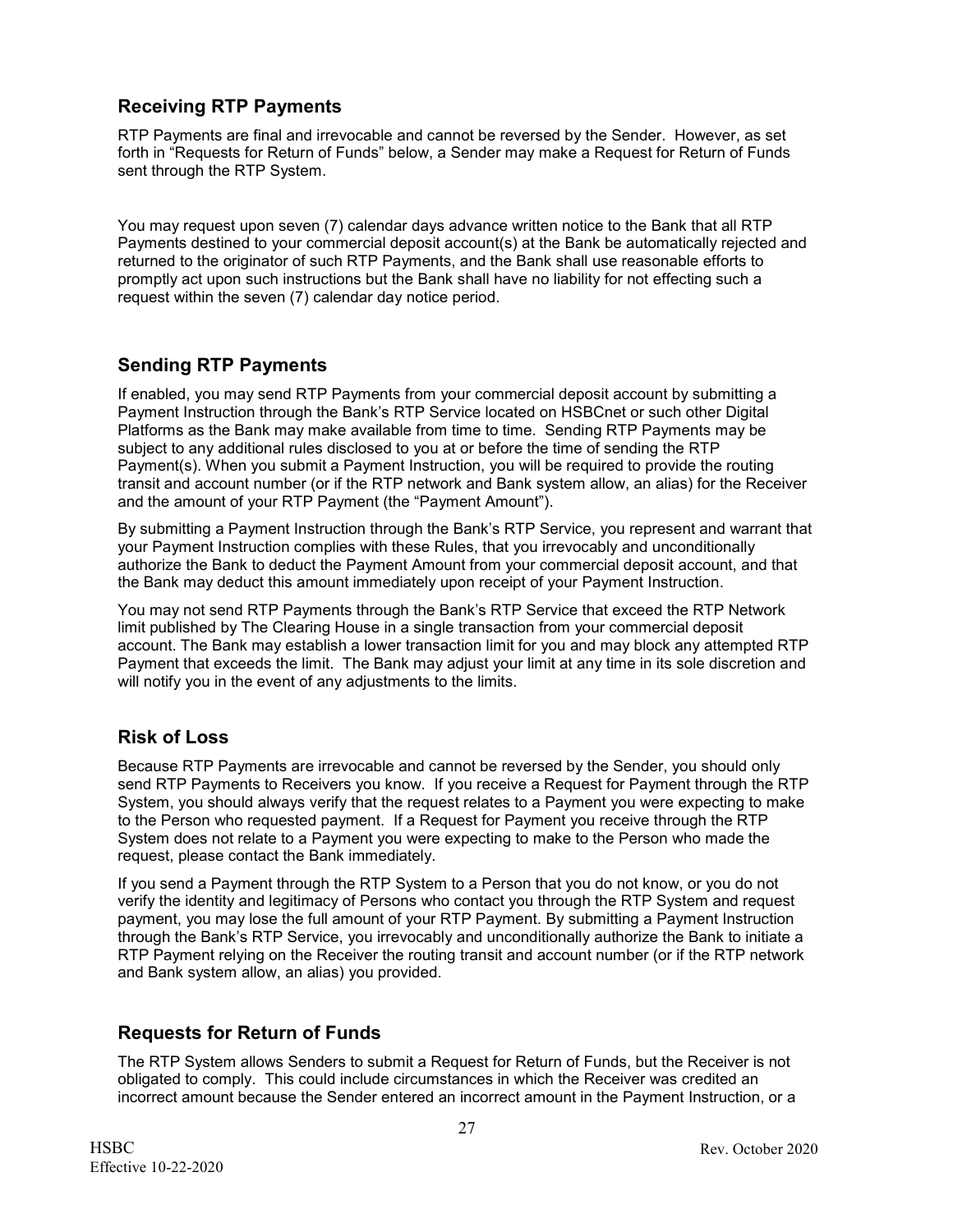RTP Payment was sent to someone other than intended Receiver because the Sender incorrectly entered the Receiver's routing transit and account number, or because the routing transit and account number (or if the RTP network and Bank system allow, an alias) provided by the Sender was associated with someone other than the intended Receiver. If you wish to submit a Request for Return of Funds, please contact the Bank. The Bank cannot guarantee that the funds will be returned in whole or in part and shall have no obligation to make any effort to recover such funds beyond the transmission of the Request for Return of Funds. A Sender may also request that you return funds you received through the RTP System. If HSBC receives such a Request for Return of Funds, the Bank will attempt to contact you, but will have no liability for failing to do so.

### **Requests for Payment**

If enabled, you may use the Bank's RTP Service to submit a Request for Payment, subject to the following terms:

You may only submit Requests for Payment to Persons who: (i) are known to you; and (ii) would reasonably expect to receive a Request for Payment from you.

By submitting a Request for Payment, you represent and warrant that the request is not fraudulent, abusive, unlawful or otherwise inconsistent with the RTP Operating Rules.

You acknowledge and agree that the Bank does not guarantee that the Sender will send payment in response to, or otherwise accept, your Request for Payment.

You acknowledge and agree that the Bank may suspend or terminate your ability to submit a Request for Payment or your access to the Bank's RTP Service in the event that the Bank reasonably suspects you have failed to comply with these Rules in conjunction with a Request for Payment.

#### **Fees**

Except as otherwise agreed in writing, the Bank may charge your account for the fees and charges for processing RTP Payments listed in the Terms and Charges Disclosure or other similar fee schedule as the fee for RTP Payment, or as set forth in any other applicable rules, disclosures, receipts, or terms and conditions.

### **Authorization To Pay**

Your instruction to transfer funds from your account to a third party is a "Payment Order". You certify that each payment Order you submit to the Bank is solely for business or commercial purposes and not for any personal, consumer, family or household purposes. The Bank is authorized, at its option, to charge your account in the amount of any Payment Order and to execute a Payment Order, even if the Payment Order conflicts with any other instructions received by the Bank from you or results in an overdraft or payment to or for the benefit of a person authorized by you to sign checks or transfer funds for you. If there are not sufficient available funds in your account, the Bank may, without prior notice or demand, charge any account maintained by you with the Bank or setoff against any amount the Bank owes you in order to obtain payment of your obligations.

### **Security Procedures**

The following Security Procedures are offered by the Bank to each customer for the purpose of verifying the authenticity of a Payment Order or a communication amending or cancelling a Payment Order. The Security Procedures are not used to detect an error in the transmission or content of the Payment Order.

### **Level One Security Procedures**

HSBCnet and HSBC Connect: HSBCnet and HSBC Connect are HSBC Group's secured delivery channels. HSBCnet and HSBC Connect's encryption systems encipher information transmitted from the customer's computer to the Bank. In general, the procedure includes access controls such as an identification code and a confidential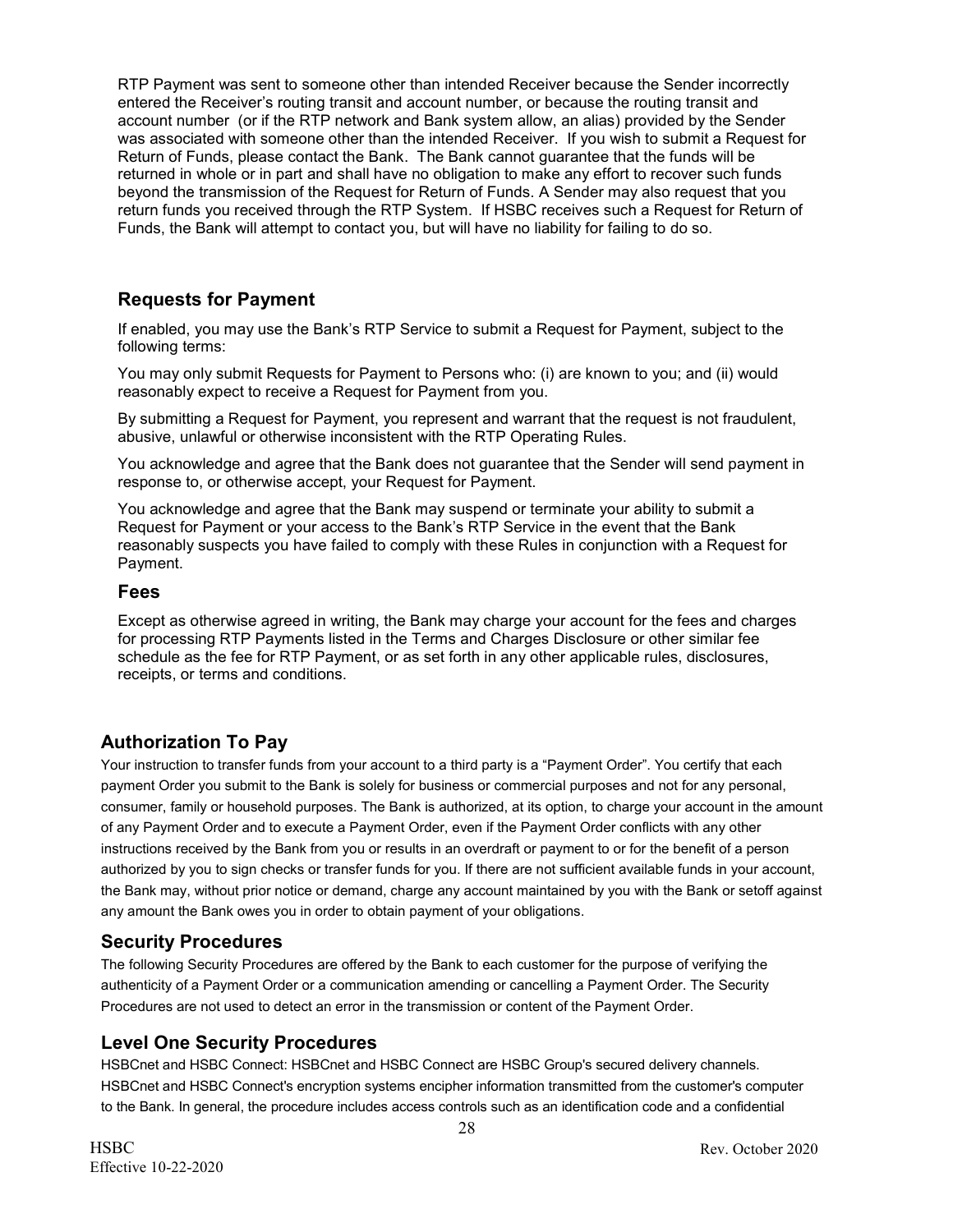password that allows the customer to access the funds transfer system and also includes encryption of a Payment

Order during the process of transmission to the Bank. The procedure is more specifically described in the HSBCnet and HSBC Connect customer guides that are available from the Bank.

Authenticated "SWIFT**®"**: The security procedure for authenticating Payment Orders sent through SWIFT is explained in the SWIFT Handbook. Authenticator keys are provided to the customer by the Bank.

### **Level Two Security Procedures**

Level Two Security Procedures may be agreed between eligible customers and the Bank subject to a separate authorization and indemnification agreement and will involve the use of a call-back procedure by the Bank and/or the use of an identification code by the customer (or their authorized users). If the Bank agrees to accept a Payment Order by means other than through HSBCnet, HSBC Connect, or SWIFT, and the Customer communicates a Payment Order to the Bank in writing including via an emailed PDF or telephone facsimile, the Customer has rejected the Level One Security Procedures offered by the Bank and has chosen the Level Two Security Procedures generally described herein, as specified in the separate authorization and indemnification agreement entered into by the Customer and the Bank. Call Back Security Procedures may be used for the purpose of verifying that a Payment Order or other Instructions amending or cancelling a Payment Order were authorized and issued by the Customer.

# **Acceptance Of Security Procedures**

By using any of the Level One Security Procedures, you have accepted as commercially reasonable pursuant to Section 4A-202(c) of the New York Uniform Commercial Code that security procedure as described above or as modified from time to time by the Bank. The Level One Security Procedure will be used for the purpose of verifying that a Payment Order or a communication amending or cancelling a Payment Order was issued by you. If the Bank accepts a Payment Order by means other than through HSBCnet, HSBC Connect, or SWIFT, and you communicate a Payment Order to the Bank in writing, or use the telephone to transmit a Payment Order by fax, you have rejected the Level One Security Procedures offered by the Bank and have chosen Level Two Security Procedures generally described previously, as such procedure may be modified from time to time by the Bank.

This Security Procedure will be used for the purpose of verifying a Payment Order or a communication amending or cancelling a Payment Order issued by you. You acknowledge that the Level Two Security Procedure is commercially reasonable pursuant to Section 4A-202(c) of the New York Uniform Commercial Code.

Whenever a Level Two Security Procedure is used, you agree to be bound by any Payment Order, whether or not authorized, issued in your name and accepted by the Bank in compliance with such procedure.

# **Confidentiality Of Security Procedures**

You and the Bank agree to keep the Security Procedures confidential and shall not reveal them to any person other than authorized users having "a need to know."

### **Authorized Users**

Unless otherwise specified by you in writing, the individuals authorized by you to sign checks on your account are also authorized to issue Payment Orders, cancel and amend Payment Orders, and designate the persons and telephone numbers for use with the security procedure you have chosen.

# **Funds Transfers Fees**

Except as otherwise agreed in writing, the Bank may charge your account for the fees and charges for processing Payment Orders and issuing advices relating to Payment Orders, that may be provided to you at the time of the

Payment Order upon request, or listed in the *Terms and Charges Disclosure* or similar fee schedule as the fee for Funds Transfer, or as set forth in any other applicable rules, disclosures, receipts, or terms.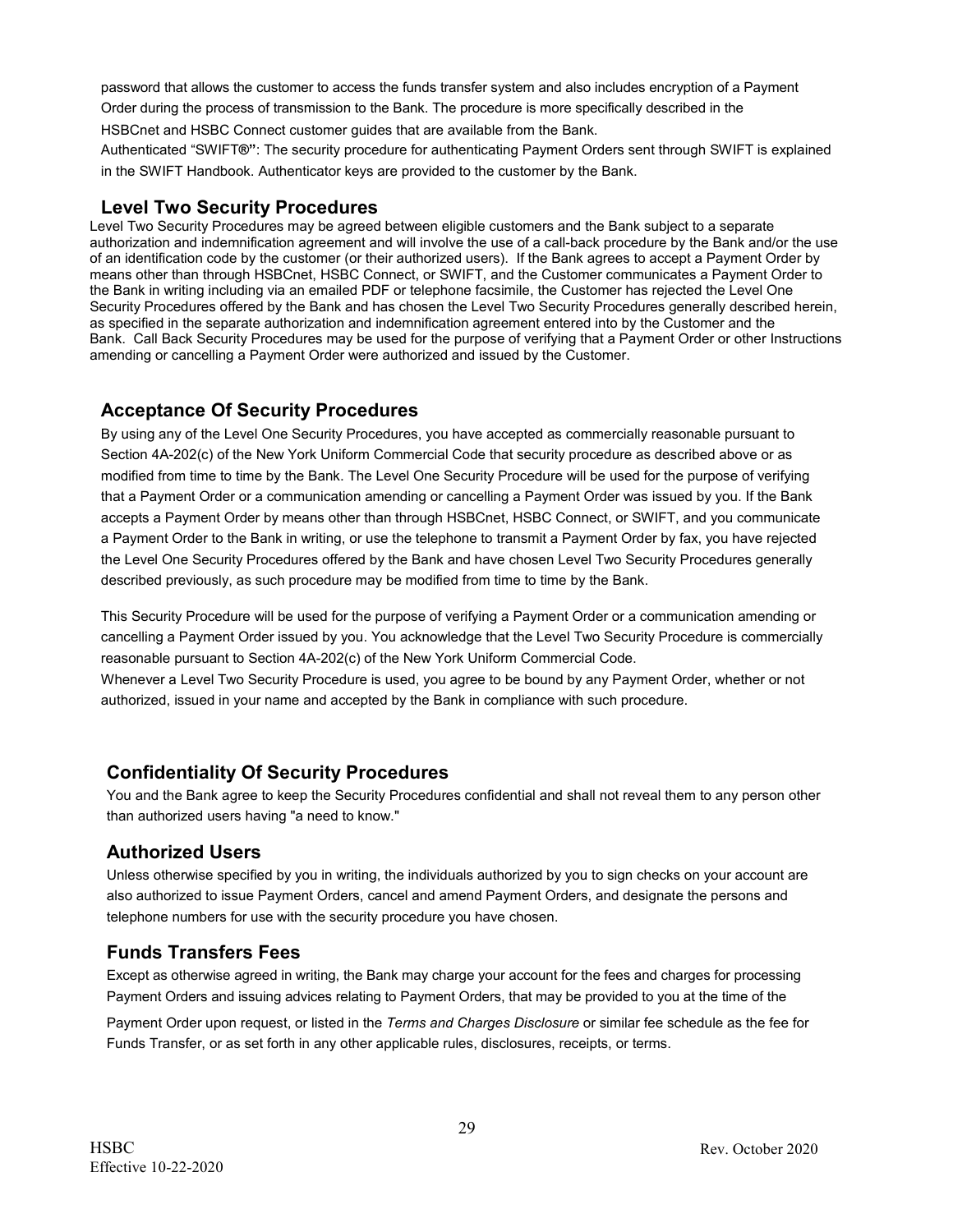# **Acceptance Of A Payment Order**

A Payment Order must be received by the Bank's "cut-off time" on a Business Day for action on the date of receipt. Instructions received for value on a non-Business Day will be processed on the next Business Day. A Payment Order is not accepted until the Bank executes it. The Bank reserves the right to reject or delay the execution of a Payment Order under certain circumstances including, but not limited to, the following: (a) if the instructions are incomplete or ambiguous; (b) if there is an insufficient balance of available funds in the account; (c) if any party in the payment order is under restraint or under a regulatory sanction; (d) if a routing system is down and no suitable alternative system is available; or (e) if the Bank believes that the Payment Order may have not in fact been authorized by you.

### **Method Of Execution**

If a Payment Order does not indicate it requires expeditious processing via wire or phone, the Bank may transmit the Payment Order by any reasonable means. Value Dated Payment Orders may be executed by the Bank on the date of receipt, if received prior to the Bank's "cut-off time", unless a future value date is stated in the Payment Order instruction.

# **Amendment And Cancellation**

Instructions requesting cancellation or amendment of a Payment Order must be transmitted to the Bank using the same level of Security Procedure as used for the original Payment Order. The Bank will honor all such properly transmitted requests received and accepted by the Bank's "cut-off time" of 4:00 PM (Eastern Time) on the Business Day prior to the value date, unless agreed with you otherwise in writing. The Bank shall have no obligation to act if the amendment or cancellation instructions are not transmitted to the Bank using the same or higher level of Security Procedures used by the customer for the original Payment Order. If amendment or cancellation instructions are transmitted to the Bank using an appropriate Security Procedure, and are received and accepted after the Bank's cutoff time on the business day prior to the value date, the Bank shall use reasonable efforts to act on such instructions but the Bank shall have no liability if such amendment or cancellation is not effected.

# **Reliance On Identifying Number**

If a Payment Order identifies an intermediary bank, the beneficiary's bank or the beneficiary by name and an account or other identifying number, the Bank may act solely on the basis of such number.

# **Routing Of A Payment Order**

You are responsible for full routing instructions. You agree that in executing any Payment Order the Bank may make use of any correspondents, intermediary banks, agents, sub-agents, funds-transfer and communications systems that the Bank deems reasonable under the circumstances. If a Payment Order designates an intermediary bank and/or fundstransfer system, you agree that, where appropriate, the Bank may select a different intermediary bank and/or funds-transfer system on your behalf and the Bank shall have no liability with respect to such selection. To the fullest extent permitted by law, correspondents, agents, sub-agents, systems or intermediary banks shall be deemed to be your agents and the Bank shall not be under any liability for any errors, negligence, suspension or default of any of them, all such risks being borne by you.

With respect to Payment Orders involving transfers between accounts denominated in different currencies, the Bank may route the payment through an intermediary bank (which may be a member of the HSBC Group). The intermediary bank may (but is not obliged to) convert the payment from the currency of your account to the currency of the account of the beneficiary. If such conversion is made, it will be at a rate (chosen by the intermediary) which will be the prevailing market rate plus a margin.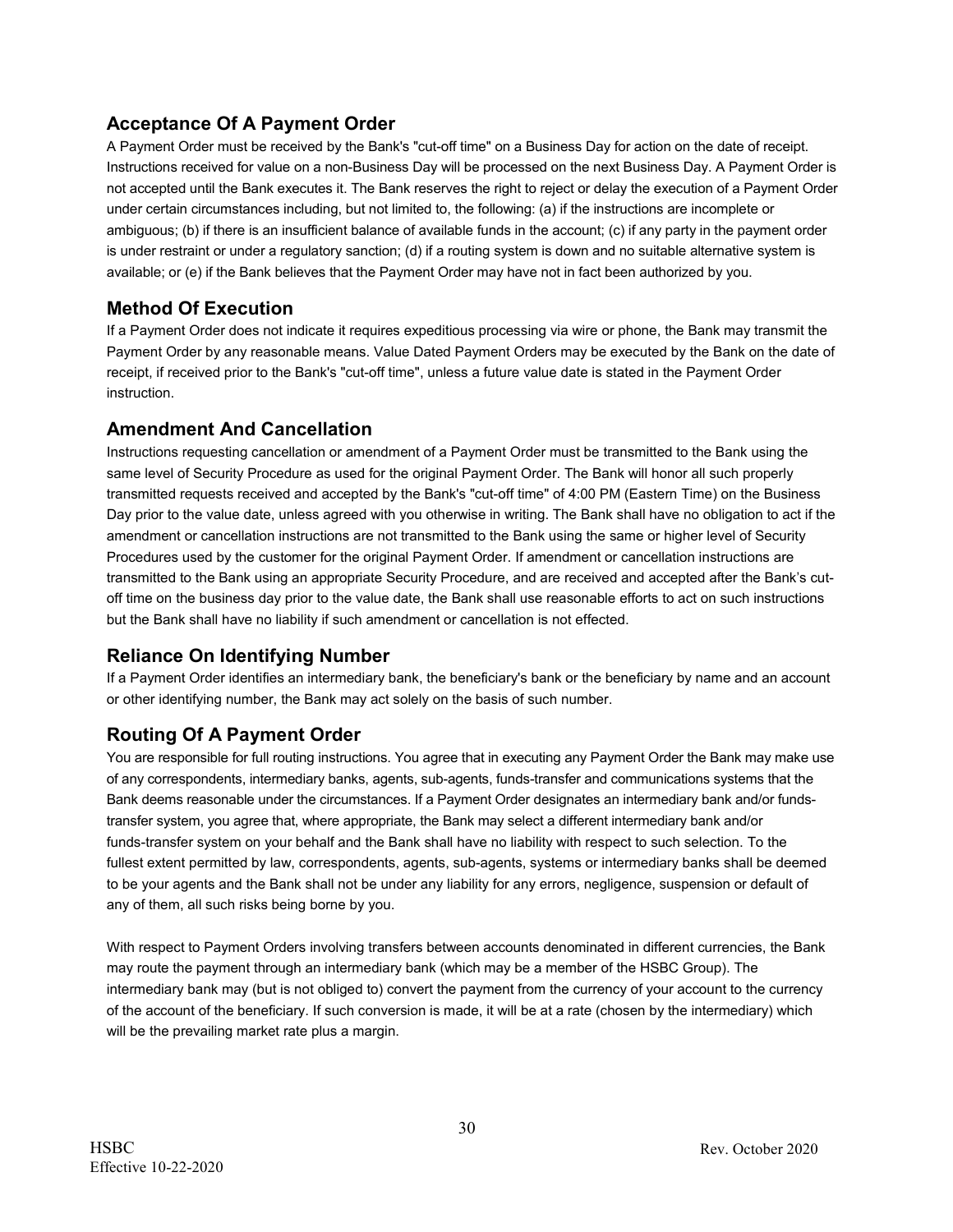### **Automated Clearing House (ACH)**

You agree that any rules or regulations of any ACH used to process your funds transfers, including the authorization, notice and disclosure requirements for debiting the account of a third party, shall be fully applicable to and binding upon you and that transfers may not be initiated that violate the laws of the United States. Funds transfers processed through ACH services may only be made pursuant to the applicable terms agreed between you and the Bank.

### **Notice Of Receipt Of ACH Payments, Real Time Payments (RTP) and Wire Payments (collectively, "Funds Transfers")**

Under the operating rules that are applicable to ACH payment transactions involving your commercial deposit account, the Bank is not required to give next day notice to you of receipt of an ACH or a RTP. The posting of such payments to your commercial deposit account(s) will be reflected in the periodic statements the Bank provides to you. The Bank will also not be obligated to notify you each time you are the recipient or beneficiary of an RTP or wire payment, other than to include the posting of such Funds Transfers into your commercial deposit account and on your next periodic statement.

### **Provisional Credit**

Credit given by the Bank to you with respect to an ACH credit entry is provisional until the Bank receives final settlement for such entry through a Federal Reserve Bank. If the Bank does not receive such final settlement, you are hereby notified and agree that the Bank is entitled to a refund of the amount credited to you in connection with such entry, and the party making payment to you shall not be deemed to have paid you the amount of such entry.

### **Rejection of ACH Entries**

The Bank may reject any ACH entry that does not comply with applicable laws, regulations or rules, or the Bank's requirements as communicated to you. The Bank shall promptly notify you in the event of an ACH entry being rejected, and no later than the business day such entry would otherwise have been transmitted by the Bank to the ACH in the case of an ACH entry rejection due to insufficient available funds, or in the case of an ACH entry received for credit to an Account maintained with the Bank (an "On-Us Entry") on its effective date. The Bank shall have no liability to you for any ACH entry rejection or the fact that notice thereof is not provided by the Bank to you at an earlier time than stated herein.

### **Cancellation or Amendment of ACH Entries**

You have no right to cancel or amend any ACH entry after its receipt by the Bank. The Bank shall use reasonable efforts to act on a Customer's request to cancel an ACH entry, including each On-Us Entry received prior to the Bank's processing of such ACH entries. The Bank, however, shall have no liability if your request to cancel or amend an ACH entry is not effected by the Bank for any reason whatsoever.

### **ACH Return Items**

Unless otherwise instructed by you and agreed by the Bank, the Bank will debit or credit your Account(s) for items returned through an ACH and forward to you notification thereof. You agree that the rate of return items will not exceed industry standards for such ACH transaction type.

### **ACH) Transactions – Direct Payments, Direct Debits**

Where the Bank enables an approved customer to initiate debit/credit instructions for settlement through an ACH using HSBCnet, instructions provided by the customer in a timely manner will be processed electronically by the Bank through an ACH in accordance with the Bank's ACH deadlines. The approved customer represents to the Bank and agrees that each ACH debit and/or credit instruction the customer provides the Bank has been properly authorized by the person whose account is affected in accordance with the National Automated Clearing House Association ("NACHA") Operating Rules and the Electronic Payments Network Operating Rules, and that the authorization is operative through the scheduled date of transmittal of the debit or credit by the Bank.

### **NACHA rules violations**

If a NACHA Operating Rules violation results in a fine being assessed, the Bank has the right to collect the fine by debiting your account. You are accountable and liable for any ACH transaction originated by you that violates the provisions of the NACHA Operating Rules.

### **Daily Settlement Limits (ACH Credit Limit)**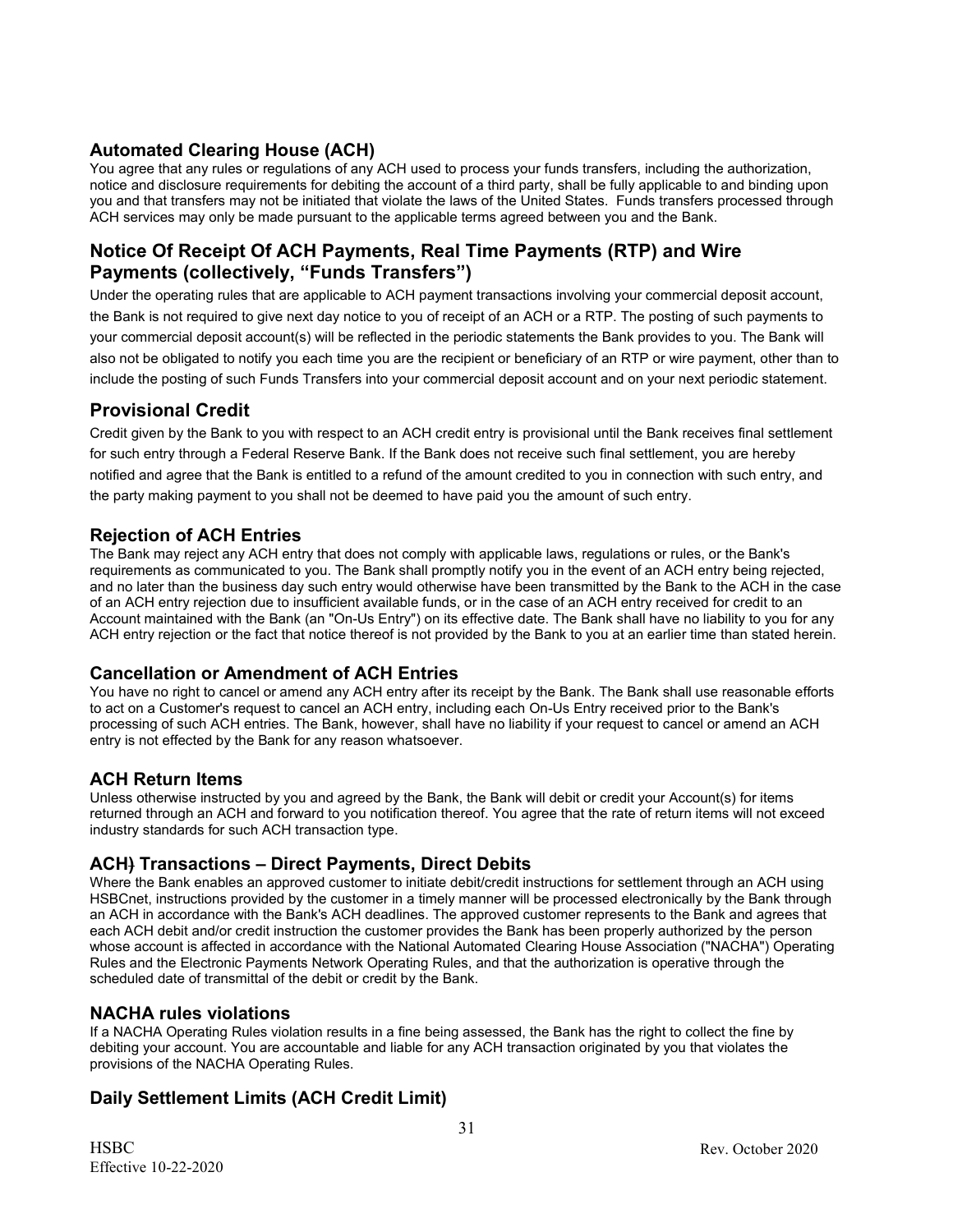For all ACH related services, excluding ACH - Prefund Credit Origination, you may qualify for an ACH daily settlement credit limit set by the Bank and the total dollar amount of ACH entries submitted to the Bank on any one business day, shall not exceed such ACH credit limit, which may be changed from time to time by the Bank at its discretion, upon periodic review. A "business day" is a day that the Bank is open and operating except for Saturdays, Sundays, and Federal Holidays.

If ACH entries exceed the credit limit, you agree that all ACH transactions submitted for that day may not be processed. If a 'do not process' decision is made by the Bank, you will be notified and may be responsible for re-submitting the ACH transactions.

You authorize the Bank to obtain a credit report on you and verify other financial information with third parties to establish your credit-worthiness in connection with the ACH Service. This information will be used by the Bank to establish the daily ACH credit limit and you authorize the Bank to report such information for lawful purposes. The total dollar amount of any one business day of ACH entries for each ACH Service shall not exceed the daily credit limit for such ACH Service.

### **ACH Direct Debits - Choice of Law; Debit Authorization**

The Bank may accept on your behalf, direct debit payments to your Account(s) which have been transmitted through one or more Automated Clearing Houses and which are not subject to the U.S. Electronic Funds Transfer Act. Your rights and obligations with respect to such ACH direct debit payments shall be governed by the applicable laws of the State of New York.

You must obtain, retain, and agree to provide the Bank or any receiving bank, upon request, copies of authorizations for direct debits you have obtained in accordance with applicable operating rules and any applicable requirements of Regulation E.

### **ACH Prefund Credit Origination**

Where you do not qualify for an ACH daily settlement credit limit, the processing of ACH credits by the Bank shall be subject to the following pre-requisites. You agree:

(a) to initiate only ACH credit instructions;

(b) that the designated settlement account cannot be either a controlled disbursement account or a commercial deposit account that is participating in a service that facilitates the automatic transfer of funds out of such account on a daily basis; and

(c) that funds to settle the ACH transactions will be held in the designated settlement account on the day prior to settlement and will be deemed unavailable for other transaction purpose.

# **Interest Rates**

Interest rates, compounding periods, balance computation methods, and minimum balance requirements are explained in the *Terms and Charges Disclosures*, similar fee schedule or other applicable terms and conditions.

# **Changes**

The Bank may change the interest rate on deposit accounts, solely at the Bank's discretion, at any time. The Bank will not change the rate on a fixed-rate CD during its term. Current rates are available at your nearest HSBC branch or from your HSBC Relationship Manager or Client Services Representative.

# **When Your Deposit Begins To Earn Interest**

Cash Deposits before the "cut-off time" at your branch (or at an HSBC ATM or electronic banking facility) begins earning interest the same day. Cash Deposits after the "cut-off time" or on a Saturday, Sunday or Federal holiday, begins earning interest the next Business Day.

NOTE:

- 1. Branch "cut-off time" is when it closes
- 2. For ATMs that accept deposits, the "cut-off time" is 10 PM E.T.

# **How Interest Is Paid**

The Bank credits interest to your deposit account monthly, quarterly, semi-annually, annually or at maturity, depending on what kind of deposit account you have. Credited interest will show on your statement. Interest on savings and CDs can be credited to another qualified HSBC checking or savings account you specify.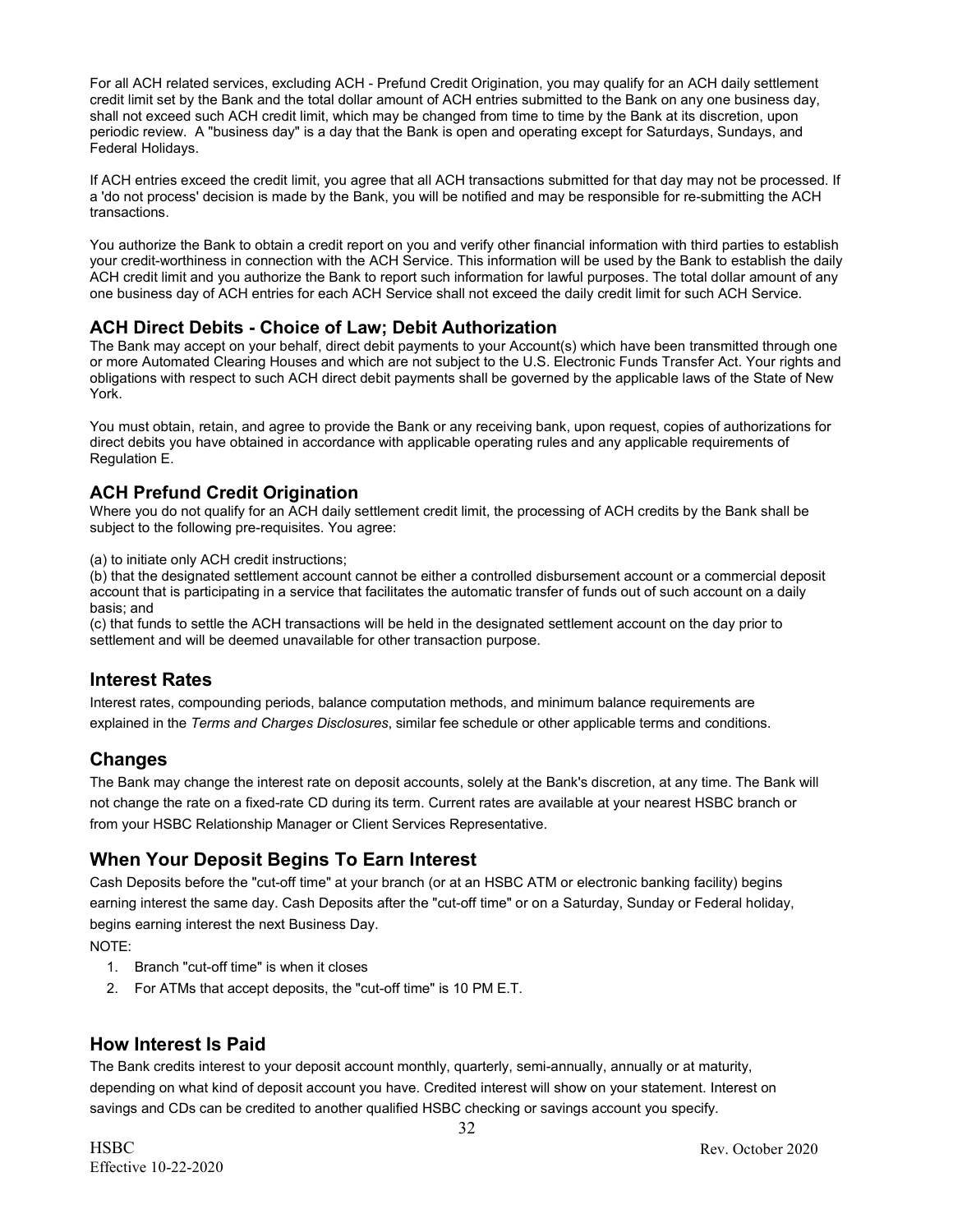### **Interest On Certificates Of Deposit**

A CD does not earn interest after the maturity date. However, you will earn interest from the original maturity date on the renewed principal amount if you renew your CD within the grace period as defined in the *Terms and Charges Disclosure* and the renewal date is back dated to the original maturity date.

### **Annual Interest Earned**

If required by IRS regulations based on the interest earned on your deposit accounts on an annual basis, a combined year-end statement will be sent to you by the Bank.

# **More About Your Account**

### **Standard Of Care**

You agree the standard of ordinary care and good faith which the Bank will use in handling your account is to be measured against the practice of other commercial banks similar to HSBC Bank USA, N.A. in size.

### **Balance Information**

Balances may change frequently throughout a Business Day. You hereby waive any claim against the Bank based on representations made by the Bank, either orally or in writing, to you, or your authorized person, or to any other party, regarding balance information.

### **Fees**

You agree to pay and to have your account charged for all related fees incurred by you including, but not limited to, all usual and customary fees that the Bank may, from time to time, charge for any related products and services provided. See your *Terms and Charges Disclosure,* a similar fee schedule or other applicable terms and conditions, for details.

### **Reimbursement Of Bank In The Event Of A Dispute**

You agree to be liable to the Bank for any losses, costs, or expenses (including, without limitation, attorney's fees and court costs) the Bank incurs as a result of any dispute involving your account. You authorize the Bank to deduct any such losses, costs, or expenses from your account without prior notice to you. This obligation includes disputes between you and the Bank involving the account and situations where the Bank becomes involved in disputes between you and an authorized person, or a third party claiming an interest in the account.

# **Lien And Setoff**

You give the Bank a continuing lien on any account or other personal property of yours which is in the possession or control of either the Bank or any of the Bank's affiliates, including, but not limited to, Bank deposits and securities. This lien shall be in the amount of any and all liabilities and obligations that you may owe to the Bank or any of the Bank's affiliates whether such liabilities and obligations exist now or are incurred in the future. You agree that the Bank and its affiliates may offset against your account(s) whether by setoff, recoupment, or by other means available under any applicable law, and may sell your personal property which is not an account, by public or private sale at its discretion, and use the funds in such account or the proceeds of such sale to satisfy such liabilities or obligations whether or not such liabilities or obligations are then in default or subject to a contingency to the fullest extent permitted by applicable law.

### **Periodic Statements And Advices**

Upon receipt of your monthly or periodic statement (which may include a record of transactions and images of cancelled items) or advices, you shall exercise reasonable care and promptness in examining the statement or advice. By using a product or service that does not return copies of cancelled items, you agree that the Bank will hold copies of the cancelled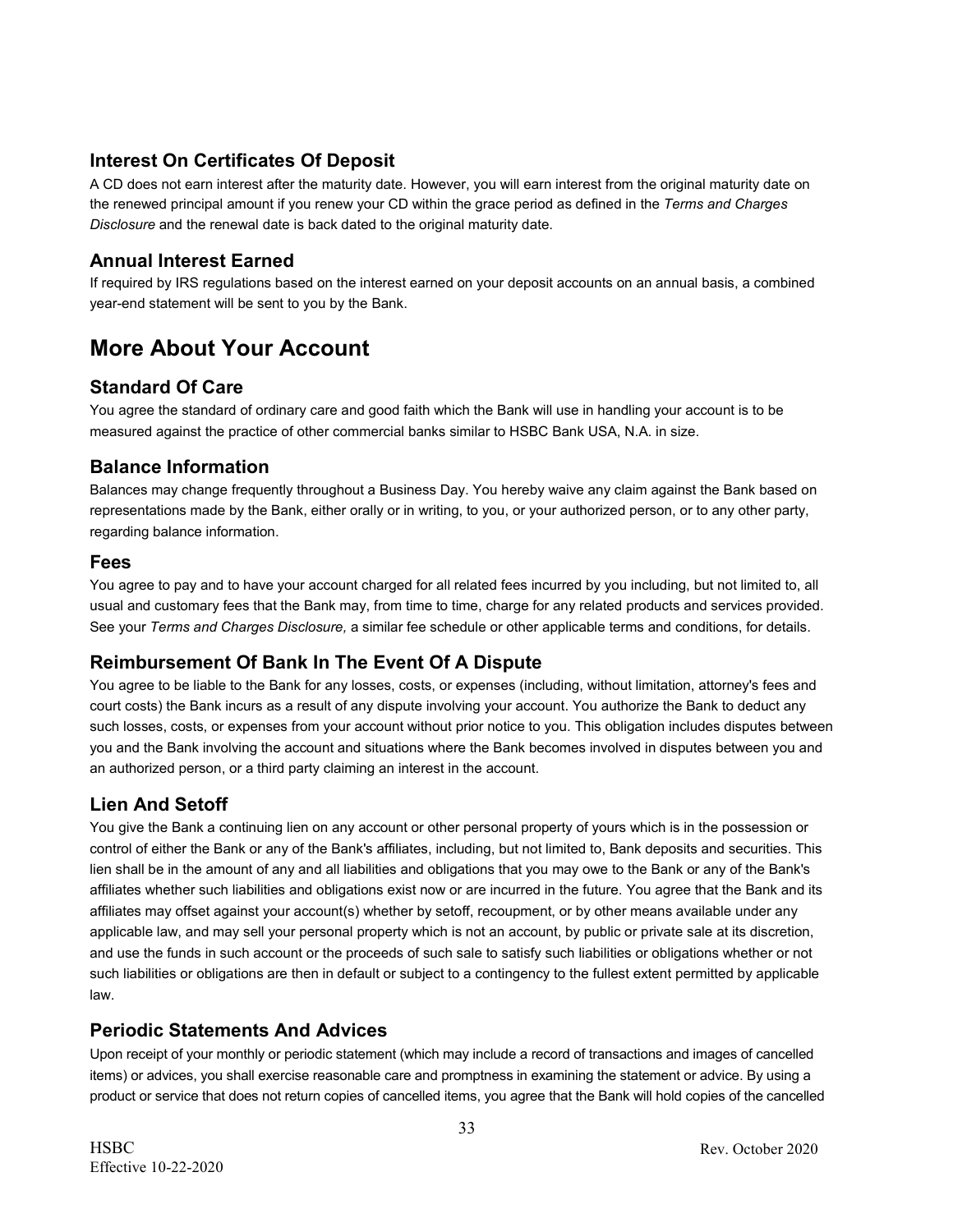items for you in accordance with the applicable terms of service. You acknowledge that copies of cancelled items held for you are available at the same time as your statement is first mailed, or made available to you, by the Bank. You agree that you cannot make any claim against the Bank arising from your account unless you promptly review your statement, and notify the Bank of any errors, forgeries, or alterations within sixty (60)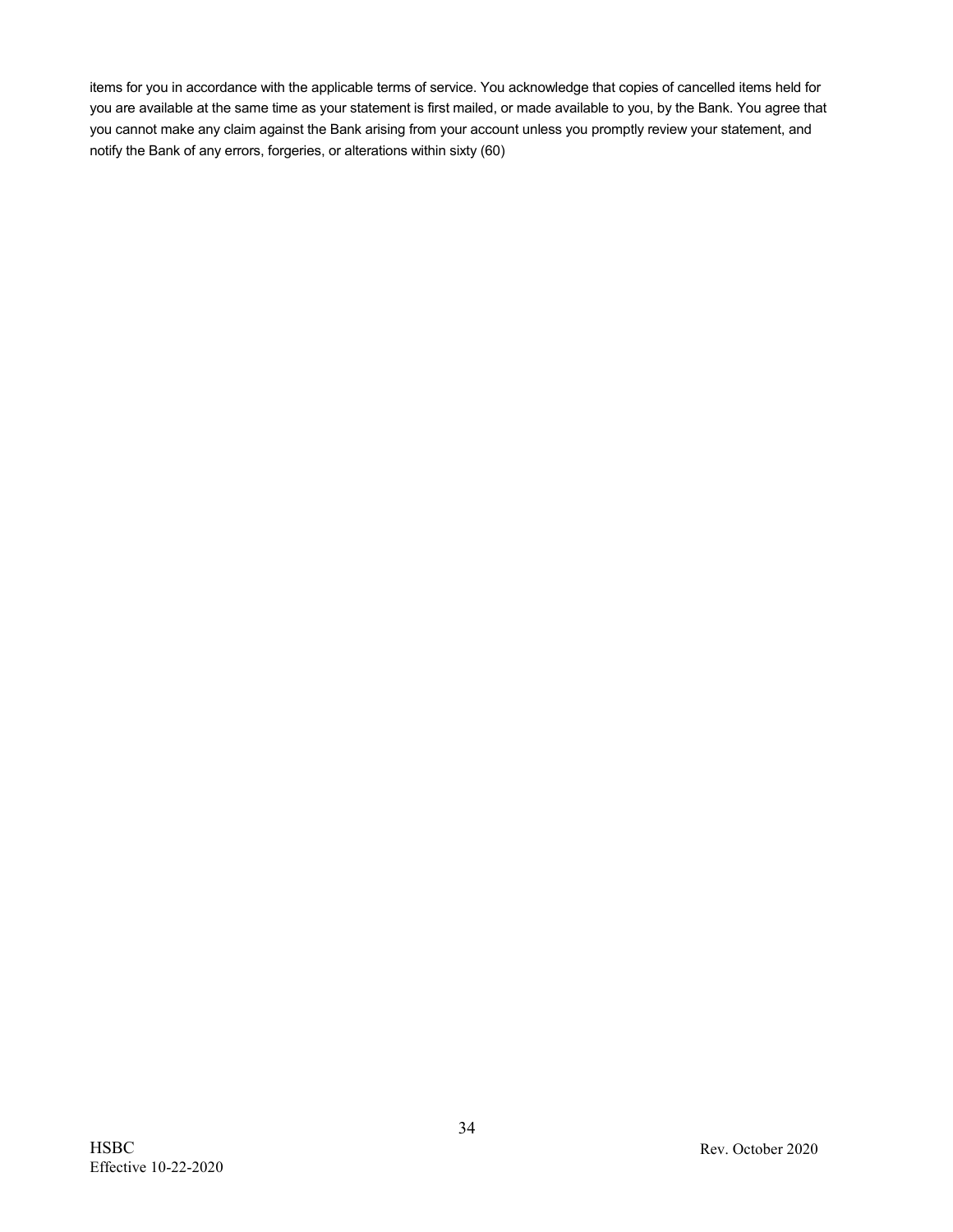days from the date the Bank first mailed, or made available to you, your statement or advice. However, if the error involves an electronic service, refer to the Bank's electronic banking services disclosures for the services you are using. If you cannot balance your statement and do not bring it to the Bank's attention before you receive your next statement, the Bank may charge you an hourly reconcilement fee to locate the error. The Bank may stop sending account statements if you stop using your account or have not given the Bank your current address. If the post office returns as "undeliverable" any statement that the Bank sent you, and if you do not provide the Bank with a correct mailing address, the Bank will retain only images of the statements and enclosures, not the original items, for six (6) years. Copies of your statement are available by request during this six (6) year period in accordance with the Terms and Charges Disclosure or similar fee schedule.

# **Change Of Address**

You (or an authorized person) must notify the Bank promptly of any change of your postal or email address. The Bank may require written notice or written confirmation of this change. All statements and advices will be sent to you by ordinary mail or email, as applicable, at the address last recorded by the Bank.

# **Dormancy And Abandoned Property**

When an account is inactive the Bank follows special procedures.

An account is considered inactive when there is no customer initiated activity AND the Bank does not receive anything in writing from you that indicates that you knew your account exists for at least one (1) year. When an account subsequently remains inactive the Bank may try to contact you to reactivate the account before your account is classified as dormant. If your account is considered dormant, the Bank may prohibit access to your account until you contact the Bank in person or in writing.

If your account remains inactive and unclaimed by you for the time period required by law, it may then be deemed abandoned. If your account is considered abandoned, the Bank may cease to pay interest on the account, may close the account, and, if required, turn the funds over to the appropriate state abandoned property administrator. The Bank is required to comply with the abandoned property laws of the state of the depositor's last known address on the Bank's records. If the address is outside of the United States, Virginia law will govern.

Consecutive inactivity periods for determining actual requirements to turn funds over to a state vary by the abandoned property laws of the individual states, and by type of account.

There are specific abandoned property laws regarding measurement of inactivity for Certificate of Deposit accounts including rules addressing accounts that automatically renew.

We encourage you to make sure your accounts remain active so you have full use of your accounts and avoid the potential of having your funds transferred to the state as unclaimed property.

At any time after the funds in the abandoned account have been turned over to the appropriate state, the depositor (or other person entitled to the funds) may reclaim this money from the state abandoned property administrator.

### **Tax Forms**

If you are a U.S. person for U.S. tax purposes, U.S. Federal regulations require the Bank to obtain from you a completed IRS Form W-9 (or substitute form) containing your taxpayer identification number (Employer Identification Number or Social Security Number) and required certifications. If you are not a U.S. person, you must provide the Bank with a completed appropriate IRS Form W-8 and any other documentation requested by the Bank. If you do not give the Bank a valid Form W-9, W-8 or other requested documentation, the Bank may not be able to open your account. If your account is opened and the IRS subsequently notifies the Bank to withhold tax, or if your Form W -8 expires or becomes invalid due to a change in your tax status and is not replaced with a valid tax form or if withholding is otherwise required, the Bank will be required to withhold as tax a portion of the amount of interest or other income or proceeds paid into on your account whenever such amount is credited to your account.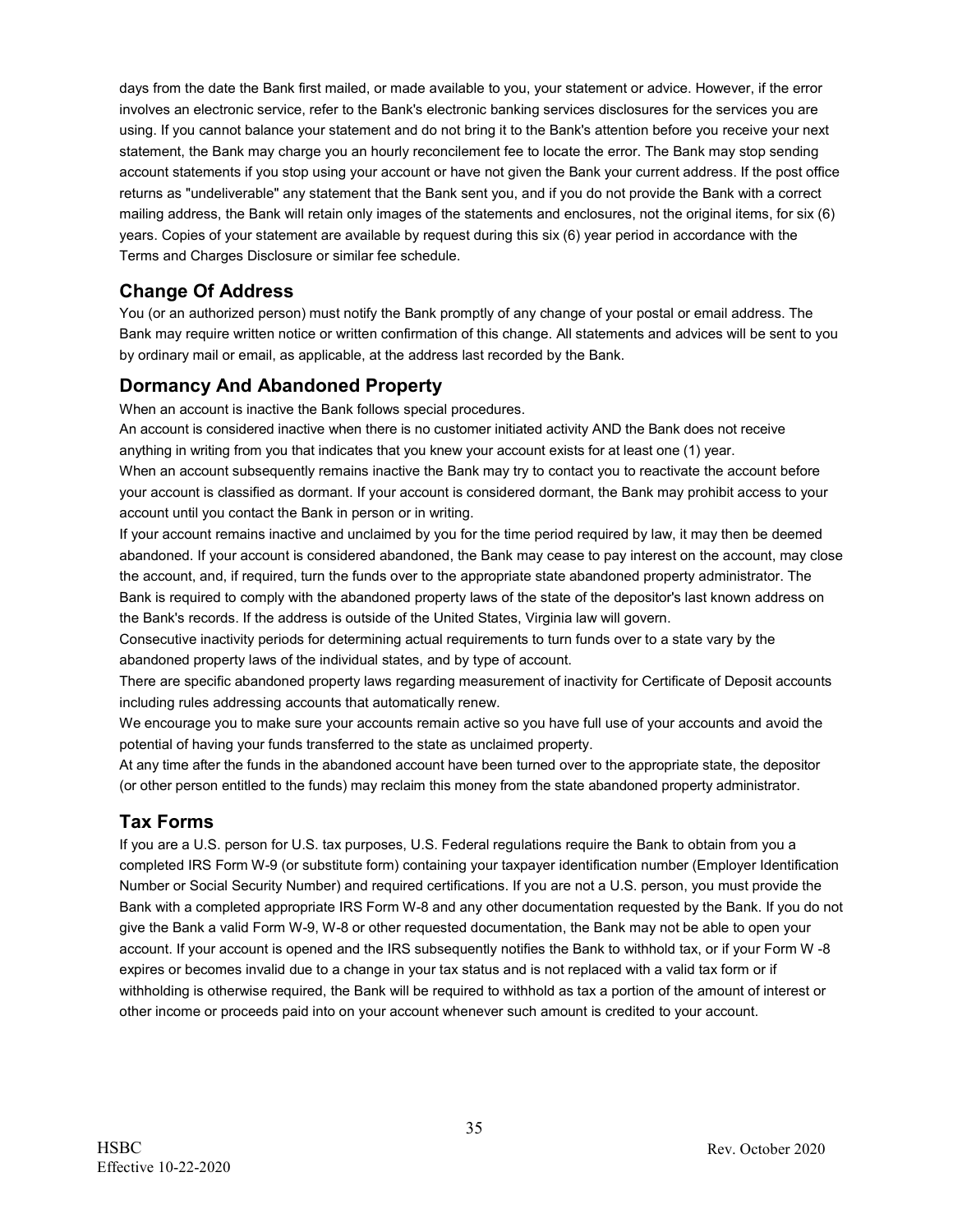# **Currency Transaction Reporting**

Federal regulations require the Bank to disclose certain transactions involving your account. The Bank may request information from you and disclose information about your account whenever the Bank believes it is necessary or appropriate to comply with those federal regulations. Until you provide sufficient information, the Bank may hold your account or refuse any transaction.

### **Information Processing And Sharing**

The Bank and the other members of the HSBC Group will process, transfer and disclose customer information in connection with the following purposes ("Purposes"): (a) for the provision of services and to approve, manage, administer or effect any transactions that you request or authorize, (b) meeting compliance obligations (including compliance with law, international guidance and internal policies and procedures), (c) conducting financial crime risk management activity, (d) collecting any amounts due from you, (e) conducting credit checks and obtaining or providing credit references, (f) enforcing or defending our rights, or those of a member of the HSBC Group, (g) for our internal operational requirements or those of the HSBC Group (including credit and risk management, system or product development and planning, insurance, audit and administrative purposes), and (h) maintaining the HSBC Group's overall relationship with you.

By establishing and maintaining a commercial deposit account at the Bank and implementing any related Services, you agree that the Bank may also, as necessary and appropriate for the Purposes, transfer and disclose any customer information to the following recipients globally (who may also process, transfer and disclose such customer information for the Purposes): (a) any member of the HSBC Group; (b) any sub-contractors, agents, service providers, or associates of the HSBC Group (including their employees, directors and officers); (c) in response to any requests from any governmental authorities; (d) persons acting on behalf of the customer, infrastructure providers, payment recipients, beneficiaries, account nominees, intermediary, correspondent and agent banks, clearing houses, clearing or settlement systems, market counterparties, upstream withholding agents, swap or trade repositories, stock exchanges, and companies in which you have an interest in securities (where such securities are held by the Bank for the customer); (e) any party to a transaction acquiring interest in or assuming risk in or in connection with your commercial deposit account(s) and related services; and (f) other financial institutions, credit reference agencies or credit bureaus, for the purposes of obtaining or providing credit references;

As the term is used herein, "customer information" also includes information on other persons or entities you provide, or which is provided on your behalf, to any member of the HSBC Group in connection with the provision of commercial deposit accounts and any related services to you. Such persons or entities include, but are not limited to, guarantors, officers or directors, beneficial owners, payees, and representatives or agents. You will ensure that such persons or entities have been advised of and agree to this processing and sharing of such customer information.

### **Financial Crime Risk Management Activity**

The Bank and the other members of the HSBC Group may take any action they consider appropriate in their sole and absolute discretion, to meet compliance obligations in connection with the detection, investigation and prevention of financial crime. Such action may include, but is not limited to: (a) screening, intercepting and investigating any instruction, communication, drawdown request, applications for accounts and/or services, or any payment sent to or by you, or on your behalf, (b) investigating the source of or intended recipient of funds, (c) combining customer information with other related information in the possession of the HSBC Group, (d) sharing customer information with other members of the HSBC Group and with, or at the direction of, government authorities, and/or (e) making further inquiries as to the status of a person or entity, whether they are subject to a sanctions regime, or confirming your identity and status.

Neither the Bank nor any other member of the HSBC Group will be liable to you or any third party for any loss incurred by you or a third party in connection with the delaying, blocking or refusing of any payment or the provision of all or part of any services or otherwise as a result of financial crime risk management activity.

If there is a conflict or inconsistency between these provisions and any other agreement between you and the Bank or another member of the HSBC Group, these provisions will prevail, and these provisions will continue to apply, even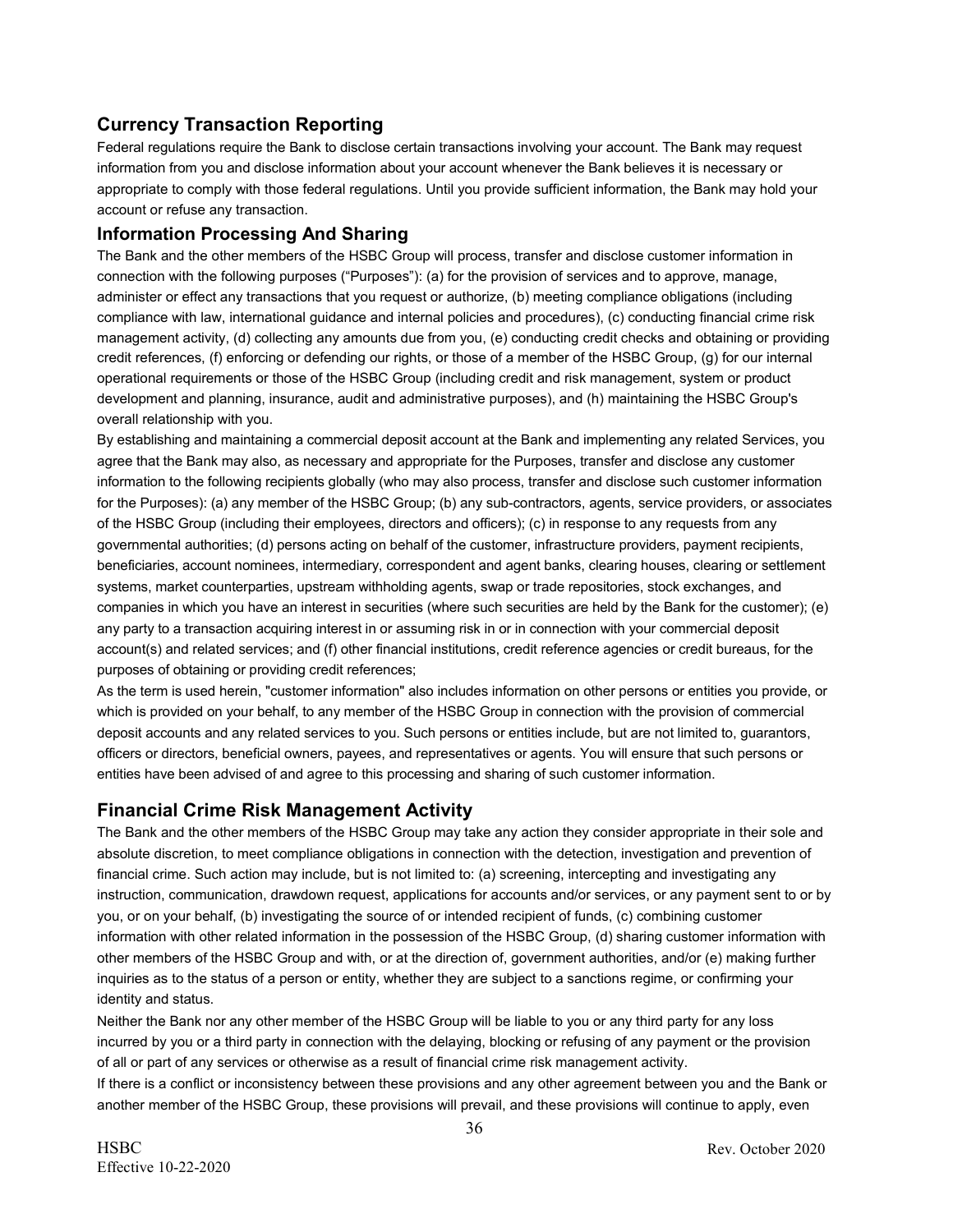after any termination by the Bank or another member of the HSBC Group of any services to you or the closure of any of your accounts.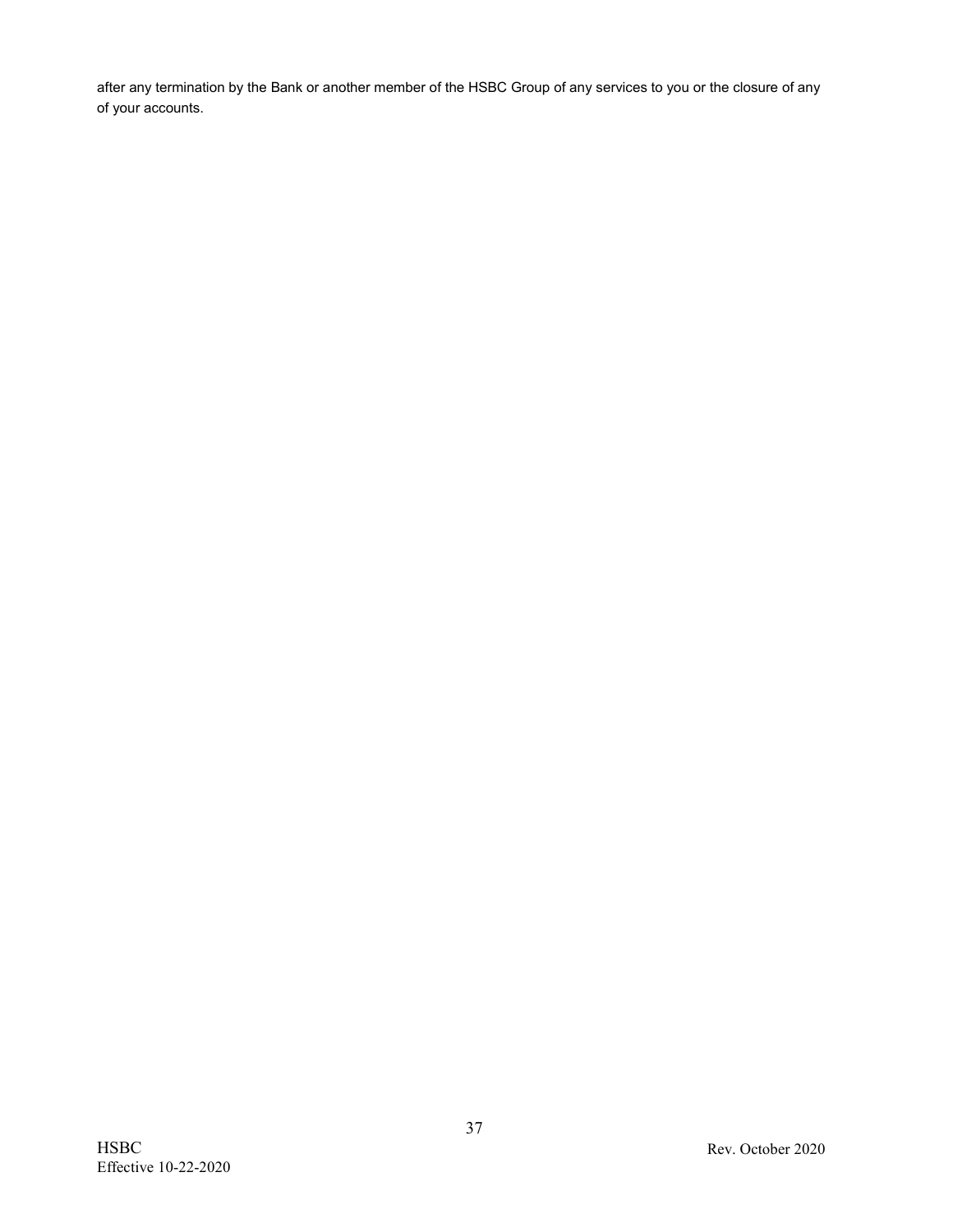# **Account Closing**

You can close your account at any time by notifying the Bank during normal business hours. The Bank also has the right to close your account at any time for any reason or no reason. If your account is closed, you remain responsible for any transactions you previously arranged for, including those that arrive after your account is closed and any which the Bank returns unpaid. If the Bank exercises its right to close your account, the Bank will send your final collected account balance, if applicable, and a final statement or notice to your most recent address as reflected in the Bank's records. The Bank may return unpaid any items presented on your account after it is closed. The Bank may charge you fees shown on the Terms and Charges Disclosure or similar fee schedule.

# **Service**

The Bank may terminate any account related service at any time without notice. If you wish to terminate a service, you shall give the Bank prior written notice of your intention to terminate. Termination by you shall become effective no sooner than five (5) Business Days after the Bank's receipt of the termination notice. The Bank may complete all requests and instructions accepted on the day termination is to become effective.

# **Legal Proceedings**

Unless the Bank receives an order from a court of competent jurisdiction that directs the Bank not to act, the Bank will comply with legal proceedings in any jurisdiction in which the Bank has offices even if the legal proceeding occurs in a jurisdiction where you are not located.

You agree that if you and/or your account become involved in legal proceedings and the Bank receives a legal document or other notice that the Bank believes requires it to supply information on your account, to restrict your account or to pay money from your account, the Bank is authorized to do so regardless of whether you appeared in those proceedings and regardless of whether those proceedings occurred within the jurisdiction where you and/or your account are located. If this occurs, use of your account or services that access your account may become restricted and the Bank may charge you the fee shown on your Terms and Charges Disclosure or similar fee schedule.

# **Limitation Of Claims**

You agree to make any claim or bring any legal action relating to the Bank's handling of your account, in writing, within one (1) year of the date the problem occurred, unless these Rules or applicable law or regulation require earlier action by you. You agree that if the problem involves a series of events, such as a number of forgeries over a period of time, then the date the first event occurred shall be the date by which the period to make any claim or bring any legal action shall begin to run.

# **Limitation Of Liability**

THE BANK ASSUMES NO LIABILITY FOR SPECIAL, INCIDENTAL, CONSEQUENTIAL, PUNITIVE OR INDIRECT LOSS OR DAMAGE TO YOU INCLUDING LOST PROFITS WHETHER OR NOT THE BANK HAS BEEN ADVISED OF THE POSSIBILITY OF SUCH DAMAGE. You agree the Bank shall be liable only for damages which are the direct result of the Bank's gross negligence or willful misconduct. If the Bank's conduct results in an inappropriate delay of transfer or withdrawal, the Bank's liability, as liquidated damages and not as a penalty, shall be an amount equal to the interest, at the Federal Funds rate, payable on the amount of the funds which were directed by you to be transferred in the Payment Order for the period of delay.

# **Mandatory, Binding, Individual Arbitration Of Disputes**

This section is an agreement to arbitrate disputes that may arise as a result of the Agreement or the Rules, or that relate in any way to any of your deposit accounts with the Bank ("Arbitration Agreement"). Read this Arbitration Agreement carefully. This Arbitration Agreement is made pursuant to a transaction involving interstate commerce, and shall be governed by the Federal Arbitration Act, 9 U.S.C. § 1-16 (the "FAA"). If a dispute arises that is covered by this Arbitration Agreement, you will be required to resolve the dispute through binding, individual arbitration if you or we request arbitration as set forth herein. This means that you will not be able to have the dispute settled by trial or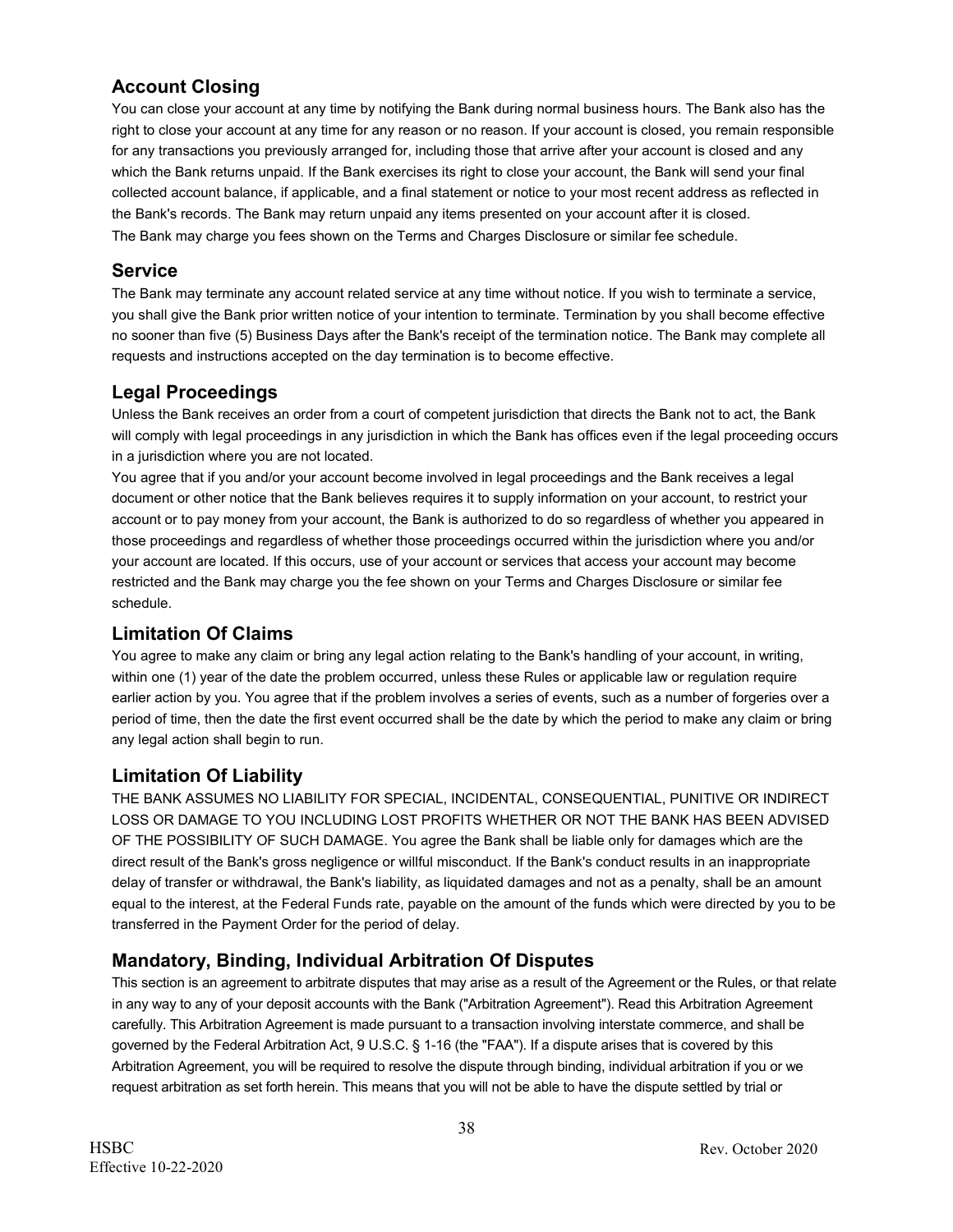before a jury or to participate in a class action in court, or any class action or consolidated arbitration. Other rights that you would have if you went to court may not be available at all or may be significantly limited in arbitration, including your right to appeal.

In consideration for the Bank's willingness to provide you with a deposit account or accounts as set forth in the Agreement and the Rules, you and the Bank agree as follows.

Any claim, dispute or controversy ("Claim") by either you or the Bank against the other arising from or relating in any way to the Agreement, the Rules, or any deposit account with the Bank, except for the validity, scope or enforceability of this Arbitration Agreement, shall, at the demand of any party, be resolved by binding, individual arbitration. However, the Bank will not demand arbitration pursuant to this Arbitration Agreement in connection with any individual Claim that you properly file and pursue in a small-claims court of your state or municipality, so long as the Claim is pending only in that court. Binding arbitration will occur before the American Arbitration Association ("AAA") pursuant to the AAA Commercial Arbitration Rules and Mediation Procedures in effect at the time the Claim is filed (the "Arbitration Rules"). If AAA is unable or unwilling to administer the arbitration, then binding arbitration will occur before such other arbitration service provider as may be approved by the parties or directed by a court pursuant to the FAA. The arbitrator must be a retired judge or an attorney in good standing with at least ten (10) years of experience. Any arbitration proceeding will take place at a location within the federal judicial district that includes the most recent

U.S. Mail address the Bank has on file for you at the time the Claim is filed or at any other mutually acceptable location. Any party to the arbitration proceeding may request that judgment be entered upon the arbitration award in any court having jurisdiction over the arbitration award, and such judgment may be enforced by any court having jurisdiction over that judgment.

A demand for arbitration under this Arbitration Agreement may be made either before or after a lawsuit or other legal proceeding begins. However, any demand for arbitration that is made after a lawsuit or other legal proceeding has begun must be made within 90 days following the service of a complaint, third-party complaint, cross-claim or counterclaim or any answer thereto or any amendment to any of the above.

This agreement to arbitrate Claims includes all controversies and claims of any kind between you and the Bank relating in any way to the Agreement, the Rules, or any deposit account with the Bank, including without limitation application for any deposit account or advertising of any deposit account. It also includes any disputes you have with the Bank's parents, subsidiaries, affiliates, agents, contractors, employees, officers or assignees, as well as any other person with whom you deal in regard to any deposit account with the Bank. The Claims covered by this Arbitration agreement include claims under any legal or equitable theory whatsoever, including without limitation claims based in tort, fraud, statutes or regulations of any kind.

NO ARBITRATOR OR COURT MAY ORDER, PERMIT OR CERTIFY A CLASS ACTION, REPRESENTATIVE ACTION, PRIVATE ATTORNEY GENERAL LITIGATION OR CONSOLIDATED ARBITRATION IN CONNECTION WITH THIS ARBITRATION AGREEMENT. NO ARBITRATOR OR COURT MAY ORDER OR PERMIT A JOINDER OF PARTIES IN CONNECTION WITH THIS ARBITRATION AGREEMENT (EXCEPT FOR JOINDER OF ANY JOINT APPLICANT OR JOINT OWNER OF THE DEPOSIT ACCOUNT AT ISSUE IN THE DISPUTE) UNLESS BOTH YOU AND WE CONSENT TO SUCH JOINDER IN WRITING. BY ACCEPTING THIS ARBITRATION AGREEMENT, YOU AGREE TO WAIVE THE RIGHT TO INITIATE OR PARTICIPATE IN A CLASS ACTION, REPRESENTATIVE ACTION, PRIVATE ATTORNEY-GENERAL LITIGATION OR CONSOLIDATED ARBITRATION RELATED TO THE AGREEMENT, THE RULES, OR ANY DEPOSIT ACCOUNT WITH THE BANK.

The arbitrator will be required to follow relevant law and applicable judicial precedent to arrive at a decision and shall be empowered to grant whatever relief would be available in court. Where authorized by applicable law, the arbitrator's award may include attorneys' fees. In addition, the arbitrator's award may include other expenses, including, but not limited to, witness and/or expert fees and expenses, at the discretion of the arbitrator, applicable law or pursuant to the Arbitration Rules. You and the Bank both agree that the transactions and relationships subject to this Arbitration Agreement involve interstate commerce and that this Arbitration Agreement shall be governed by and enforceable under the Federal Arbitration Act.

Notwithstanding anything else in the Agreement, the cost of any arbitration proceeding shall be divided as follows: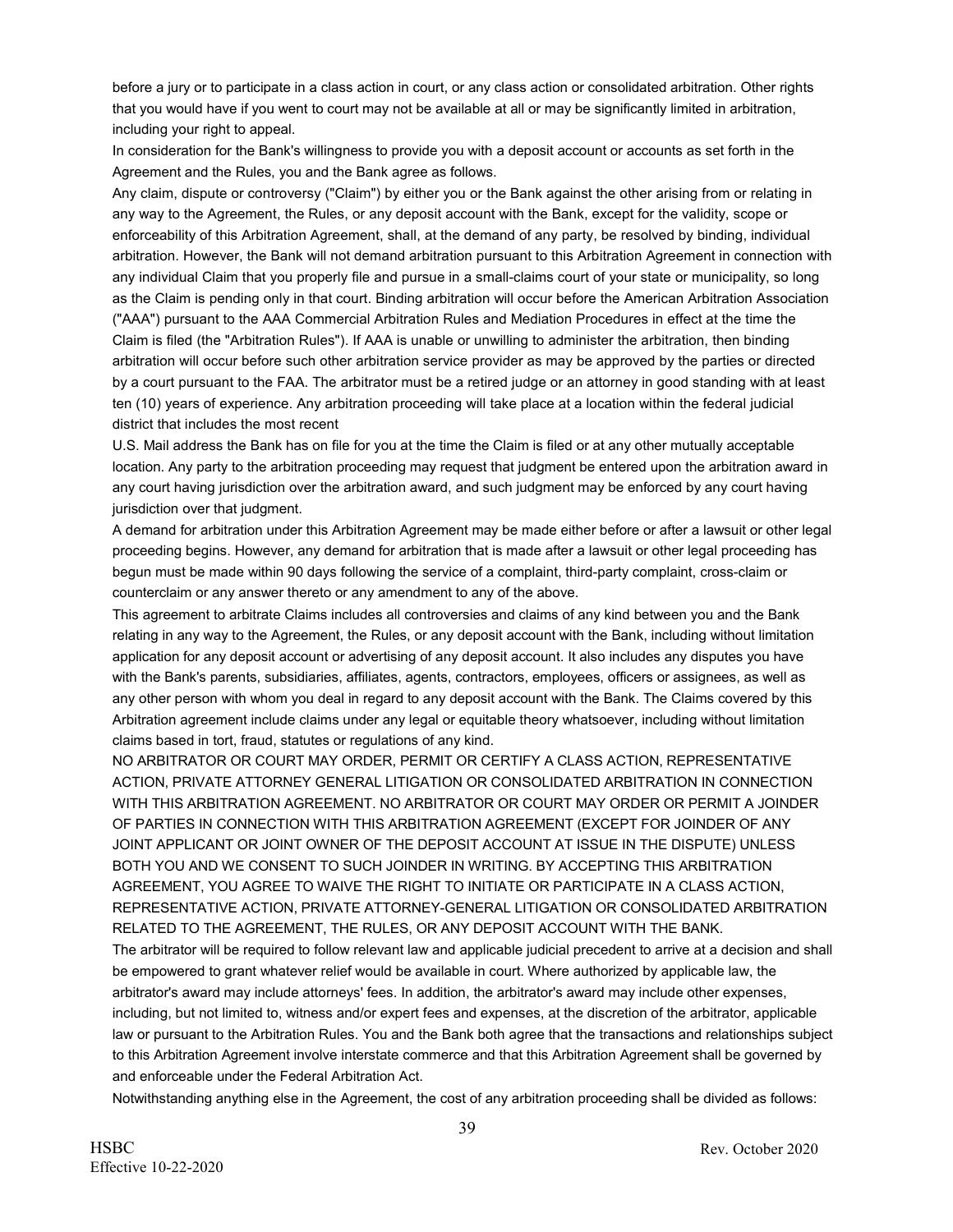If you initiate arbitration, you will be responsible for paying one half of the filing fee, when the demand for arbitration is made.

If the Bank initiates arbitration, the Bank will be responsible for paying all arbitration costs.

Additionally, if you believe the cost of arbitration may be too burdensome, you may seek a waiver of the filing fee under the applicable Arbitration Rules. If you seek, but do not qualify for such a waiver, the Bank also will consider a written request from you to advance all or part of the filing fee.

The arbitrator's decision shall become final and binding after thirty (30) days unless any party to the arbitration takes an appeal from the decision by making a written request to the American Arbitration Association. The appeal panel, which will consist of three arbitrators, will consider all factual and legal issues anew, will conduct the appeal in the same manner as the initial arbitration, and will make decisions based on the vote of the majority. We will advance any fees and costs required by the American Arbitration Association to commence any appeal. The appeal panel's decision shall be final and binding.

In the event of a conflict between the Arbitration Rules and this Arbitration Agreement, this Arbitration Agreement shall govern.

Notwithstanding anything else in the Agreement, the Rules or this Arbitration Agreement, this Arbitration Agreement shall not apply to any Claims as to which limitations on class actions or class action or consolidated arbitration are not permitted by applicable law. However, if any other provision of this Arbitration Agreement should be found invalid or unenforceable such a determination shall not affect the enforceability of the remaining provisions which shall remain and continue in full force and effect.

You may contact the American Arbitration Association to obtain information about arbitration, arbitration procedures and fees by calling the telephone number or going to the Internet website indicated below:

American Arbitration Association 335 Madison Avenue (10th Floor) New York, NY 10017-4605 800-778-7879 [www.adr.org](http://www.adr.org/)

### **Cooperation With Investigation**

You agree, in the event of any claim arising from your account to cooperate and assist both the Bank and any law enforcement authorities in connection with any investigation and prosecution of any suspected wrongdoer. You understand and agree that failure to cooperate may result, in the Bank (at its sole discretion) dishonoring any claim which you have made.

### **Indemnity Against Actions Of Authorized Persons**

In order to induce the Bank to honor requests for services, including but not limited to those enumerated above, you hereby agree to indemnify and hold the Bank, its successors, assigns, correspondents, directors, officers, employees and agents harmless for all losses, costs, damages, expenses (including attorney's fees) and liability for any claim or demand occasioned by or action brought by virtue of any misconduct, negligence, action or omission on the part of any individual who has been listed as a person authorized to act on your behalf in any document provided by you to the Bank.

### **Force Majeure**

The Bank shall not be liable for any loss or damage to you caused by the Bank's failure to provide any service requested by you resulting from an act of God, fire, catastrophe, electrical, mechanical or computer failure, telecommunications failure or failure of any agent or correspondent or any other cause beyond the Bank's control, provided it exercises such diligence as the circumstances may require.

### **Notices**

Any notice we send you will take effect when it is electronically or personally delivered to you or mailed to the last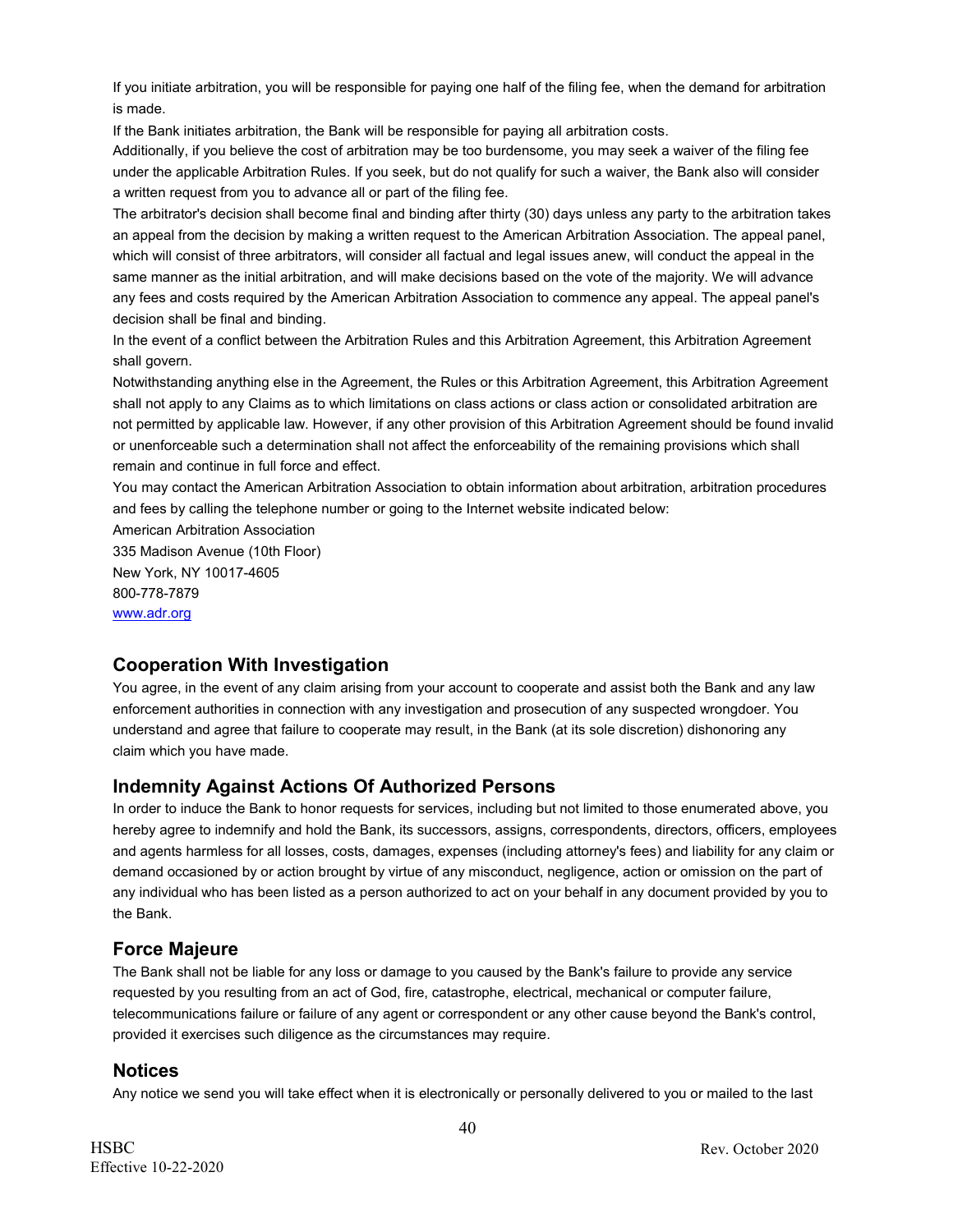address we have for you in our records. A notice from you will be considered received when received by the Bank's relevant customer service team and will take effect following the expiration of any notice period that may be specified in any applicable agreement.

# **Changes To The Rules**

The Bank can change these Rules or impose other restrictions on your account, as the Bank deems necessary or appropriate, in the course of its business at any time.

Before the change goes into effect you will be notified:

- either by mail (to the last address we have for you in our records),
- electronically (to the last email address we have for your authorized person(s) in our records)
- by notice on our website [\(us.hsbc.com\)](http://us.hsbc.com/), or
- by a posting in your branch.

Changes to these Rules which are required by law may be implemented immediately or as required by law. **Severability**

If any provision(s) of these Rules shall be held to be illegal or unenforceable, the validity of the remaining portions of these Rules shall not be affected.

### **Waiver**

No waiver of any term, provision, or condition of this Agreement, whether by conduct or otherwise, in any one or more instances, will be deemed, or shall constitute, a waiver of any other provision hereof, whether or not similar, nor will such waiver constitute a continuing waiver, and no waiver shall be binding unless executed in writing by the party making the waiver.

# **Quality Control**

You agree that our supervisory personnel may listen to and record telephone calls between you and our representatives in order to evaluate the quality of our service to you and to other customers.

# **Other Terms And Conditions**

Other terms and conditions, not stated herein, but provided to you in writing, may apply to your account and supplement this Agreement. All such other terms and conditions remain in full force and effect and continue to govern your account except as stated in these Rules. The foregoing statement is not intended to act as a waiver of, or exclude any rights available under, federal or applicable state law, including but not limited to those set out in the New York Uniform Commercial Code.

# **Bank Secrecy Act - Regulatory**

#### **Reporting Requirements**

As part of the Bank Secrecy Act recordkeeping requirements, the Bank is responsible to obtain, verify and record customer information for certain transactions and report this information to U.S. Government agencies. The information obtained includes, but is not limited to:

- Name and home address (photo identification required) for an individual or Business name and business address.
- Social Security or taxpayer identification number.
- Date of birth for an individual.
- Occupation.
- Information for anyone on whose behalf you are conducting transactions.

The above information may be required when conducting certain cash transactions, including, but not limited to: **Currency Transaction Reports**

If you make cash withdrawals, cash deposits, currency exchanges or other payments or transfers with cash, exceeding \$10,000, the Bank is required to complete a Currency Transaction Report.

#### **Monetary Instrument Reports**

The Bank reserves the right to obtain identification and additional information from customers who purchase U.S. Dollar Drafts (Cashier's Checks) or Foreign Drafts for any amount.

#### **Structuring Transactions**

Any person who conducts or assists in transactions designed to evade U.S. Government reporting requirements,